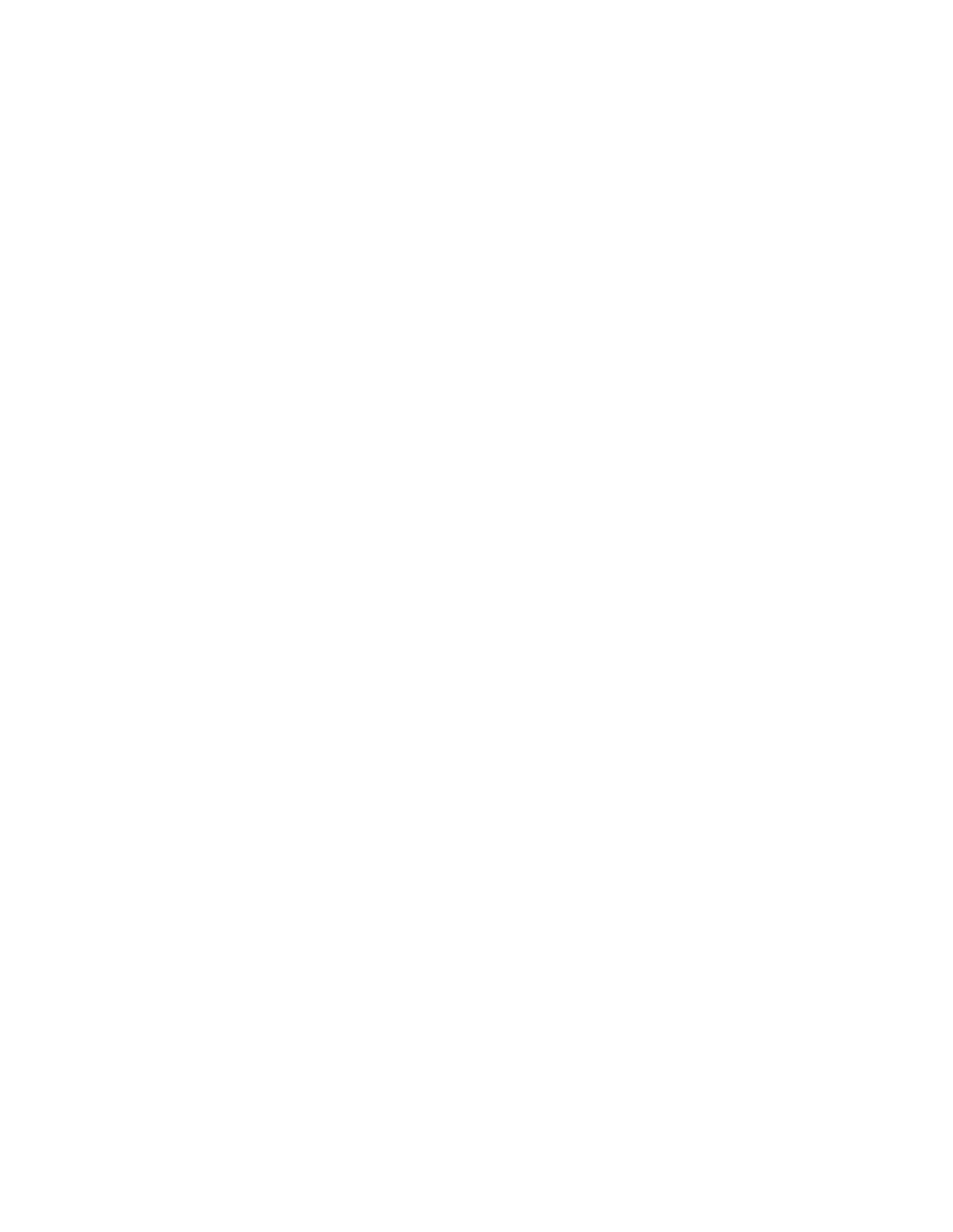# Table of Contents

| <b>Executive Summary</b><br>V                                                                               |                                                                                                                                                                                                                                                                                                                                                                                                                            |                                        |  |  |  |  |
|-------------------------------------------------------------------------------------------------------------|----------------------------------------------------------------------------------------------------------------------------------------------------------------------------------------------------------------------------------------------------------------------------------------------------------------------------------------------------------------------------------------------------------------------------|----------------------------------------|--|--|--|--|
| 1 Introduction                                                                                              |                                                                                                                                                                                                                                                                                                                                                                                                                            |                                        |  |  |  |  |
| 1.1<br><b>Planning Context</b><br>1.2 Achievements and Challenges<br>1.3 A New Direction                    |                                                                                                                                                                                                                                                                                                                                                                                                                            |                                        |  |  |  |  |
|                                                                                                             | 2 The 2004-2006 Plan                                                                                                                                                                                                                                                                                                                                                                                                       | 5                                      |  |  |  |  |
| 2.1                                                                                                         | Overview<br>2.1.1<br><b>Planning Framework</b><br><b>Operational Environment</b><br>2.1.2<br>2.1.3<br>Organization and Staffing<br>2.1.4<br><b>Budget Constraints</b>                                                                                                                                                                                                                                                      | 5<br>$5\,$<br>6<br>$\overline{1}$<br>8 |  |  |  |  |
| 2.2                                                                                                         | Program Goals<br>Goal 1<br>Goal 2<br>Goal 3<br>Goal 4                                                                                                                                                                                                                                                                                                                                                                      | 9<br>9<br>14<br>17<br>28               |  |  |  |  |
| 2.3                                                                                                         | Cross-cutting Management Activities and Objectives<br>2.3.1<br>Communications<br>2.3.2<br><b>Information Management</b><br>2.3.3<br>Involvement of Indigenous Peoples, Indian Tribes, and Indigenous Communities                                                                                                                                                                                                           | 30<br>30<br>32<br>33                   |  |  |  |  |
| 2.4                                                                                                         | Administration and Finance                                                                                                                                                                                                                                                                                                                                                                                                 | 34                                     |  |  |  |  |
| 2.5                                                                                                         | Special Initiatives<br>2.5.1<br>Article 13: "Maize and Biodiversity-The Effects of Transgenic Maize in Mexico"<br>2.5.2<br>Ten-year Review of NAFTA/NAAEC<br>2.5.3<br>Development of the CEC Strategic Plan and Other Elements of the Planning System<br>2.5.4<br>Support to Council<br>2.5.5<br>Support to the Joint Public Advisory Committee<br>2.5.6<br>Article 10(6) Cooperation with the NAFTA Free Trade Commission | 36<br>36<br>36<br>37<br>38<br>38<br>40 |  |  |  |  |
|                                                                                                             | 3 Monitoring, Evaluation and Reporting                                                                                                                                                                                                                                                                                                                                                                                     | 41                                     |  |  |  |  |
| Scope of Monitoring, Evaluation and Reporting Activities for 2004<br>3.1<br><b>Pilot Evaluations</b><br>3.2 |                                                                                                                                                                                                                                                                                                                                                                                                                            |                                        |  |  |  |  |
|                                                                                                             | 4 Resource Mobilization                                                                                                                                                                                                                                                                                                                                                                                                    | 45                                     |  |  |  |  |
| Budget Breakdown<br>4.1                                                                                     |                                                                                                                                                                                                                                                                                                                                                                                                                            |                                        |  |  |  |  |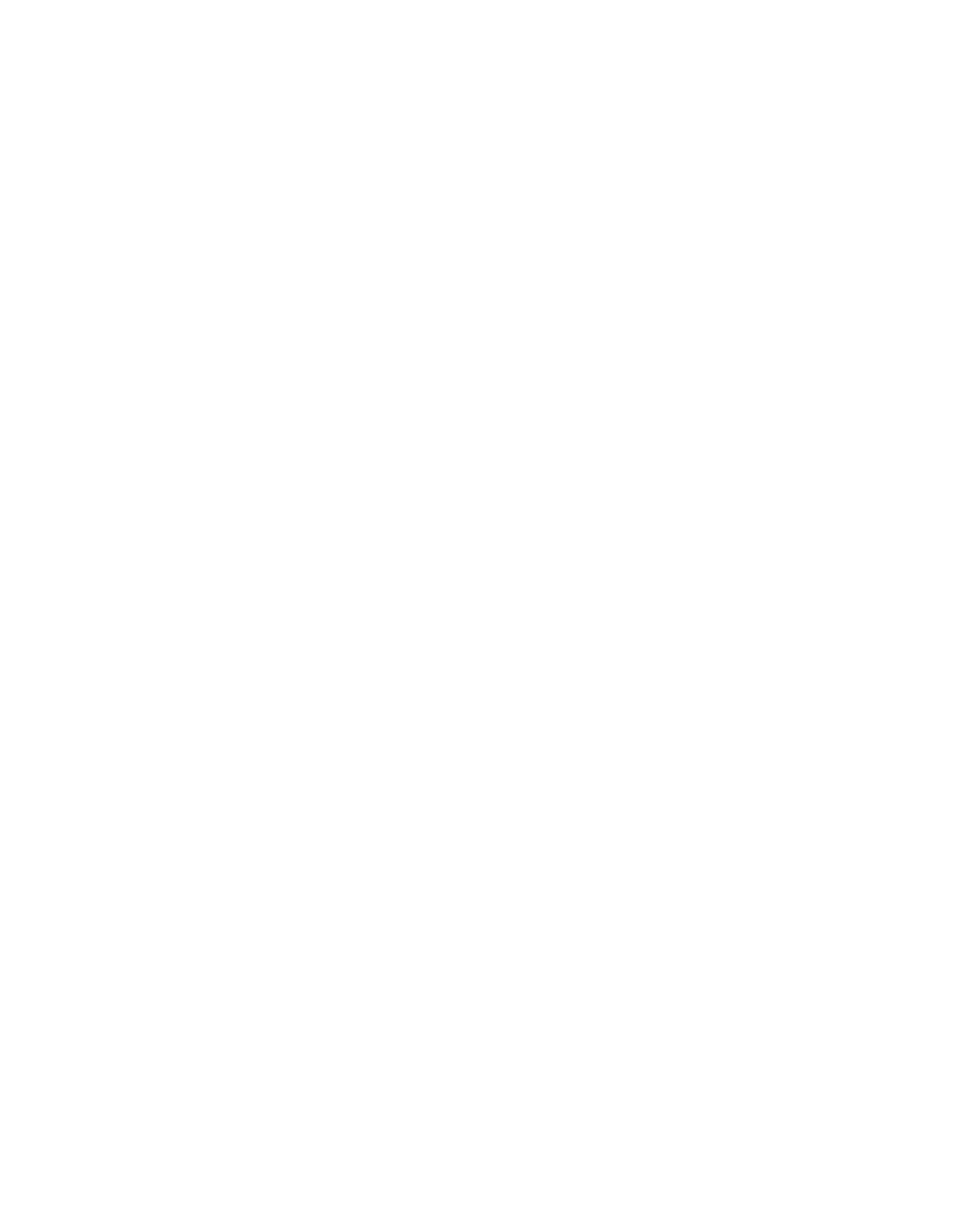# Executive Summary

In North America, we share a rich environmental heritage that includes air, oceans and rivers, prairies, mountains and forests, all supporting a rich and unique biodiversity. Together, these elements form the basis of a complex network of ecosystems that sustains our livelihoods and well-being. Safeguarding these ecosystems is the collective responsibility of Canada, Mexico and the United States.

The North American Free Trade Agreement (NAFTA), which came into effect in 1994, created the world's largest trading block. At the same time, the NAFTA partners wanted to ensure that environmental safeguards were built alongside the trade liberalization pact. They therefore signed an accord, the North American Agreement on Environmental Cooperation (NAAEC), to address potential trade-related environmental concerns, promote environmental cooperation in the region, and promote the effective enforcement of environmental law.

The organization created by the Agreement to carry out its provisions is the Commission for Environmental Cooperation (CEC) of North America. The CEC's mission is to:

*Facilitate cooperation and public participation to foster conservation, protection*  and enhancement of the North American environment for the benefit of present *and future generations, in the context of increasing economic, trade and social links among Canada, Mexico and the United States***.**

The CEC accomplishes its work through the combined efforts of its three principal components:

- a *Council,* which is the governing body and is composed of cabinet-level environment officials from the three countries;
- a Council *Secretariat,* which leads implementation of the CEC Operational Plan and which provides administrative, technical and operational support to the Council; and
- a *Joint Public Advisory Committee* (JPAC), composed of fifteen citizens (five from each of the three countries), which advises the Council on any matter within the scope of the NAAEC

#### *New Focus for 2004–2006*

This Operational Plan represents an effort to strengthen planning at the CEC.

This document departs in several ways from the "program plans" of previous years in an effort to focus the CEC's work and make it more coherent. Foremost among the changes in the 2004–2006 Operational Plan is the emphasis upon principal *Goals and Objectives*, rather than ongoing program work and activities. Instead of the previous organization of *Programs>Proj*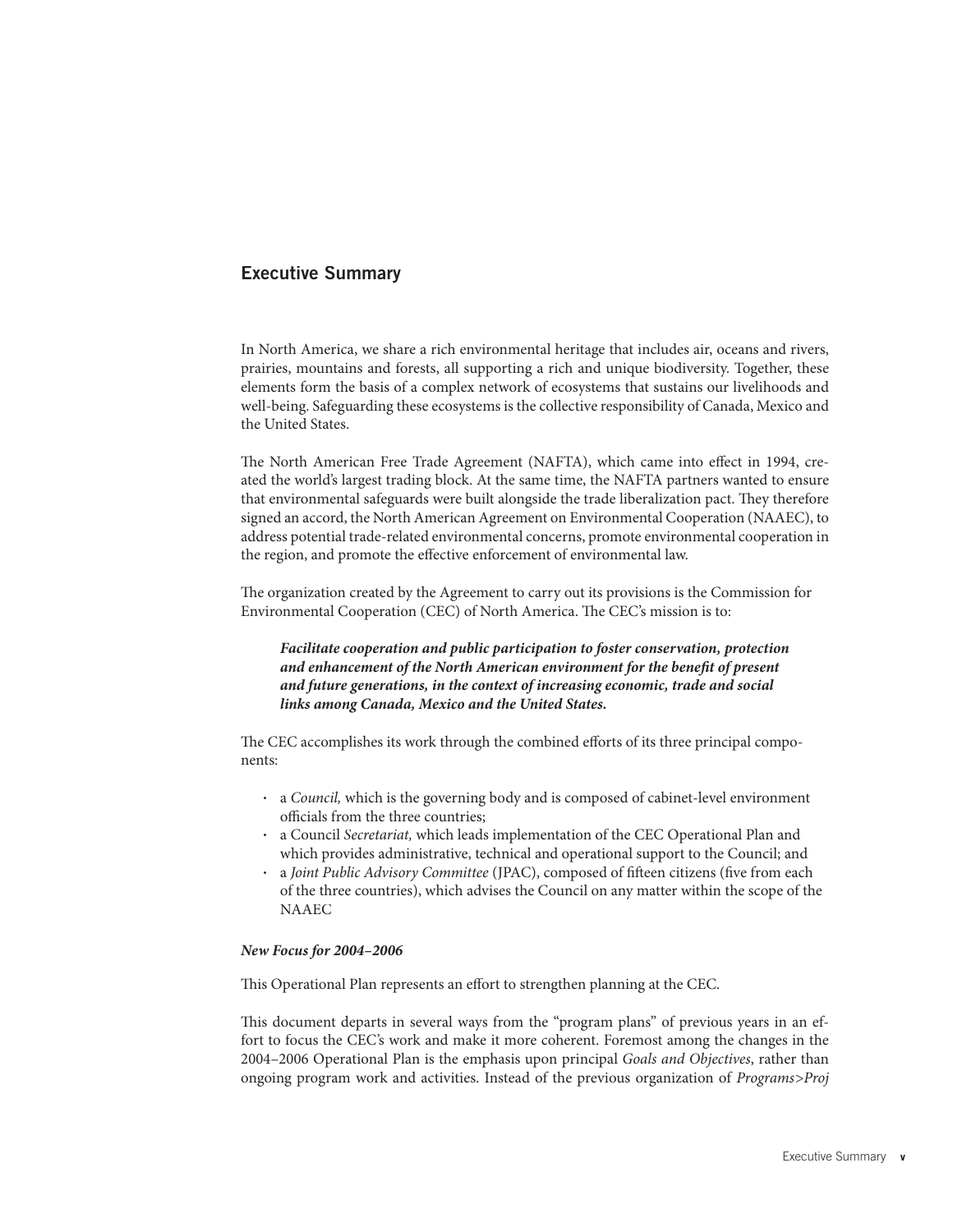*ects>Actions (1,2,3)>Activities (1,2,3,)* this plan is organized on the basis of *Goals>Objectives (a,b,c)>Strategies (a1,a2,a3)>Targets.* We believe this will enable all concerned to better understand and assess the effectiveness of the CEC. The Plan better reflects all of the work of the CEC. It is also more descriptive of the context within which we operate, and of how the Secretariat is organized. While the Plan will be reviewed annually, it profiles the CEC's work over a three-year planning cycle.

#### The 2004–2006 Operational Plan is structured around four mutually-supporting Program Goals: **Goals**

- 1. To foster understanding of the state of our environment and its relation to the economy and trade in North America.
- 2. To act as a catalyst to improve domestic law and policy and enhance environmental enforcement and compliance across North America.
- 3. To mobilize international cooperation to resolve critical North American environmental issues.
- 4. That all CEC activities strive to provide a forum for public dialogue and participation concerning environmental issues in North America.

The 2004–2006 *Goals, Objectives* and *Targets* are further described in Section 2.2.

Several crosscutting *Management Activities* support attainment of our *Program Goals,* including communications, information management, involvement of indigenous peoples, Indian tribes and indigenous communities,<sup>1</sup> and administration. These areas are described in Sections 2.3 and 2.4. Special initiatives of the CEC—NAAEC Article 13 reports, the Ten-year Review of NAFTA/NAAEC, the CEC Strategic Plan development, support to Council and to JPAC, and NAAEC Article 10(6)—are described in section 2.5.

## Highlights for 2004–2006

Adopting this approach brings a new focus to the CEC. Among the highlights for 2004–2006 are the following:

• Strengthening Partnerships

In the near term, we will be refining our targets, policies and approaches for ensuring that our partnerships simultaneously advance CEC goals, while supporting the complementary actions of others. The CEC will increase the development and expansion of partnerships with other North American and international organizations. Through partnerships and collaboration, the CEC can boost promising initiatives requiring modest technical or financial support, greater regional profile, or improved coordination. The CEC is attracting attention for its effectiveness in mobilizing cooperation and catalyzing effective environmental ac-

<sup>1</sup> Indian tribes is the federally recognized term in the United States to refer to indigenous peoples and communities.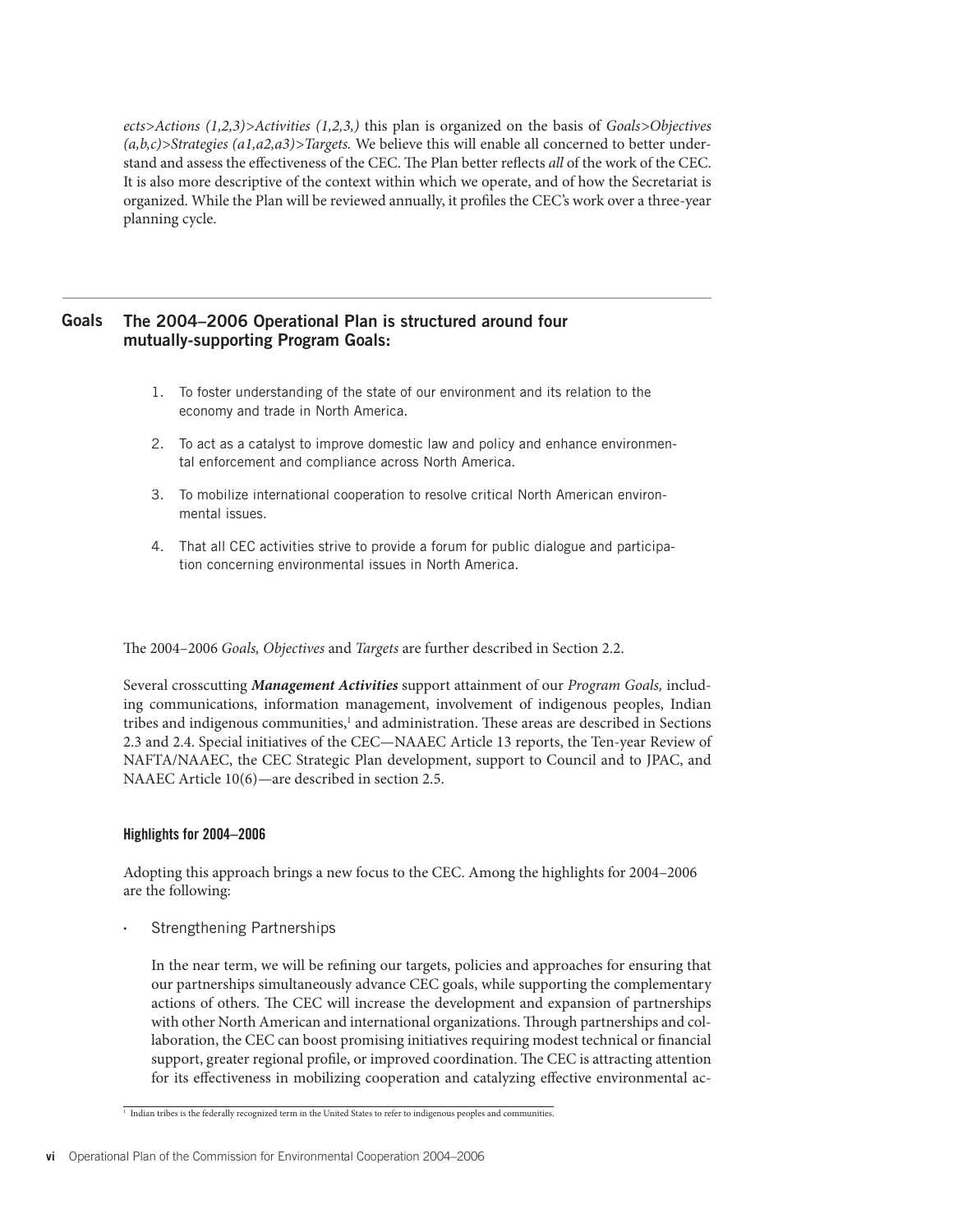tion. To date, the CEC has engaged in joint projects with organizations such as the World Bank and the Global Environment Facility and strengthened its collaboration with the International Joint Commission and the International Boundary and Water Commission. Opportunities for collaboration are being explored with the Pan American Health Organization, and other entities. The CEC will also enhance engagement with the private sector.

• Enhancing North American Environmental Information

The CEC will strengthen its value as a center for information and analysis concerning the state of the North American environment by facilitating data comparability and information sharing, investigating environmental threats and issues through forward-looking assessments, and informing the public and decision makers of the impacts of environmental degradation on human and ecosystem health. This work will be complemented by our continuing efforts to understand and communicate the environmental effects of liberalized trade. The CEC's future *State of the Environment* reports will be key vehicles for communicating this information. These efforts will be complemented by such CEC initiatives as our annual *Taking Stock* report on pollutant releases and transfers, and reports from our biennial symposia on the environmental impacts of trade. Because air knows no boundaries, improved quality and accessibility of air pollutant information and the comparability of data are important concerns for governments and the public. Thus, over the near term, we will place special emphasis on enhancing the comparability and accessibility of air quality information.

• Making Progress on Hazardous Waste Management

The CEC will fortify its work on improving the management of hazardous wastes in our three countries. A priority focus will be hazardous recyclable materials and hazardous waste tracking. Our efforts in this area will be linked more closely with the activities under the Pollutants and Health program.

Conserving Biodiversity

In June 2003, the CEC Council endorsed the *Strategic Plan for North American Cooperation in the Conservation of Biodiversity*. This commits our three countries to cooperative action for conserving and sustaining North America's biodiversity resources and heritage. For its part, the CEC will concentrate in the near term on helping the three countries establish conservation sites in the Baja to Bering marine ecoregion and in the central grasslands of North America, on developing conservation action plans for species of common conservation concern, and on evaluating pathways of invasive species infestation through trilateral trade.

• Addressing the Impacts of Pollution on the Environment and Human Health

The CEC's Sound Management of Chemicals program (SMOC) has long been a flagship initiative. It focuses on improving North American cooperation in managing priority persistent toxic chemicals through regional strategies and action plans. Over the next few years, we will improve SMOC's effectiveness by shifting its focus from individual chemicals to suites of problem substances and on their life cycles. More emphasis will be placed upon forward-looking management initiatives, and to regional monitoring of contaminant levels in the environment. We will also strengthen the links between SMOC and our work on the North American Pollutant Release and Transfer Register (PRTR) project, hazardous waste management, pollution prevention, a Conservation of Biodiversity project on toxics and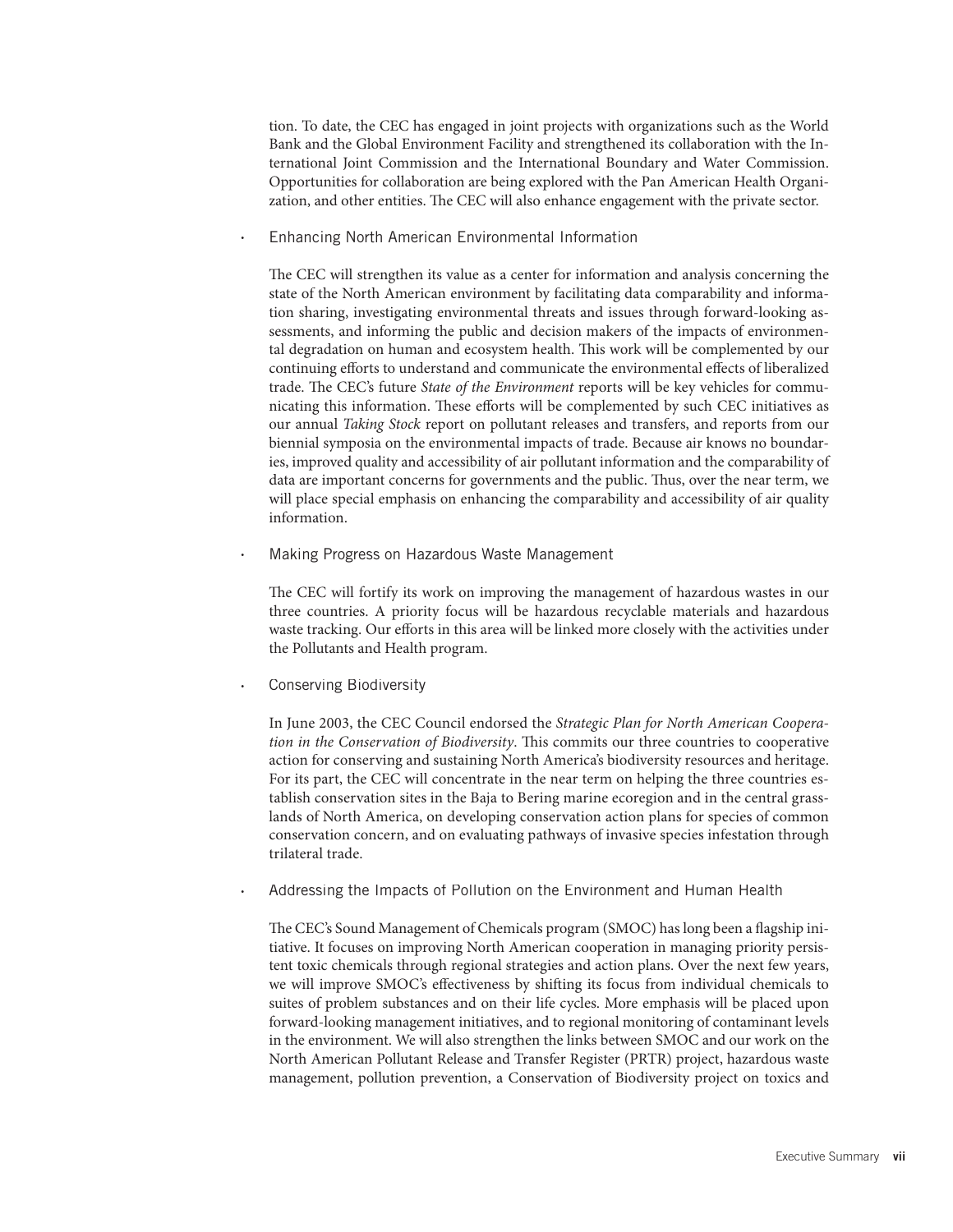birds, and other CEC initiatives described in this Plan. Further, we will place increasing emphasis on promoting pollution prevention and private sector leadership in environmental protection.

Finally, it should be noted the 2004–2006 Operational Plan is *transitional*. It invites discussion on refinement of the *Goals* and *Objectives*, which will allow us further to sharpen, focus and strengthen our strategies and work. As the CEC nears its ten-year anniversary, the 2004–2006 Operational Plan will provide a strong foundation for formulating the CEC's long-term Strategic Plan in 2004 as Council charts the path forward for the CEC in response to the independent ten-year review now underway.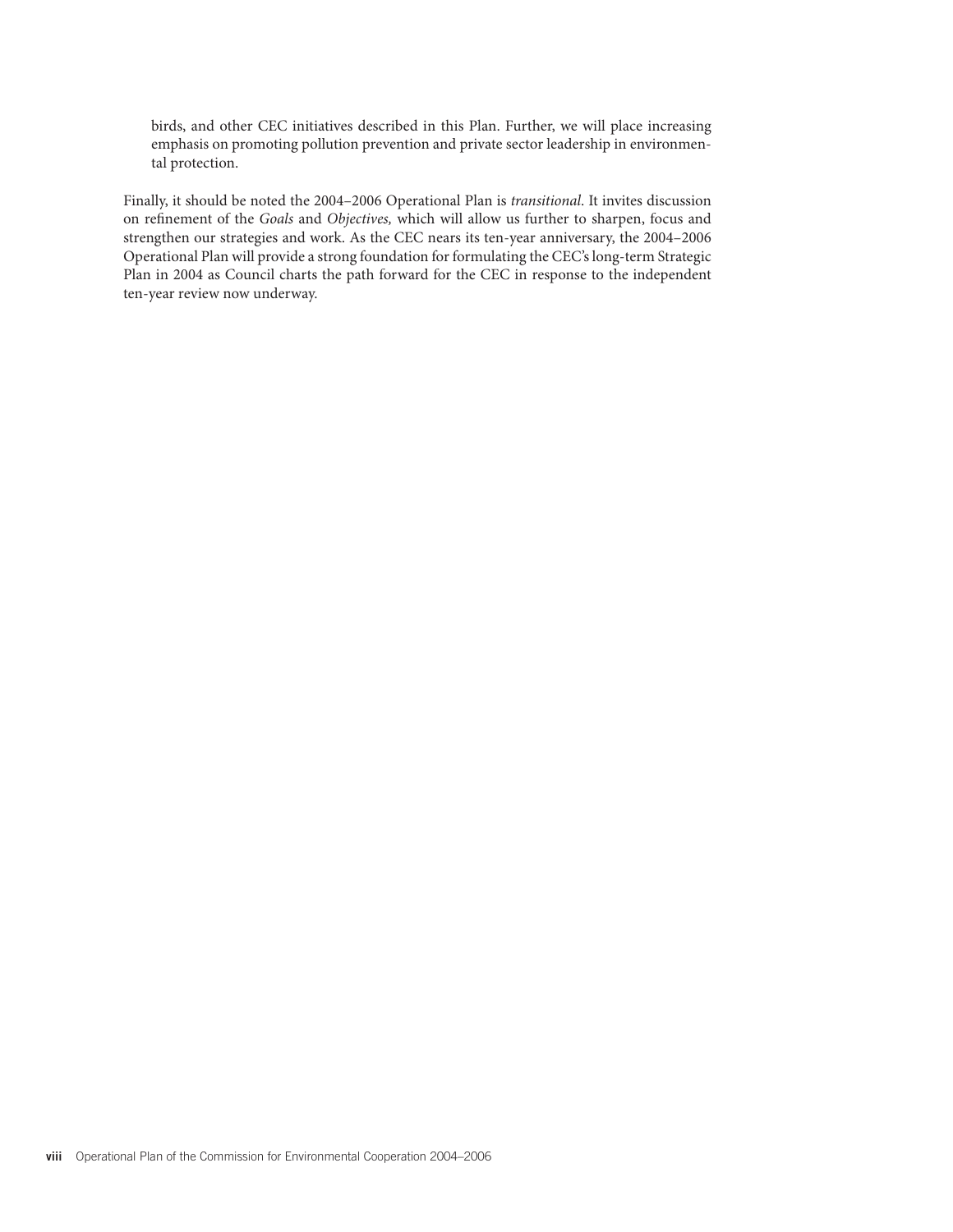## 1 Introduction

## 1.1 Planning Context

The scale and scope of environmental concerns in North America call for an unprecedented degree of cooperation between and among Canada, Mexico and the United States. Operating with a budget of US\$9 million per year, the CEC continues to play a critical role in building consensus and facilitating action on the environmental challenges facing our three countries.

Many factors shape the CEC's work from year to year. As presented in the North American Agreement on Environmental Cooperation (NAAEC), the CEC has a broad mandate—partly prescriptive, partly enabling. Besides stipulating general obligations on each Party to protect its own environment, NAAEC also establishes three main bodies (Council, the Secretariat, and the Joint Public Advisory Committee [JPAC]) to work together to fulfill the CEC's mandate to encourage environmental protection and effective environmental enforcement, sustainable development, international cooperation, public participation, and the general fulfillment of NAFTA's environmental goals.

Council's Mérida and Guadalajara Communiqués and the CEC's annual program plans have focused this mandate on certain strategic priorities, known as the "programs" (Environment, Economy and Trade; Conservation of Biodiversity; Pollutants and Health; and Law and Policy). These programs, together with the Specific Obligations Under the Agreement, constitute the CEC's ongoing portfolio of work.

Over the first nine years, the CEC's work program has evolved with the benefit of experience, consultations and evaluative exercises. In particular, JPAC has convened public workshops in each of the NAFTA countries to seek and transmit to Council public input and advice on future directions for the organization. The work program has also benefited from recommendations made by other advisory bodies, including the national and governmental advisory committees. Additionally, plans have incorporated suggestions from members of the private and public sectors engaged in the CEC's work, such as the Sound Management of Chemicals program, the North American Pollutant Release and Transfer Register, and the Secretariat's independent studies under Article 13.

Finally, the Council itself meets annually to consider the work of the previous year and to provide direction for the next and subsequent years. In 2002, for example, Council directed work on initiatives encompassing energy and environment, children's health and the environment, sound management of chemicals, finance and environment, and corporate environmental stewardship. Council also asked that working relationships be strengthened with the International Joint Commission and the International Boundary and Water Commission. In 2003 Council endorsed the *Strategic Plan for North American Cooperation in the Conservation of Biodiversity*.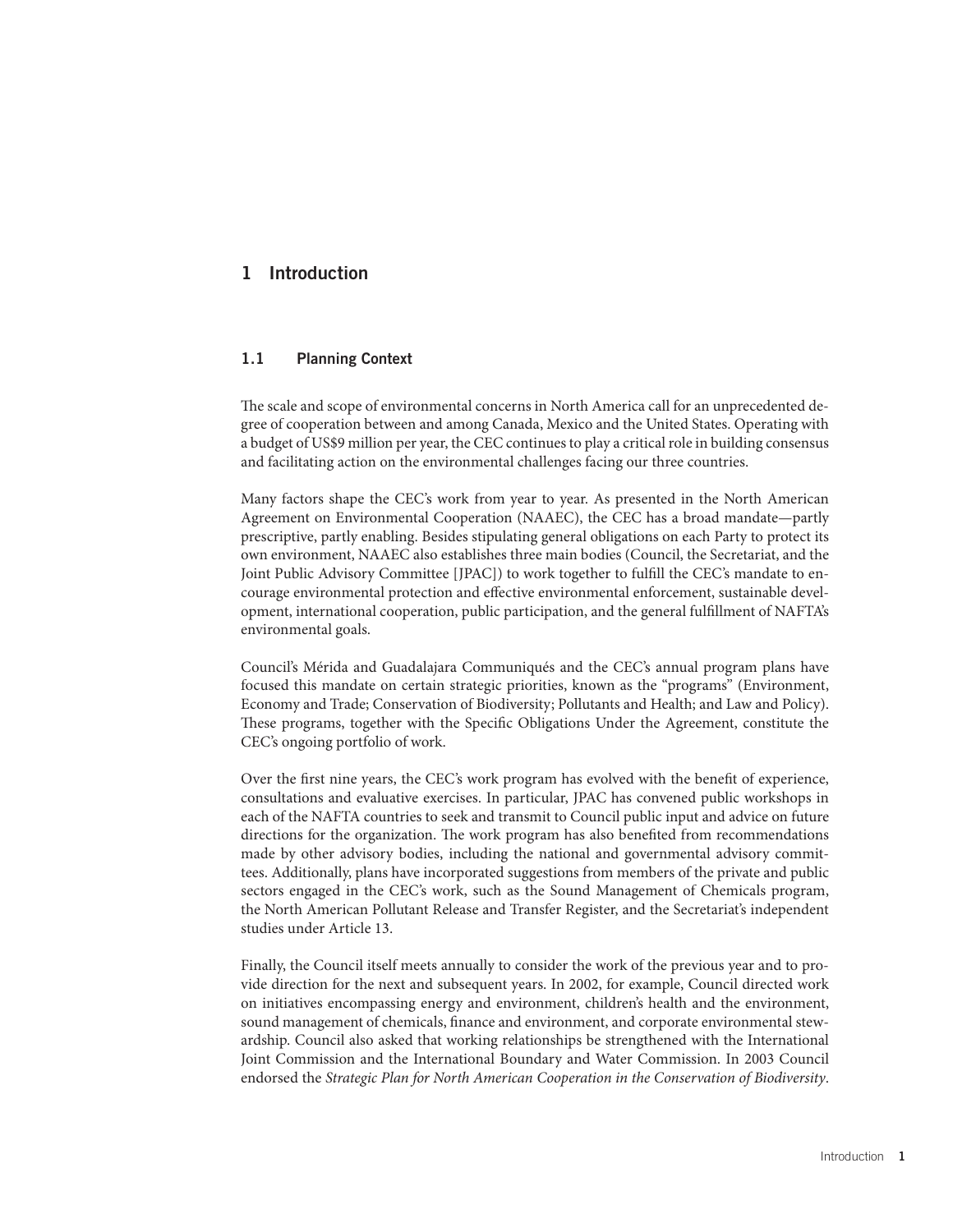It directed that the Secretariat report on twelve indicators of the interaction between children's health and the environment. And it directed that the Secretariat explore voluntary mechanisms through which environmental information can be made readily available to financial analysts and investors.

## 1.2 Achievements and Challenges

In the nearly ten years since its establishment, the CEC has achieved a great deal. From a standing start, it has staffed a secretariat, and opened a headquarters office in Montreal and a liaison office in Mexico City, launched several issue-specific networks for trilateral cooperation (e.g., in protecting biodiversity, control of certain persistent organic pollutants), developed procedures to support its activities (e.g., NAFEC, Article 14), undertaken a number of ground-breaking studies on a variety of environmental issues and, more generally, laid the basis for environmental cooperation among Canada, Mexico and the United States.

One of the CEC's greatest contributions has been the fulfillment of the idea that trade and environmental considerations need to, and can, be integrated. The rationale for this integration emerged at the 1992 *Earth Summit* in Rio de Janeiro and the NAAEC can be considered as its first international embodiment. Ten years later, the NAAEC and its corresponding institutions are viewed as a model experience for consideration in the development of other international agreements. Through its work, the CEC has furthered the understanding of the linkages between environment and trade.

The NAAEC also stands out for its several provisions giving effect to the NAFTA Parties' emphasis on public participation. The preamble of the NAAEC emphasizes "the importance of public participation in conserving, protecting and enhancing the environment," and the NAAEC threads public participation into the fabric of the CEC. The NAAEC commits the Parties to providing for public participation in various ways, establishes JPAC to advise the CEC Council, encourages creation of other advisory committees, and allows persons and nongovernmental organizations in North America to bring directly to the CEC their concerns regarding enforcement of environmental laws in the three NAFTA countries. No other international agreement includes similar provisions for transparency and public involvement. In Mexico, these have created unprecedented space for public participation, thereby increasing the legitimacy of public participation in environmental policy.

The CEC has managed several high-profile projects to improve environmental cooperation. One of the most important is the Sound Management of Chemicals (SMOC) program, through which Canada, Mexico and the United States have taken action to control selected persistent organic pollutants and certain heavy metals. The CEC's framework for continental cooperation was crucial to Mexico's phase-out of DDT (ahead of schedule) and its initiation of a pollutant release and transfer register.

In addition, the CEC has coordinated government action on species of common conservation concern; published seven annual reports on pollutant releases (*Taking Stock*), which have achieved high public recognition; and awarded almost 200 grants to community-based projects through the North American Fund for Environmental Cooperation (NAFEC) at a value in excess of US\$6 million.

For its part, the Secretariat has also completed, to date, four *Article 13* reports (not including a large number of working papers and analytical reports). Under Articles 14 and 15, the Secretariat has received over 40 submissions on enforcement and completed eight factual records.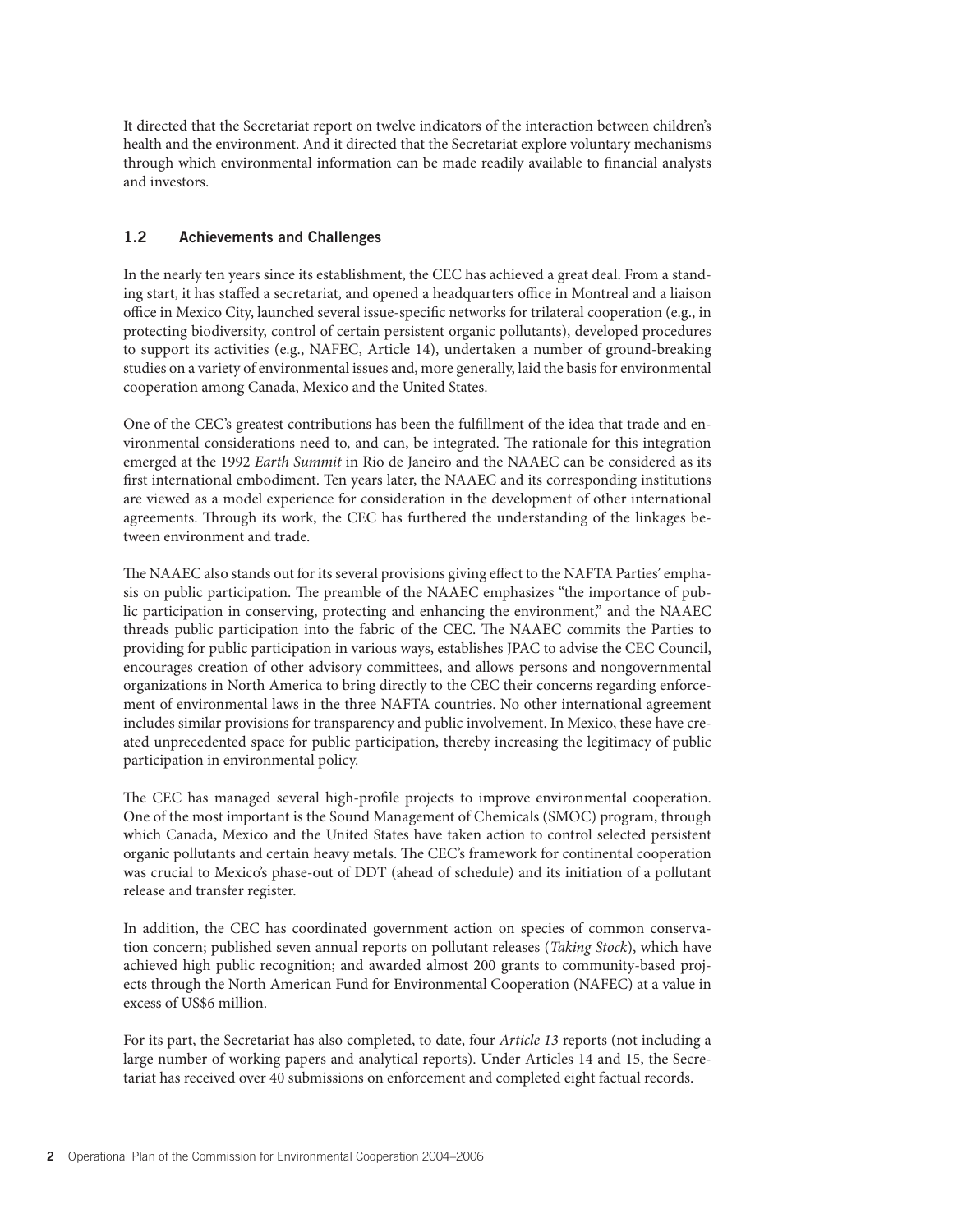In 2003, among many other important accomplishments of the CEC, the following stand out:

- Adopted the *Strategic Plan for North American Cooperation in the Conservation of Biodiversity*.
- Published five factual records under Article 15.
- Held the second North American Symposium on Assessing the Environmental Effects of Trade.
- Published *Taking Stock 2000*.

While the accomplishments of the CEC are impressive, challenges remain. The constraints imposed by a static budget are becoming increasingly severe. As well, as the development of the approach in this Operational Plan reflects, the CEC can do more to focus its priorities, clarify the impact of its work, and enlarge awareness of its contribution.

The CEC has also been used by the Parties to reflect, at the North American level, commitments undertaken at the global level, including those of the World Summit on Sustainable Development (WSSD). Internalizing these commitments at the regional level and making them a reality has been an important contribution of the organization, but more could be done in that respect to make our global and regional agenda mutually reinforcing. Particular attention should be paid in the future to exploring how the CEC could contribute, for example, to the ongoing work of the UN Commission on Sustainable Development.

#### 1.3 A New Direction

The Parties, JPAC, CEC Secretariat staff, and outside observers have expressed some specific concerns about the CEC's work and operation; among them:

- The CEC has given insufficient attention to strategic planning.
- The CEC budget has been fixed since its inception at US\$9 million annually, and the resources available to the CEC have thus declined in real terms.
- The CEC policy program is spread thinly among numerous separate projects.
- The Parties seek greater accountability from the Secretariat for the results of CEC programs.
- Certain activities foreseen in NAAEC have not been developed as fully as desired, such as Commission cooperation with the NAFTA Free Trade Commission to achieve environmental goals and objectives, developing recommendations for transboundary environmental impact assessment under Article (10)(7), and developing model rules for Part V on dispute resolution).
- The CEC has published only one State of the Environment (SOE) report (NAAEC calls for the preparation of "periodic" reports).

This Operational Plan represents an effort to strengthen planning at the CEC. As such it responds to the above concerns as well as recent assessments of CEC's information management capacities and needs, a review of the involvement of indigenous peoples, Indian tribes, and indigenous communities<sup>2</sup> in the work of the CEC, and three pilot program evaluations undertaken last year of the operations of the Mexico City Liaison Office, North American Biodiversity Information Network (NABIN) and SMOC. The findings and recommendations of all of this work are reflected in the Plan, as are steps being taken to follow up.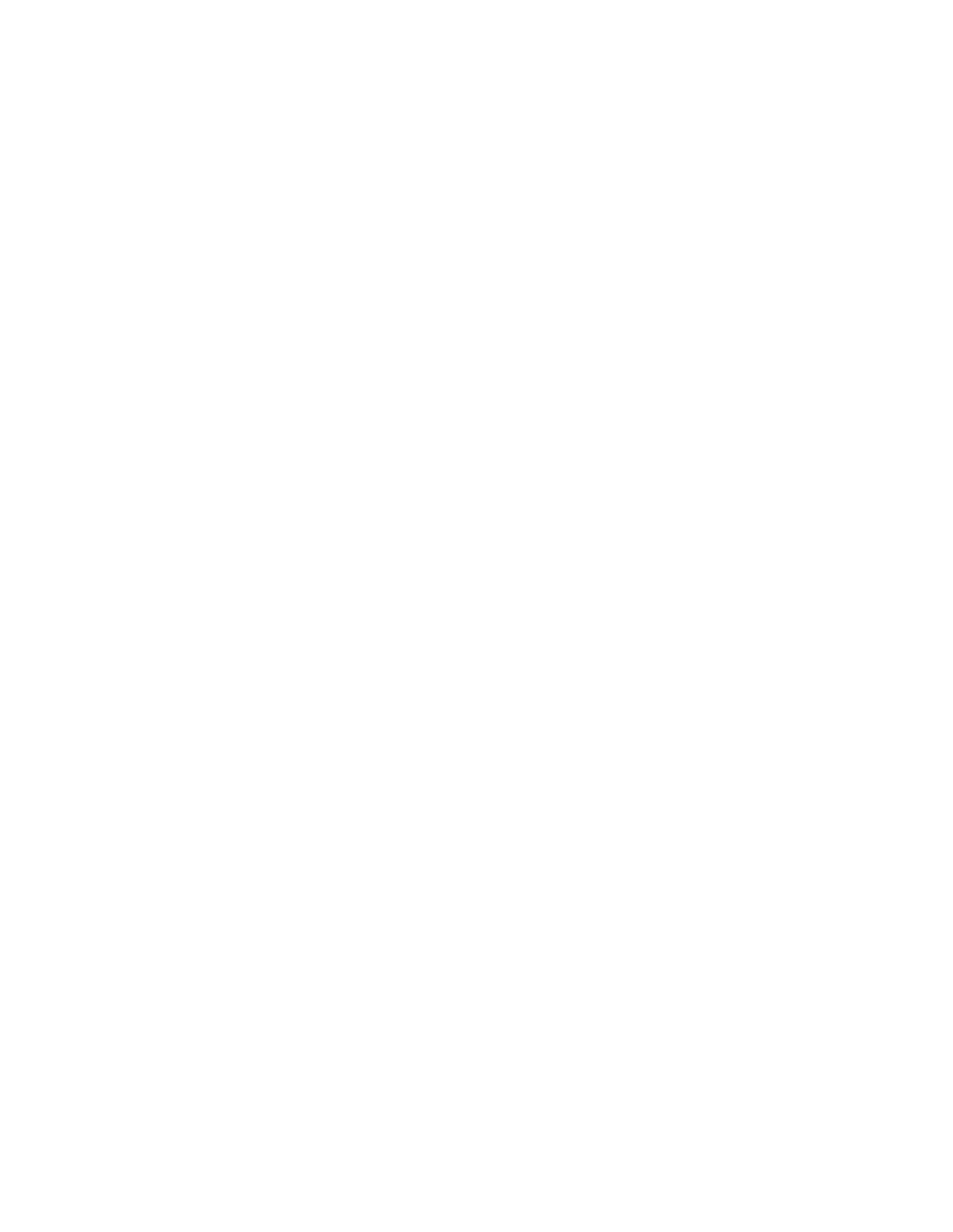# 2 The 2004–2006 Plan

## 2.1 Overview

This section provides an overview of CEC's operational goals, objectives and targets; how we approach our work; how we are organized; and the allocation of resources to accomplish the Plan.

## 2.1.1 Planning Framework

The 2004-2006 Operational Plan is structured around four *Program Goals*:

- *1. To foster understanding of the state of our environment, and its relation to the economy and trade in North America.*
- *2. To act as a catalyst to improve domestic law and policy, and enhance environmental enforcement and compliance across North America.*
- *3. To mobilize international cooperation to resolve critical North American environmental issues.*
- *4. Th at all CEC activities strive to provide a forum for public dialogue and participation concerning environmental issues in North America.*

These *Goals* devolve from our mandate as prescribed by the NAAEC, and reflect the evolution of strategic priorities that has taken place over time. Each *Goal* is supported by specifi c *Objec*tives, Strategies and *Targets* that further define our priorities and how they will be pursued and measured over the next three years. The 2004–2006 *Goals, Objectives* and *Targets* are described in Section 2.2.

Several crosscutting *Management Activities* support attainment of our *Program Goals*. These include communications, information management, fostering partnerships, capacity development and public participation, including the involvement of indigenous peoples, Indian tribes and indigenous communities<sup>3</sup> and administration and finance.

These topics are described in Sections 2.3 and 2.4. Special initiatives of the CEC [Article 13 reports, Ten-year Review, the CEC Strategic Plan development, Council support, and Article 10(6)] are described in section 2.5.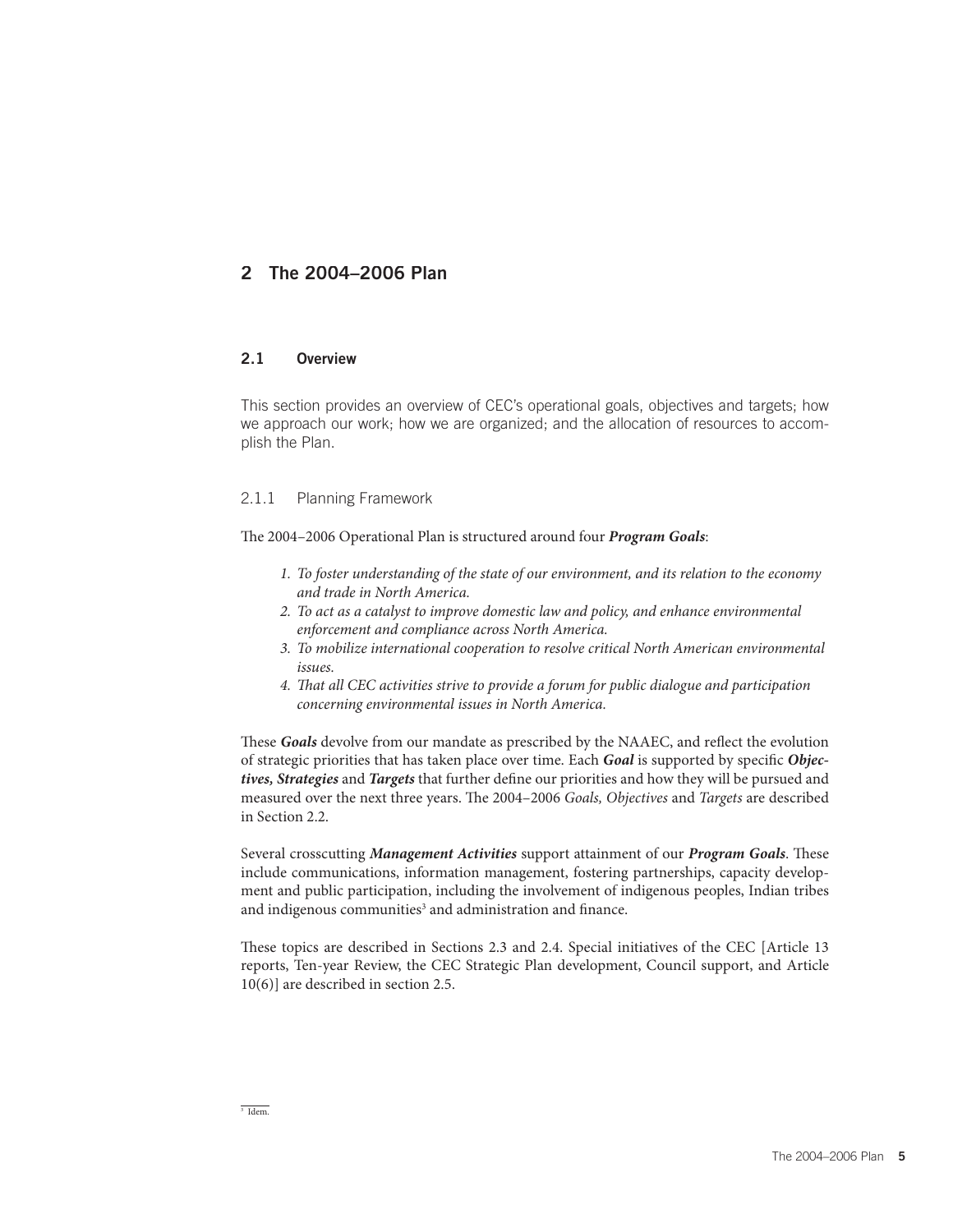## 2.1.2 Operational Environment

With a broad and unique mandate, a static budget, and nine years' of operating experience, the CEC has evolved specific directions and operating procedures to maximize effectiveness and efficiency.

## *Filling a Unique Niche*

The CEC has assumed a unique role in North America as a catalyst, convenor and coordinator of action, and as a center for policy research and information. The unique government-public constitution of the CEC often enables the organization to advance initiatives when others cannot.

As a "catalyst," the CEC can spur on worthwhile North American initiatives as well as further regional implementation of global initiatives and accords. Through partnerships and collaboration, the CEC can boost promising initiatives requiring modest technical or financial support, greater regional profile, or improved coordination.

As "convenor," the CEC constitutes a unique regional forum for exploring trends, bringing key players together to develop solutions or simply exchanging views on environmental protection, conservation and sustainability and environment-trade linkages. Because the CEC involves the three North American governments as well as the public through its Council, advisory committees, working groups and JPAC, the institution is ideally positioned to convene stakeholders from the public and private sector, and build bridges of understanding on issues and actions.

As "coordinator," the CEC can facilitate initiatives on a regional scale to enhance the efficient use of scarce human and financial resources. Network building among the scientific, academic and other nongovernmental communities, for example, helps to build capacity in North America and is an important vehicle for public participation in the work of the CEC.

## *Designing Projects from Beginning to End*

The work of the CEC is implemented through a variety of means, tailored to accomplishing the goals and objectives in the most effective and efficient manner. Before a project is implemented, care is taken to design the project so that it is clear what the goals and objectives will be, the timeline, roles of the different participants, and indicators to measure success. Typically, the CEC's approach follows a progression of stages beginning with *problem identifi cation,* followed by *scoping* and leading through *development* and then *dissemination* of recommendations. Some initiatives are designed to end within a specified period, or to be adopted and advanced by other institutions, or integrated into government programs, structures and processes. *Pilot initiatives* are used to test a concept, mechanism or strategy in a particular locale, region or situation. The results may provide a model for others to replicate. Future work occasionally depends on the findings and results achieved in preceding and current years. And still other work is designed to be continuous.

## *Working in Partnership*

Through partnering with a growing number of private and public actors at the local, regional and global levels, the CEC amplifies the reach and impact of its actions, while avoiding duplication of effort.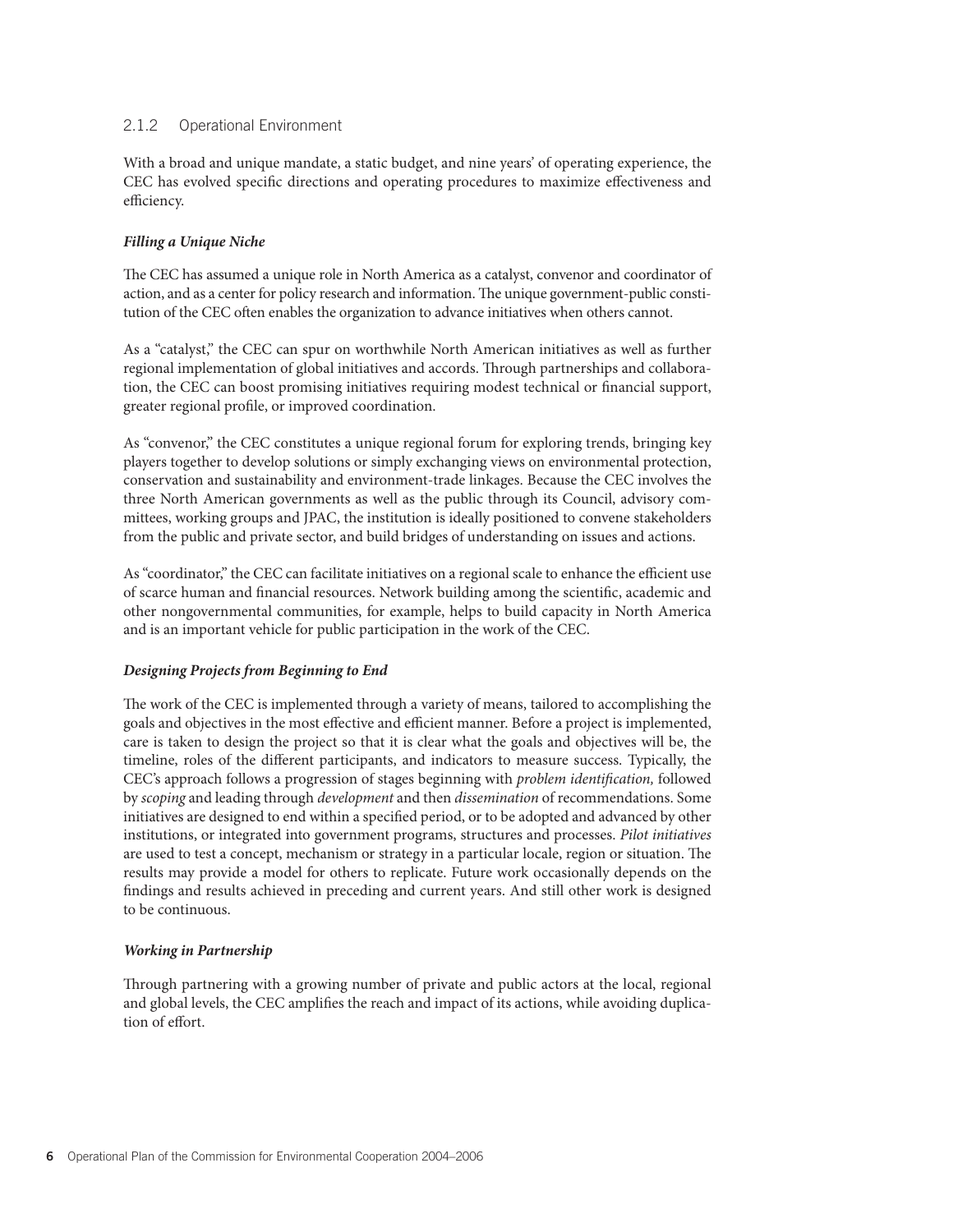#### *Providing an Information Hub*

In a short period, the CEC has established itself as an important repository of regional data and information on the North American environment. The CEC's reports, factual records, and databases empower citizens and governments by providing important regional information on our shared environment, and on the policies employed to protect it.

#### *Performing Research and Policy Analysis*

With its trinational professional staff, access to the expertise of governments, and relationships with a growing network of scientific and academic communities involved in the work of the institution, the CEC has established credibility by bringing high-quality research and policy analysis to bear on important environmental matters of regional concern. As a center for research on policy and the scientific aspects of regional environmental issues, the CEC continues to provide objective, trusted, science-based information and guidance to policymakers and the public-at-large.

#### 2.1.3 Organization and Staffing

Implementation of this Operational Plan is accomplished and managed by the CEC Secretariat. Headed by an executive director, the Secretariat is composed of an expert and highly motivated staff of 55 people working within several operational units, as shown below. All operational units are critical to the functioning of the Secretariat. These units work collaboratively to promote the greatest degree of integration of CEC's initiatives possible, and to assure that staff expertise can be applied when and where it is most needed. The Submission for Enforcement Matters (SEM) unit, responsible for receiving and addressing submissions under Articles 14 and 15, maintains a degree of independence, consistent with its unique mandate within the Secretariat.



#### CEC "Operational Units"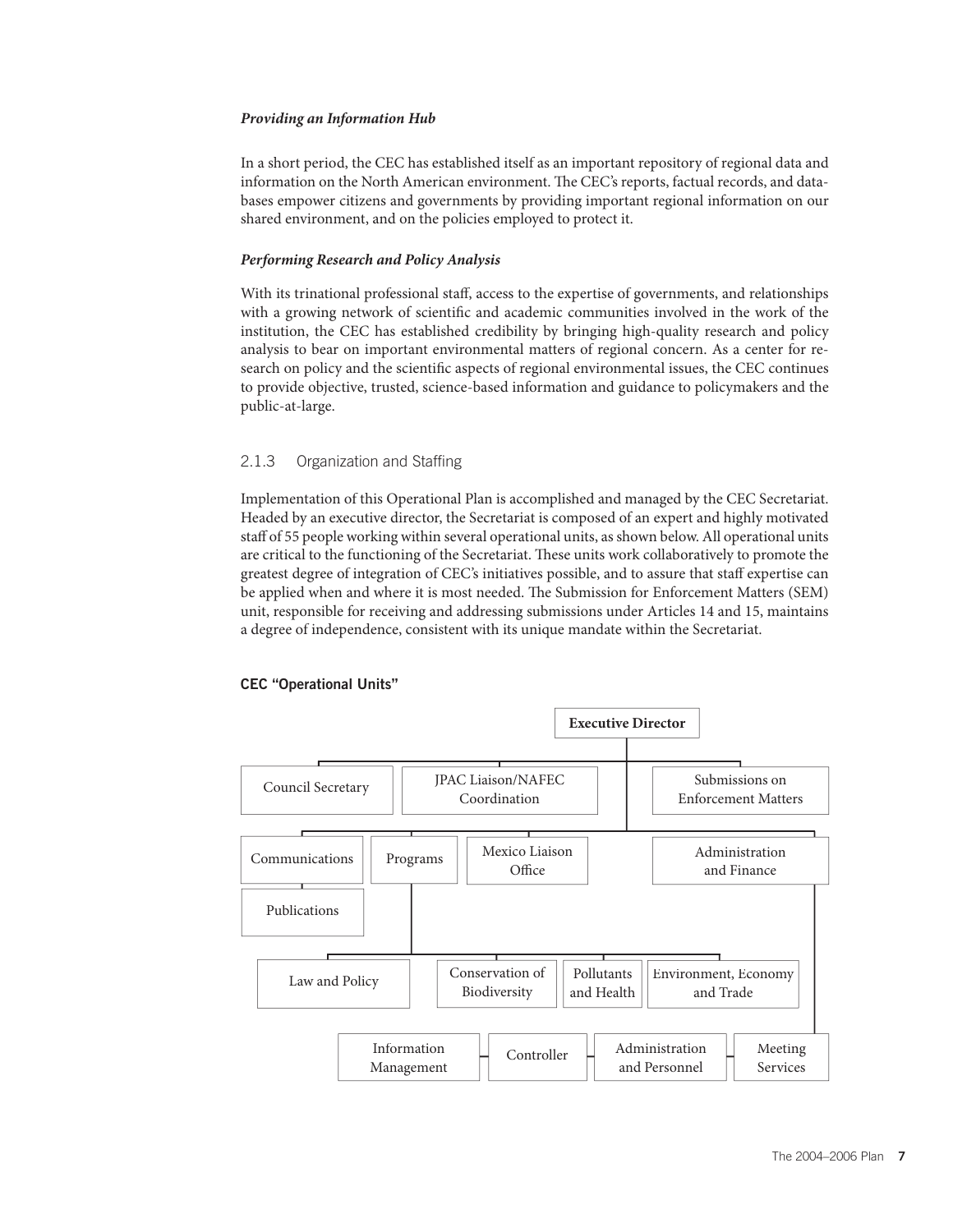North America is fortunate to have many experts in the three countries who can be called upon to assist in defining issues, providing scientific expertise, offering technological and other solutions and elaborating institutional mechanisms. All of these experts contribute to and benefit from being involved in achieving the CEC's goals. To facilitate such involvement, the CEC's work often engages teams of experts, working groups, multi-stakeholder committees and other mechanisms.

## 2.1.4 Budget Constraints

The CEC operating budget stands at US\$9 million per year—US\$3 million from each party. This has remained unchanged since 1995. Over time, the spending power has eroded due to inflation. However, most CEC expenditures are in Canadian dollars and until 2003, the CEC benefited from a favorable exchange rate between the US and Canadian dollar. This has offset the impact of inflation somewhat. Since the beginning of 2003, however, the Canadian dollar has steadily risen, causing significant erosion  $(C$963,000)$  in spending power over the course of the 2003 budget year.

Several important factors affect application of the budget. For example:

- The number of employees within the Secretariat has been fairly constant over the past five years at 55. Salaries account for 32 percent and office rent 5.5 percent of the total budget. A new lease has been negotiated, reducing our costs and better reflecting current market values.
- The "carry forward" of unexpended funds from one year to the next has historically represented about eight percent of our total budget. In 2003, the "carry forward" was eliminated through improved project and expenditure management. While a positive development, this has further constrained the effective budget for 2004.
- There are currently 42 expert groups (e.g., working groups, committees, task forces) that provide advice to the Secretariat or guide ongoing CEC work. The number of these continues to rise each year. In 2002, 40 events were hosted by the CEC, comprising over 1400 people at a cost of C\$2,000,000. As an example, a typical meeting involving about 100 people costs over C\$80,000 to organize and conduct.
- The number of CEC items published on our web site was over 2000 in 2002. The number of unique visitors to the web site continues to increase steadily and currently stands at about 80,000 per month.
- Finally, Council continues to be actively engaged in guiding and giving direction to the work of the CEC. In recent years, the number of directions and commitments offered by Council has increased dramatically.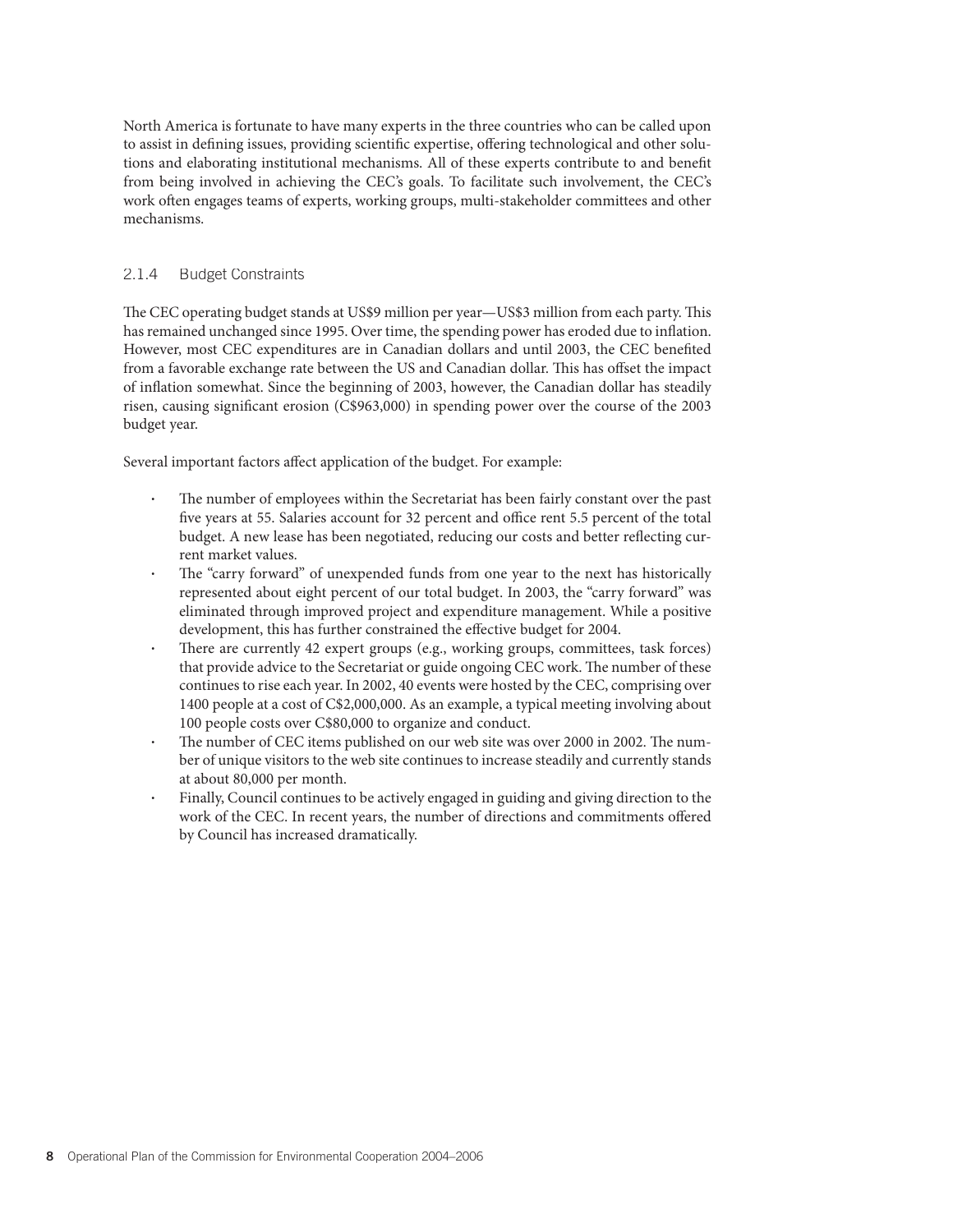## 2.2 Program Goals

Four principal goals will be pursued over the planning period. Each Goal, and its corresponding Objectives, Strategies and Targets, is described below:

## Goal 1 To foster understanding of the state of our environment, and its relation to the economy and trade in North America

Effective environmental decision-making is built on a foundation of knowledge. The NAAEC defines four broad areas in which the CEC should perform research and disseminate information. Accordingly, the CEC has become a center for information and analysis concerning the state of the North American environment (Objective A, below), and concerning the impact of NAFTA on the environment (Objective B). The CEC's work on trends in and the status of environmental standards, and on compliance and enforcement of environmental laws in each of our three countries, is described under Goal 2.

#### Objective A: The public and the Parties have a better understanding of the state of and outlook for the North American environment and its relation to human and ecosystem health

As public awareness and understanding of the links among environmental quality, human health, and economic well-being increase, environmental information is being called upon to play a greater role in linking environmental and ecological well-being to economic and social well-being. Integrated reports are now needed that evaluate the linkages among issues, driving forces, and policy responses. A key challenge for environmental reporting is to support better the needs of policy-makers. The CEC will continue to build its credibility and value as a center for information and analysis concerning the state of the North American environment though three strategies:

**Strategy 1:** Facilitating data harmonization and information sharing and promoting integrated monitoring across North America to foster better understanding of the current status of the North American environment

Timely, accurate and publicly accessible environmental knowledge among all sectors of society is essential for informed decision-making and the development of sound environmental policies on the part of governments, industry and the public. Environmental reporting has evolved dramatically over the past decade and a half, responding to new audiences and new demands, and building on the experience gained by national and international organizations, such as UNEP (United Nations Environment Programme) and the OECD (Organisation for Economic Co-operation and Development). In North America, each country has developed its own experiences and approaches, and works together through the CEC on enhancing comparability and accessibility of environmental information, most notably with pollutant release and transfer registers (PRTRs) and air emission inventories.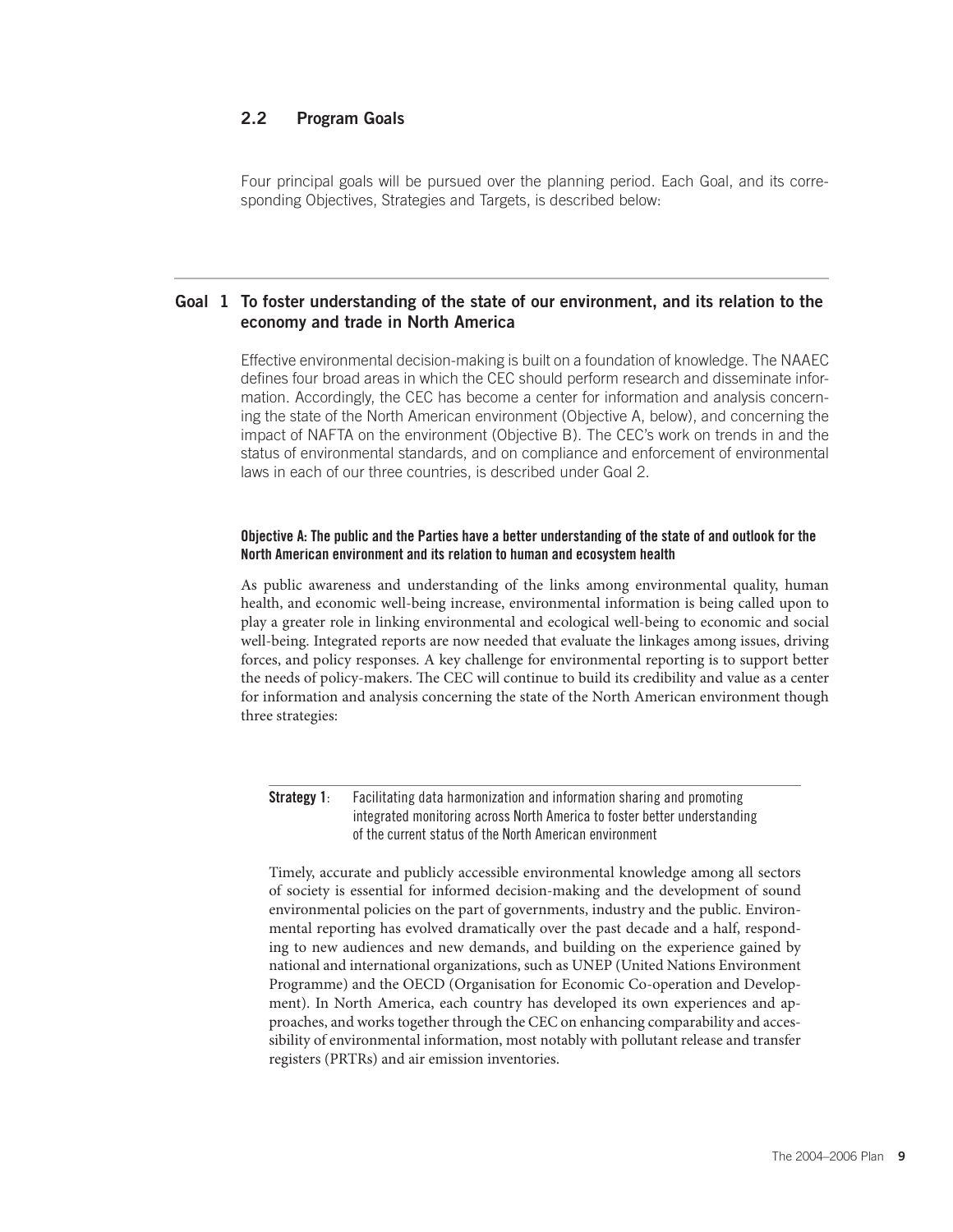The NAAEC commits the CEC Secretariat to preparing periodic reports on the state of the North American environment. Accordingly, the Secretariat is developing an approach for disseminating state of the environment information in a consistent and regular matter. The focus will be on trends in the environment, the stresses that affect the environment, and societal responses to prevent or reduce these stresses, taking into account ongoing environmental information efforts in the countries. The CEC's environmental reporting strives to build on evolving practices and strengths, to provide a North American perspective emphasizing the priority issues and concerns of Council, to utilize information generated through CEC work, in conjunction with other sources, and be designed to complement the work of the three NAFTA countries.

The Taking Stock report<sup>4</sup> is a good example of more specifically focused CEC work that tracks changes and trends over time, and from which State of the Environment (SOE) reporting will draw. With seven years of data, as of the *Taking Stock 2001* report (to be released in early 2004), the CEC will be increasingly able to present analyses of trends in the generation and management of toxic pollutants. Another important element of this work is to support the further development and implementation of the mandatory and publicly accessible *Registro de Emisiones y Transferencia de Contaminantes* (RETC; PRTR in English) system in Mexico.

"Air information" will be a focus over the next few years. Because air knows no boundaries, improved quality, comparability, and accessibility of air pollutant information is an important concern for governments and the public. In 2004, the CEC will support the completion of the first-ever, national air emissions inventory in Mexico for a number of important air pollutants, including sulfur oxides, nitrogen oxides, and particle aerosols. This pollutant information, taken together with comparable data from Canada and the United States, will serve as the input to the CEC's periodic summary reports on North American air emission inventories, consistent with Resolution 01-05, as well as provide a starting point for linking national and regional air emissions inventories electronically across North America.

Convenient and dependable access to and dissemination of relevant, reliable, and comparable air monitoring information, along with sound interpretive assessments based, in part, on that information, are crucial to the confirmation and quantification of progress made with respect to air quality programs and international commitments. Some important examples are regional ozone reduction strategies, acidic deposition reduction trends connected to ecological responses, and regional visibility improvement efforts. In addition, baseline surveys, using monitoring information are likely to be very important when attempting to assess the nature, extent and significance of emerging transborder air pollution issues. The results of such surveys, using comparable data obtained across borders, can help identify multi-jurisdictional spatial patterns and correlations among different human health and environmental parameters, and inform and guide future monitoring, research and modeling activities. The CEC is initiating an activity to enhance the comparability and accessibility of air monitoring information in North America to support these environmental and public health objectives.

#### Targets:

- Publish a report in 2005 synthesizing information on the state of the North American environment.
- Continue publishing annual *Taking Stock* reports on North American pollutant releases and transfers.

<sup>4</sup> *Taking Stock* is an annual report on industrial pollutant releases and transfers which brings together existing national public information from the three countries—the US Toxics Release Inventory (TRI), the Canadian National Pollutant Release Inventory (NPRI) and, as they become available, data from Mexico's *Registro de Emisiones y Transferencia de Contaminantes* (RETC).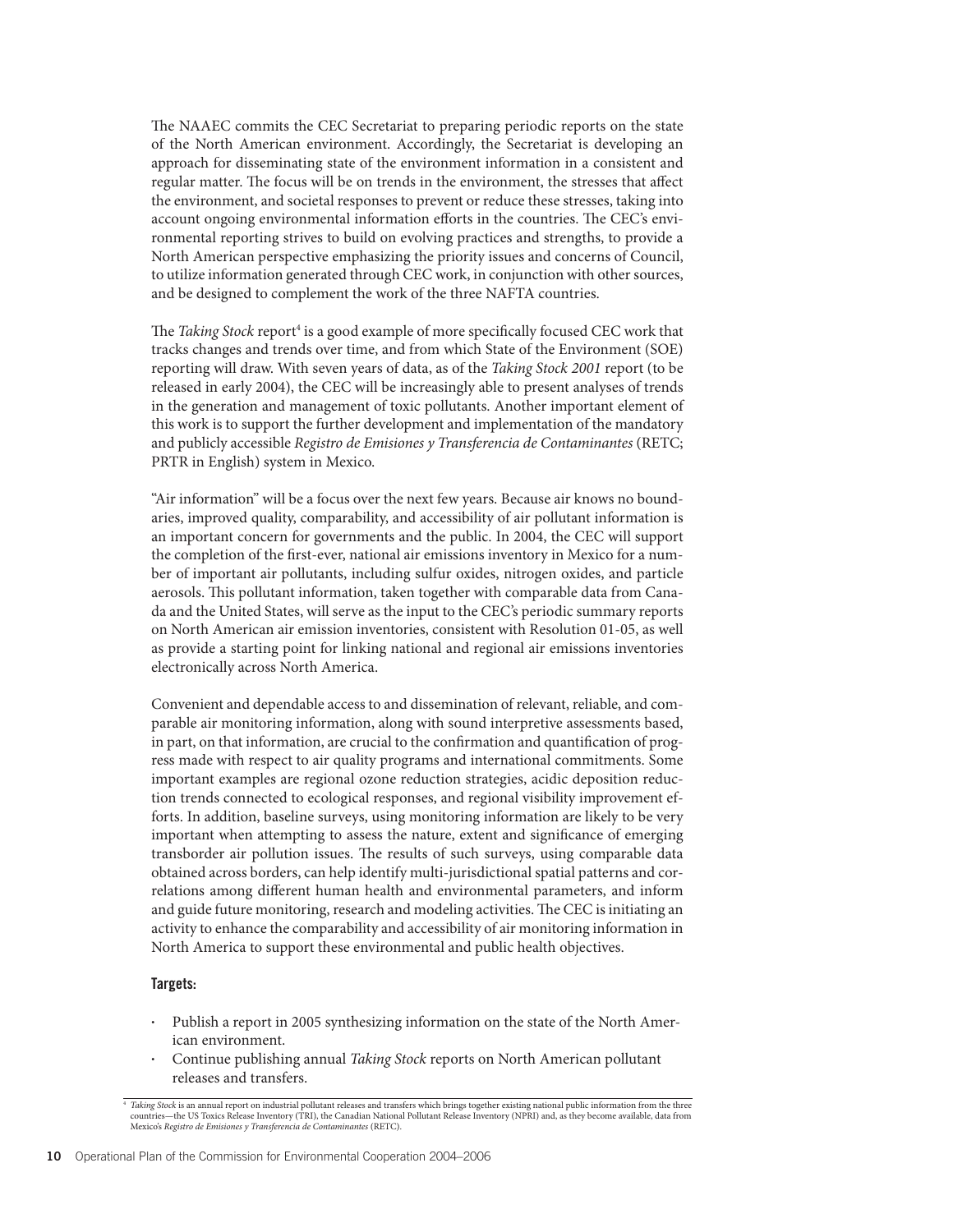#### Goal 1

To foster understanding of the state of our environment, and its relation to the economy and trade in North America

- Continue implementing an action plan to enhance comparability among PRTRs in North America.
- Support exchange of technical and strategic knowledge among air quality managers within North America by implementing a program to facilitate personnel exchanges among government agencies in the three countries.
- Enhance air monitoring capacity in Mexico by assisting the development of the Mexican Air Quality Monitoring Plan.
- Develop a periodic report, beginning in 2004, on ambient air monitoring information in North America and identify opportunities to increase access to this information.
- Complete the 1999 Mexico National Emissions Inventory in 2004.
- Produce annual public reports on criteria air contaminant emissions information in North America. The first report will summarize and compare available emissions data for electric generating stations.

**Strategy 2:** Investigating potential environmental threats and issues of common concern by performing comparative analyses and assessments using comparable environmental information collected across North America

As the North American economies grow increasingly integrated, new concerns due to environmental degradation can arise as business activities relocate or expand across borders. The CEC will begin investigating threats to the environment that could affect ecosystem integrity, public health, or other environmental attributes. This will be done through comparative analyses and assessments using state-of-the-art modeling techniques coupled with existing databases containing environmental, public health, or other relevant information. These assessments will take advantage of comparable public health and environmental information collected under strategy 1, above, to establish baselines against which future scenarios may be compared.

#### Target:

• Initiate comparative analyses and assessments of air pollution, public health and ecosystem interactions.

**Strategy 3:** Assessing the impacts of environmental degradation on human and ecosystem health in North America and disseminating assessment results to decision makers and the public

A major issue shaping the development and use of environmental information will continue to be the recognition of the critical links between environmental integrity and human health. News headlines reflect heightened public concern about the safety of drinking water and the health impacts of urban air pollution and the emergence of new diseases. All of these issues involve complex relationships between environmental change, human activities and human health. Examples include endocrine disrupters in drinking water, traces of persistent organic pollutants in the food web. Children's health and the environment constitute a burgeoning field of interest that has come about with the recognition that children are an especially vulnerable component of the human population. The CEC *Cooperative Agenda for Children's Health and the*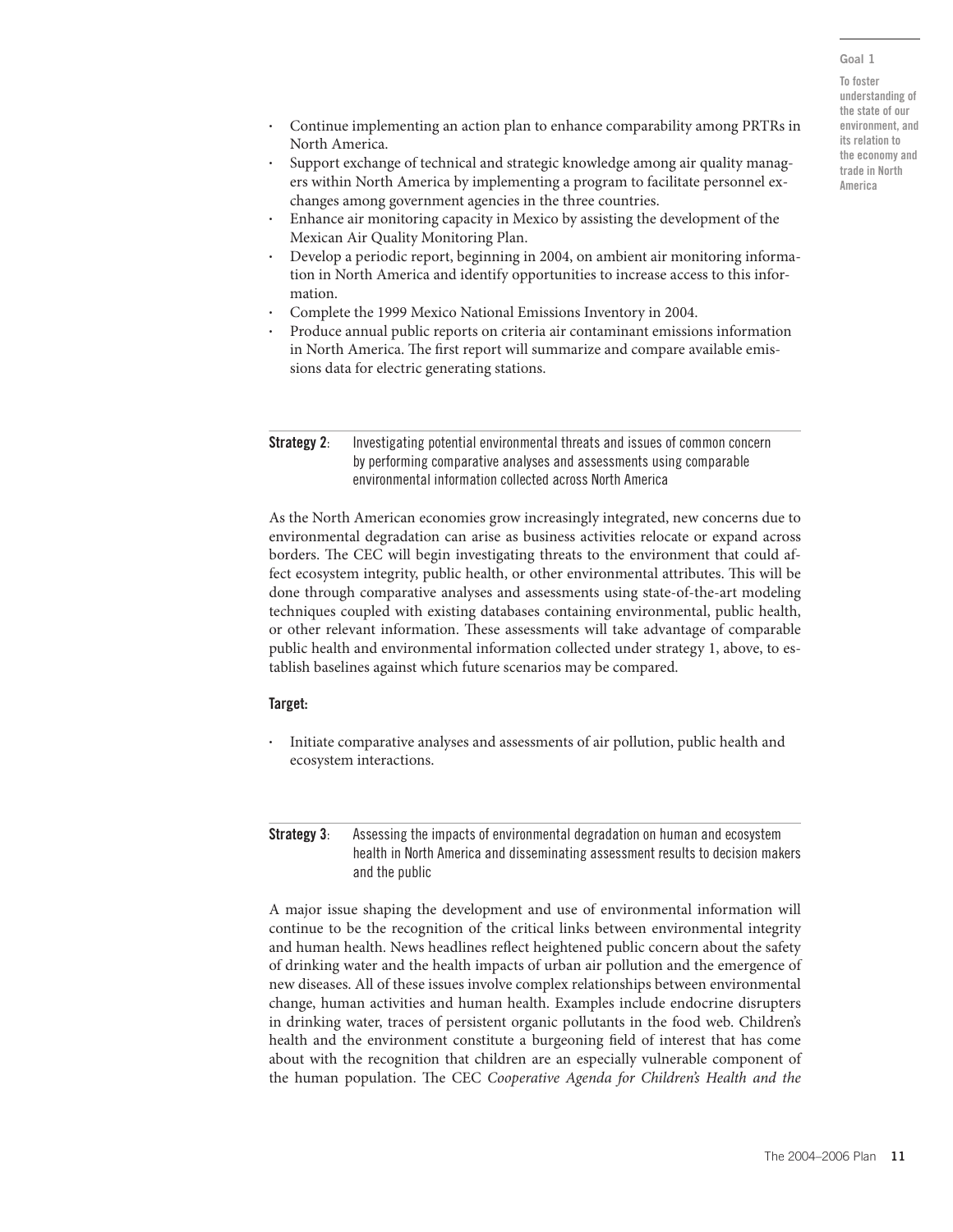*Environment in North America* calls for the development of North American indicators of children's health and the environment to provide decision makers and the public with periodic, understandable information. Children are particularly affected by DDT exposure, probably from DDT persisting in the environment or DDT residues in food. After supporting the successful phase-out of DDT in Mexico<sup>5</sup>, the CEC will analyze the cumulative impacts of DDT on children and the ecosystem. The CEC's work in 2004–2006 under the SMOC initiative will also begin providing information on levels of persistent organic pollutants (POPs) in humans and the atmosphere and levels of DDT in children in Mexico and Central America.

#### Targets:

- Countries gather available data on an initial set of 12 indicators of children's health and the environment in North America as the basis for the first "indicators report" in 2004.
- Launch a project to measure levels in persistent organic pollutants (POPs) in selected human populations in North America and report first results in 2005.
- Report on levels of persistent organic pollutants and metals in the atmosphere in North America over time, starting with mercury wet-deposition levels in 2005.
- Measure DDT levels in children's blood in Mexico and Central America to determine trends over time, beginning in 2004.

#### Objective B: Trade officials and the public understand the environmental effects of liberalized trade and use that understanding to inform new agreements

North America has the largest trading block in the world that derives its strength, in part, from the vast natural resources that are found here. It is thus important to work to integrate environmental and trade policies so they are mutually supportive and to ensure that protections afforded in domestic environmental laws are not weakened or reduced as an encouragement for trade. The CEC is unique among intergovernmental organizations in its mandate to examine, on an ongoing basis, the environmental effects of a trade agreement. The CEC accomplishes this work in collaboration with the Parties, OECD, UNEP, UNCTAD WTO/CTE and various NGOs. Of notable interest in this time of emerging bilateral and regional trade agreements is NAFTA's unique standing as the first regional trade agreement between countries at differing levels of development, and the first to include investment clauses. Following the CEC's first two symposia on trade and environment, and with ten years of evidence, the lessons learned in North America have stimulated the interest of organizations around the world. Thus, as part of its continuing assessment of the environmental effects of free trade and related market integration, both sector- and region-specific, the CEC makes the lessons learned available to all interested parties.

Strategy 1: Developing a strategic plan for the Environment, Economy and Trade program

Under the NAAEC, the CEC Council supports the environmental goals and objectives of NAFTA and cooperation with the NAFTA Free Trade Commission to achieve those goals and objectives. In this context, there is a need to explore how communication and cooperation with the FTC can be further advanced within the context of the broader CEC Operational Plan. Thus, in 2004 a strategic plan to guide the CEC's environment, economy and trade work will be developed. There is a range of environment-related trade issues, or environmental issues in which trade is a factor, on which

<sup>5</sup> December 2000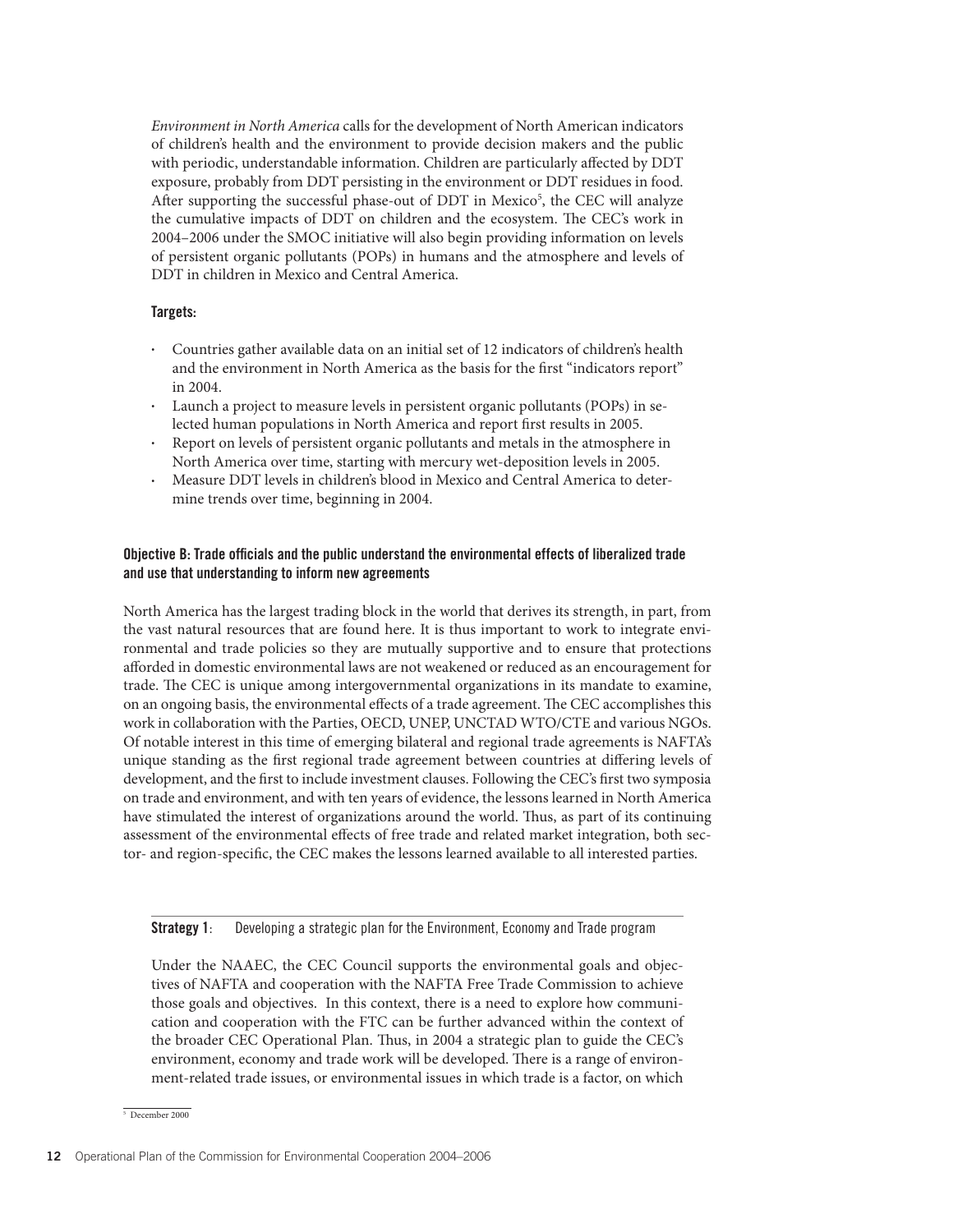#### Goal 1

To foster understanding of the state of our environment, and its relation to the economy and trade in North America

environment and trade officials could collaborate. Cooperation between environment and trade officials need not be restricted to projects; value is seen in informal trilateral discussions on multilateral issues, and on regional cooperation on the implementation of international commitments. Recommendations from the Ten-year Review might be incorporated into the strategic plan and could form the basis of future work under that plan. Development of a strategic plan will also allow the Parties to use outcomes from previous, diverse CEC projects on trade, environment, and the economy and to link those outcomes as a contribution to an overall cooperation strategy with the FTC.

#### Targets:

• Develop a long-range strategic plan for the CEC Environment, Economy and Trade program with priorities and issues established by the Article 10(6) Working Group.

#### Strategy 2: Assessing and disseminating findings on environment/trade relationships in a transparent manner

CEC's second North American Symposium on Assessing the Environmental Impacts of Trade, held in Mexico in 2003, addressed the topics of agriculture and energy. The symposium generated valuable results for the agriculture and energy sectors. Given the complexity and the level of integration of these two sectors at the North American level, and to fully benefit from the symposium, follow-up study (in which the CEC Council-approved framework would be applied) is warranted to enhance understanding of the linkages among environmental protection, trade and deeper economic integration. We will begin by identifying agricultural sub-sectors for further assessment and, following consultation with the Parties, proceed with analysis of those sub-sectors. The Parties, National Advisory Committees, and JPAC recommended that CEC partner in such work with institutions of higher education. The CEC has linked with the "PanAm Partnership," an alliance of four North American business schools (HEC Montreal, Dalhousie University, Pace University, and the *Instituto Tecnológico y de Estudios Superiores de Monterrey*), in which industry participates. This partnership enables us to undertake the work with minimal resources. This work will also benefit from the Parties' input; government officials have served on the advisory groups for past symposia and for the development of the assessment framework. The result will update our work on trade and environment linkages, which has been presented both in CEC publications and in peer-reviewed professional journals. It is anticipated that the Parties will benefit from being able to incorporate, as appropriate, the lessons learned into their environmental assessment of future trade agreements.

We will continue the assessment of agriculture and extend the analysis to the whole marketing chain (from investment to production, including processing, distribution, and consumption). The assessment work will address investment and scaling effects of NAFTA. The CEC's third North American Symposium on Assessing the Environmental Impacts of Trade will focus on how to decouple economic growth from environmental impacts, including the questions of how to reduce pressures on infrastructure that stem from the economic growth that accompanies increased levels of investment. This assessment work, conducted preparatory to the third symposium, will be carried out in an open, transparent and inclusive manner in order to assure confidence in the results. As in past symposia, the CEC will create an advisory group comprising government officials, trade economists and environmental experts having scientific expertise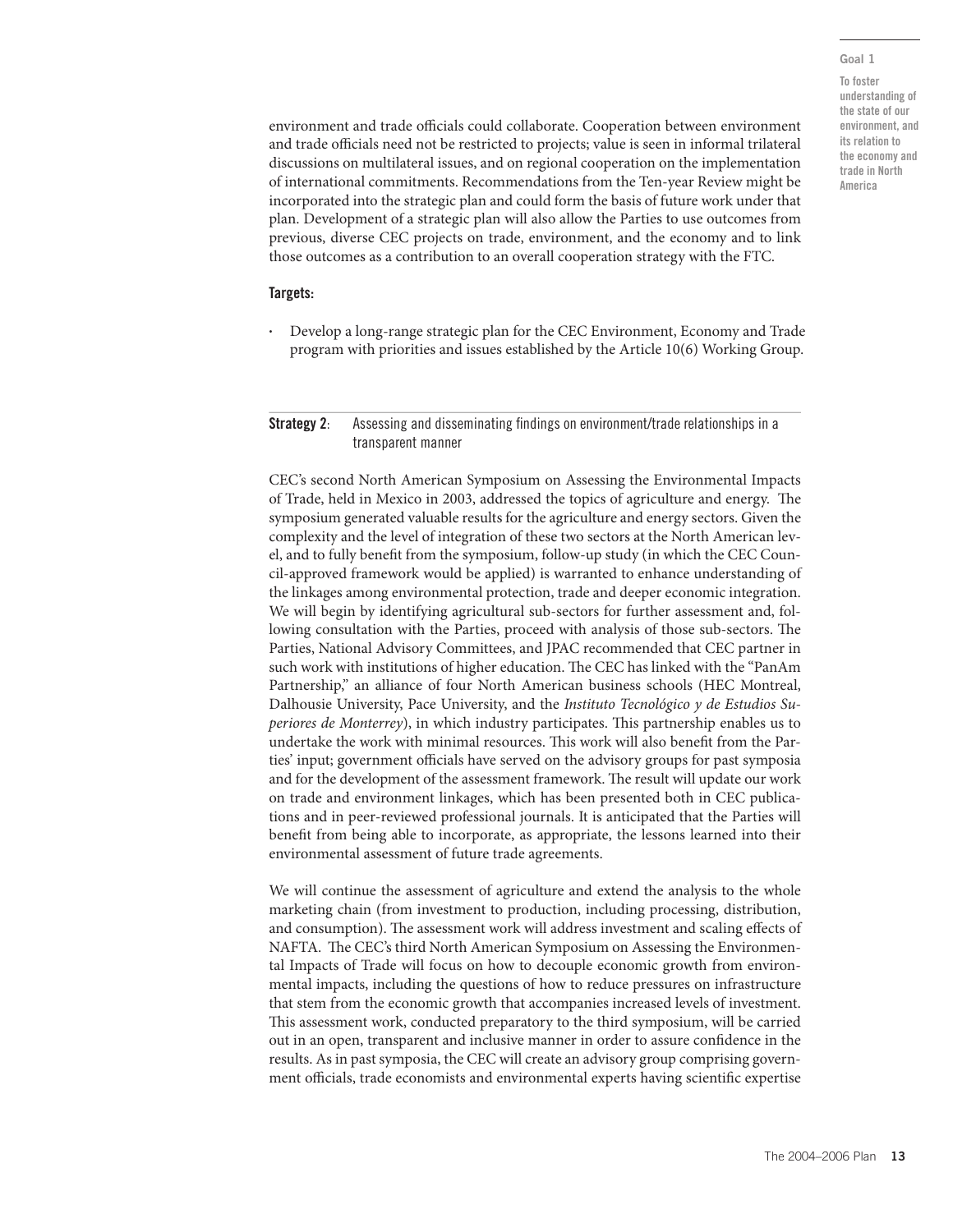in trade and environment issues (including scale effects and investment). The group will develop terms of reference for public proposals. Also as in past, selected proposals for papers to be presented at the third symposium will be supported with modest CEC funding. The advisory group is critical to the development of the agenda for the symposium. Trade representatives of the three countries will be invited to become members of the advisory group. Partners, such as the OAS, will be sought to host the symposium so that costs can be shared.

#### Targets:

- Continue to document the linkages between agricultural trade liberalization and the environment for specific sub-sectors.
- Disseminate information on NAFTA trade and environment relationships by, among other means, hosting the third North American Symposium on Assessing the Environmental Impacts of Trade in 2005, with a focus on growth, investment, and environment.

## Goal 2 To act as a catalyst to improve domestic law and policy, and enhance environmental enforcement and compliance across North America

Laws form the basis of the environmental protection regimes in Canada, Mexico and the United States. This goal addresses regional priorities regarding obligations and commitments in NAAEC related to enhancing compliance with, and enforcement of, environmental laws and regulations, environmental standards, environmental performance and the continued development and improvement of environmental law and policy. It seeks to improve environmental quality through improving the understanding of technical requirements and identifying and enhancing collaboration among environmental law enforcement agencies. Two key objectives are being pursued that focus on strengthening cooperation on legal standards and enhancing compliance with laws.

## Objective A: Enhance cooperation in the development, improvement and dissemination of information about environmental laws, policies, standards and technical requirements

This objective focuses on the Council's mandate under Article  $10(3)$  to strengthen cooperation on the development and continued improvement of environmental laws and regulations by promoting the exchange of information on criteria and methodologies used in establishing domestic environmental standards, and by establishing a process for developing greater conformity in assessment procedures in a manner consistent with NAFTA. Three strategies support this effort:

#### Strategy 1: Improving the understanding of regulatory and technical requirements, experiences and management techniques in selected sectors

To accomplish this, CEC's work will identify regulatory gaps and establish a baseline of regulatory practice from which to evaluate trends in the future. Over the next two years, the CEC will produce reports that examine the experiences and best practices regarding water quality.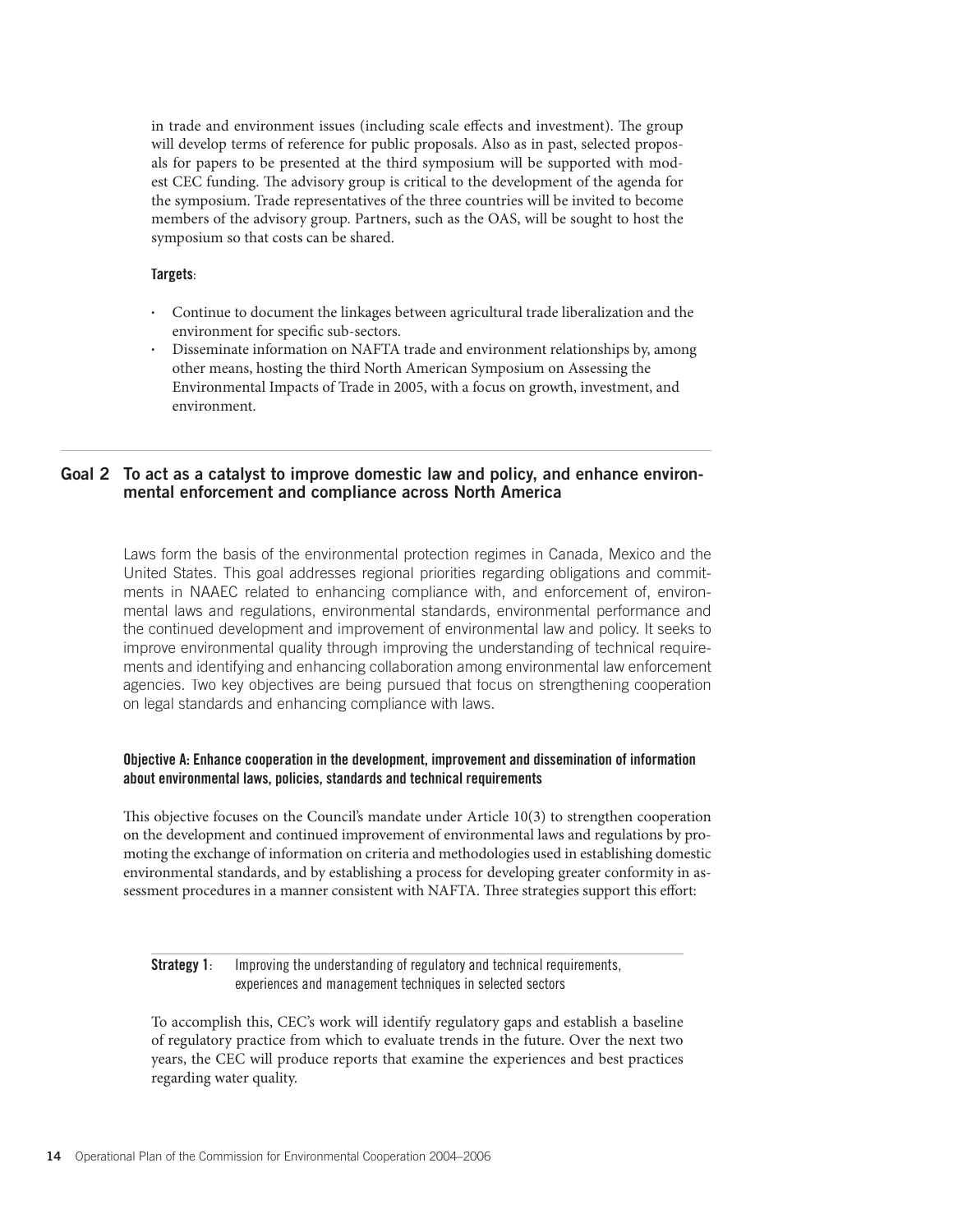#### Goal 1

To foster understanding of the state of our environment, and its relation to the economy and trade in North America

#### Targets:

• Facilitate and promote the sharing of case studies that demonstrate national and local experiences and best practices in priority sectors.

#### Strategy 2: Ensuring that online information about North American environmental laws and policies is up-to-date and easily accessible

The CEC will strive to maintain the online Summary of Environmental Law in North America and the Transboundary Agreements Infobase to help ensure that accurate and comparable information is available to researchers regarding the environmental laws and regulations in the three countries.

#### Targets:

- Update and improve the Summary of Environmental Law in North America database on a continuing basis.
- Maintain database links to countries' laws and policies.

Strategy 3: Improving the coordination of environmentally sound management and tracking of transboundary hazardous waste in North America

The CEC will work with the Parties to develop a North American approach to the environmentally sound management of selected priority wastestreams and hazardous recyclable materials of mutual concern. It will also help build a compatible approach for the transboundary tracking of hazardous waste within North America. This objective also supports the Parties efforts to enhance compliance with, and enforcement of, laws regarding the transboundary movement of hazardous waste.

#### Targets:

- Identify priority hazardous wastestreams and recyclables in 2004 and 2005 and, in subsequent years, develop compatible approaches on the environmentally sound management of these priority hazardous waste streams and recyclables.
- By 2005, finalize a study on the inter-operability of the existing technologies and systems for tracking the transboundary movements of hazardous wastes, with a goal of providing recommendations on improving the transboundary tracking of hazardous waste in North America.
- In 2004, update the North American Hazardous Waste Code Dictionary and make it publicly available online, providing updates as needed in subsequent years.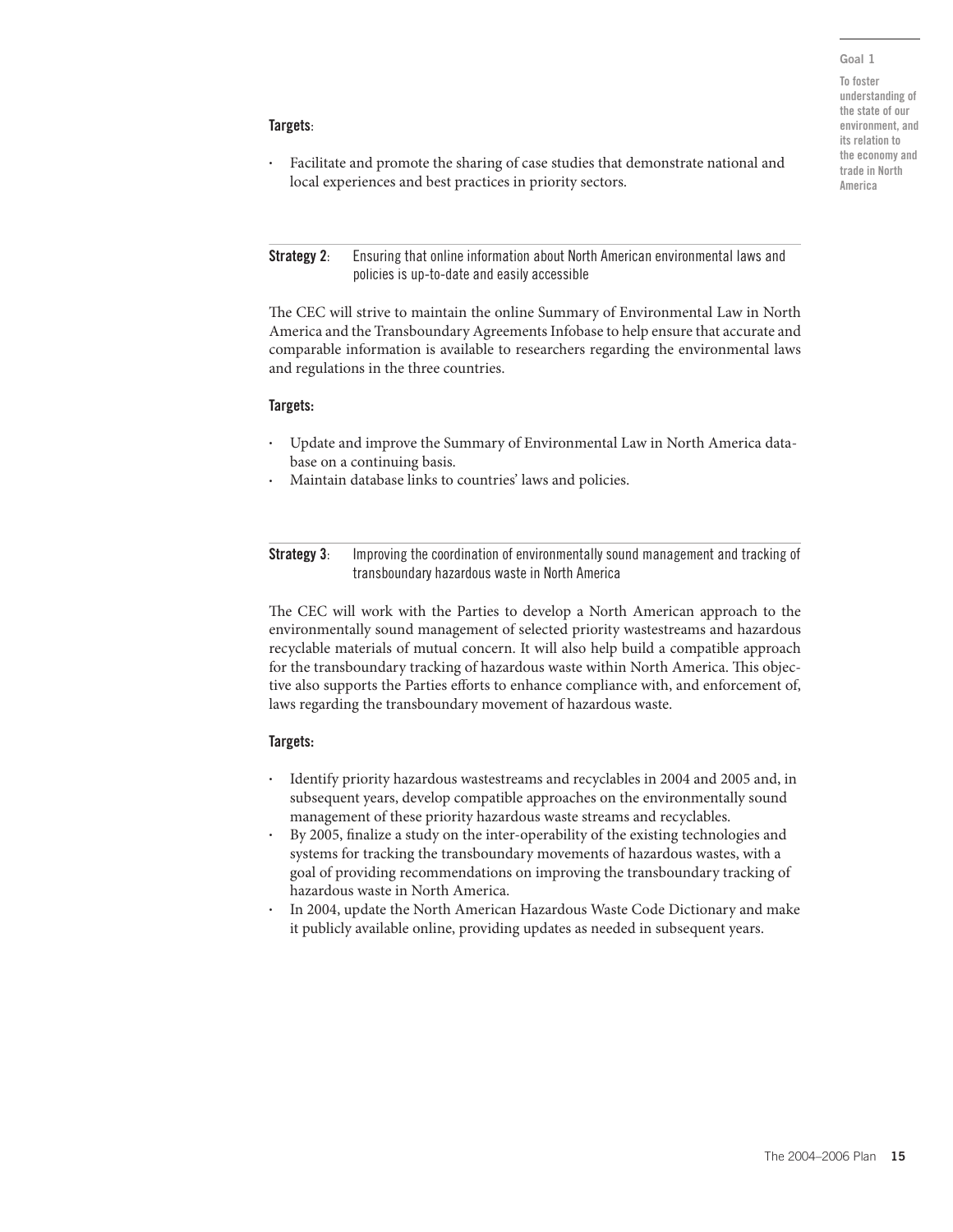## Objective B: The Parties enhance compliance with, and enforcement of, their environmental laws and regulations

This objective focuses on the Parties' NAAEC Article 5 obligation regarding effective enforcement of environmental laws and the Council's NAAEC Article 10(4) obligation to foster technical cooperation to this end. This objective will be accomplished by two principal means:

## Strategy 1: Providing a forum for the Parties and stakeholders to come together on issues of common concern

The CEC will address priorities for effective enforcement and compliance cooperation in North America. This work will occur through the North American Working Group on Enforcement and Compliance Cooperation (Enforcement Working Group—EWG), taking into account international developments. The CEC will work on shared enforcement challenges, on training opportunities, and on building awareness of North American enforcement and compliance issues. These actions will focus on issues associated with wildlife enforcement and pollution control.

## Targets:

• Targets will be developed upon completion of the EWG strategic plan, as part of an implementation plan.

Strategy 2: Ensuring that the Articles 14/15 process yields information that can enhance environmental enforcement and compliance in North America

The Articles 14/15 process produces factual information regarding asserted failures to effectively enforce environmental law in North America that may assist the NAAEC Parties and the public in taking any action they deem appropriate in regard to the matters addressed.

The intent of the process is to enhance environmental enforcement and compliance in North America.

## Target:

The Parties consider actions, as appropriate, in regard to matters addressed in factual records.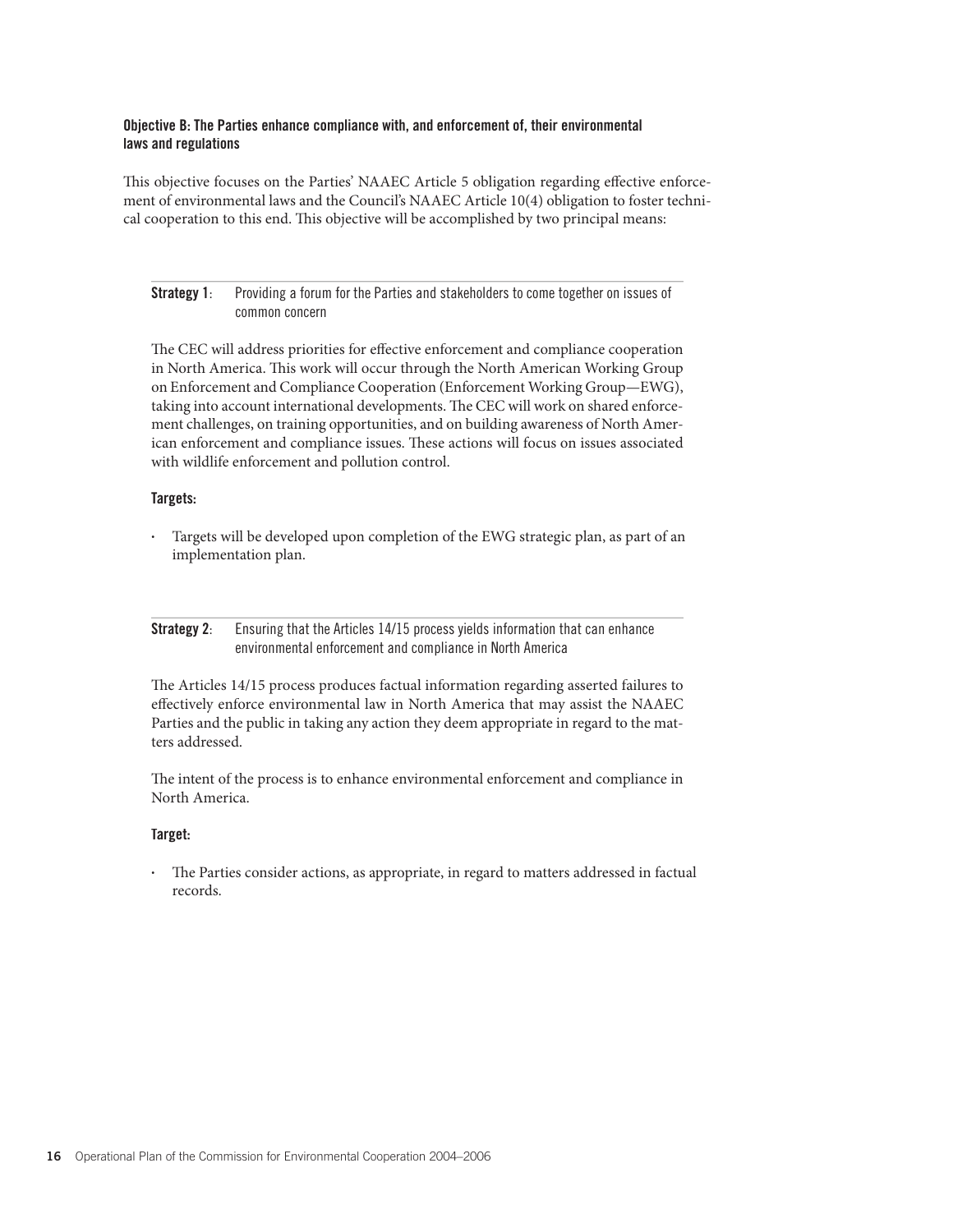## Goal 3 To mobilize international cooperation to resolve critical North American environmental issues

North America comprises an extensive and rich mosaic of ecoregions. Cooperation among our three countries can help to resolve problems within the regional and global contexts more quickly and effectively than can national actions alone. Moreover, advance coordinated planning can anticipate and prevent problems.

The CEC continues to play a leading role in defining, analyzing and resolving critical problems that can benefit from a concerted North American approach and effort. CEC's work in this area includes civil society, nongovernmental organizations, academia, and the private sector in terms of engagement and as a focus for resolution of priority issues. The focus of this goal is cooperation to resolve priority issues—ones which CEC is uniquely positioned to assist. As priorities change, so too will the work to accomplish this goal. The CEC's medium-term objectives, relating to biodiversity conservation, trade-environment impacts, and resolving pollution threats, are described below:

#### Objective A: Conserve North America's biodiversity and use it sustainably

Migratory species and transboundary ecoregions across the continent are affected by actions in each of the three countries. Canada, Mexico, and the United States not only share many ecosystems and migratory species, but they are also increasingly linked through economic, social, and cultural exchange.

Following extensive discussion and collaboration among governments, nongovernmental organizations, indigenous people, Indian tribes, indigenous communities, and recognizing the contribution of the public and the Biodiversity Conservation Working Group, the Council endorsed the *Strategic Plan for North American Cooperation in the Conservation of Biodiversity* by Resolution. The Strategic Plan's goals pertain to: 1) ecologically significant regions, 2) conservation of species, 3) information sharing, 4) capacity building, 5) responding to threats, and 6) trade issues related to biodiversity. The Strategic Plan is intended to operate within a five-year period, setting a broad and consistent framework for achieving its goals and priorities. Accordingly, against these goals, the Biodiversity Conservation Working Group has identified thirteen priority areas for action that will be further elaborated in 2004 in a five-year Action Plan. The CEC's medium-term Operational Plan guides the evolution of projects that support implementation of the Strategic Plan and the Action Plan. Accordingly, CEC's work, including Strategy 1 below, is aimed specifically at elaborating the priority actions of the Biodiversity Strategic Plan.

The CEC's project work will be designed to be innovative, proactive, cross-sectoral, and achievable with quantifiable results, and will include substantial public involvement. For its outcomes, it will aim to foster an integrated continental perspective for cooperative conservation and use of biological resources; contribute to the maintenance of the ecological integrity of North American ecoregions; promote specific contributions to the management of invasive species; and increase capacity for biodiversity conservation and cooperative cross-sectoral activities in the three countries.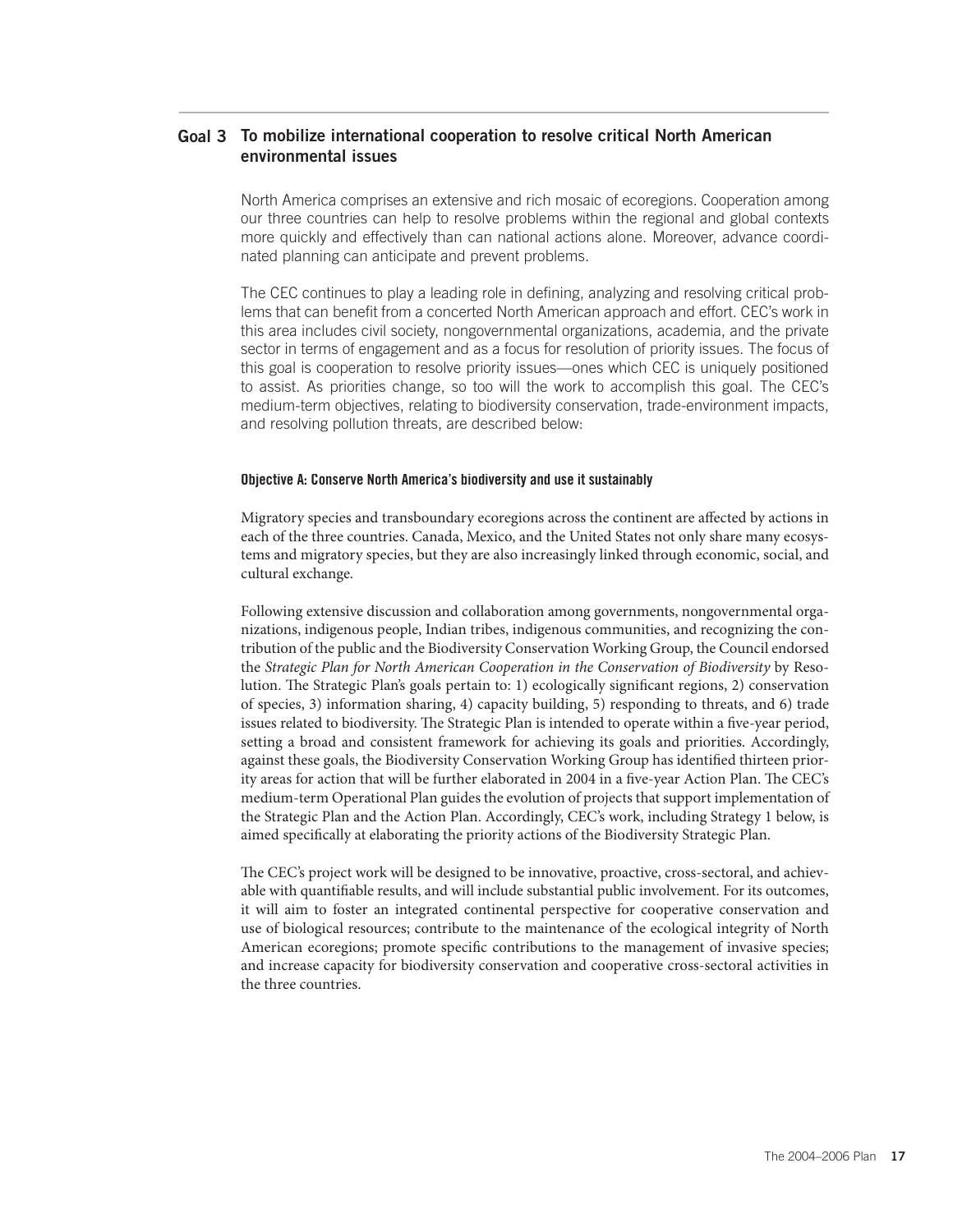## Strategy 1: Implementing the Biodiversity Strategic Plan through collaboration and cooperation

Following endorsement of the Strategy by Council, the Biodiversity Working Group is proceeding to define a five-year Action Plan to guide its implementation. The Secretariat will continue to assist and facilitate the Working Group's efforts in this regard, and to synchronize the CEC Operational Plan and projects accordingly.

## Target:

Develop a five-year Action Plan for the Priority Areas under the Biodiversity Strategic Plan

#### Strategy 2: Promoting cooperation for the conservation and maintenance of North American regions of ecological significance

The most effective way to conserve habitats at the regional or ecoregional scale is to promote complementary, integrated conservation efforts that span national, state/provincial, and local jurisdictions. Development and management of a network of protected areas and resource harvest areas are key elements of such a strategy. In its ideal form, a North American network of protected areas would systematically link terrestrial, freshwater and marine protected areas, with well-managed resource harvest areas. The three countries recognize that public and private multiple-use and other non-preservation lands can play a variety of roles in conservation of biodiversity. Considerable progress has been made by governmental and nongovernmental organizations in identifying ecoregions of North America. These efforts will be factored into the CEC's coordination activities to address Priority Areas of Action.

Through 2006, the CEC's efforts are targeted at establishing an effective network of priority conservation areas in each of two priority regions. One is marine, stretching from Baja California to the Bering Sea. The other is terrestrial, covering the central grasslands of North America. Establishing networks of priority conservation areas is consistent with several international commitments and interests, including the Convention on Biodiversity, and the agreement of the Environment Ministers of the Americas (Montreal, 2001).

## Targets:

- Pilot a network of priority conservation areas within the Baja California to the Bering Sea region.
- Identify priority conservation areas for the central grasslands regions.
- Develop a conservation gap analysis of Baja to Bering priority conservation areas, with emphasis on wetlands.
- Assess existing marine protected areas with emphasis on wetlands in the three countries, integrated management and effectiveness.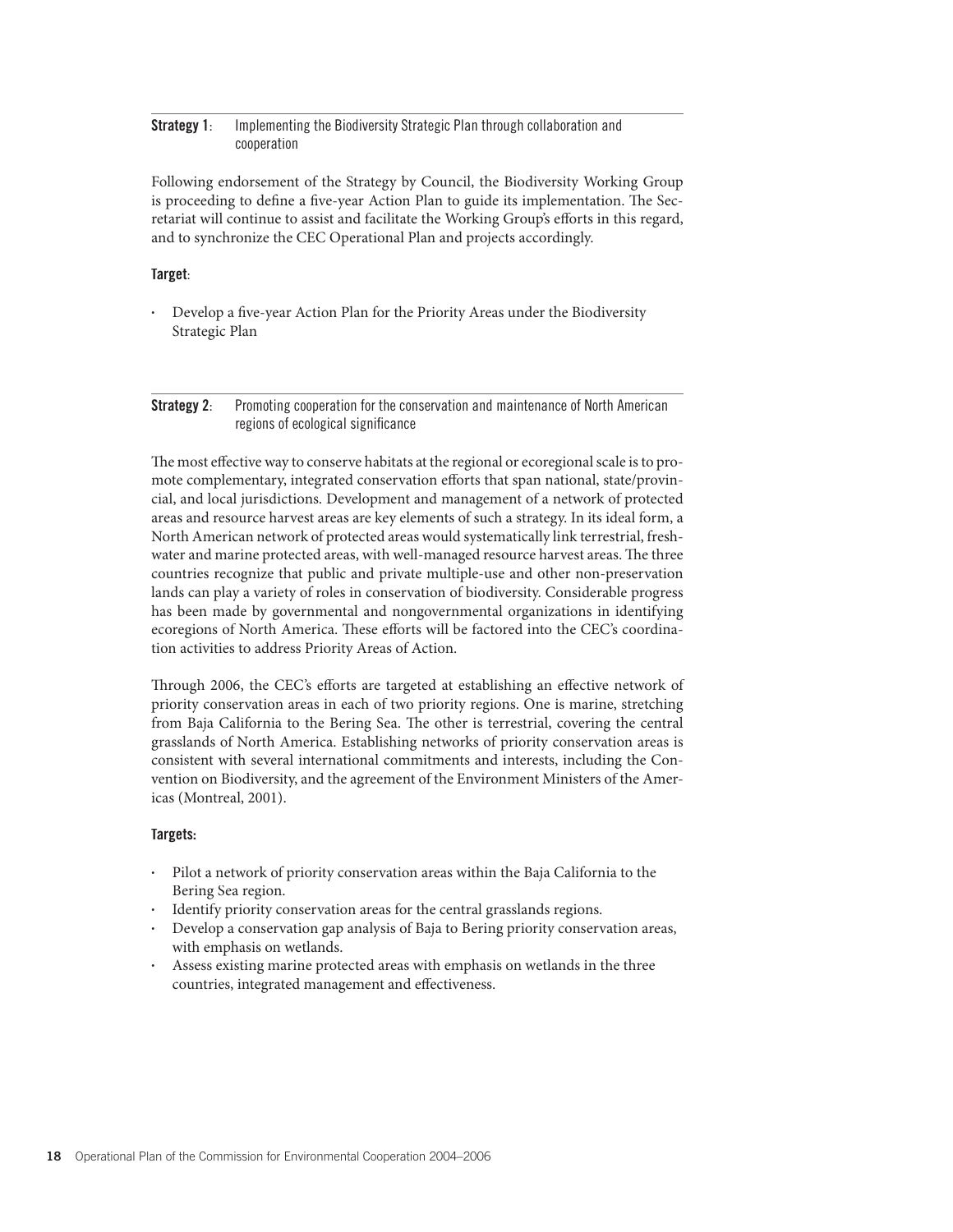Goal 3 To mobilize international cooperation to resolve critical North American environmental

issues

## **Strategy 3:** Promoting the conservation of North American migratory and transboundary species, and other species identified by the Parties

Loss of biodiversity is often characterized by a loss of individual species and a reduction in species abundance, leading to reductions in species diversity. At the same time, identifying a species with a specific conservation problem can galvanize conservation activities. In the CEC context, North American species of common conservation concern are migratory or transboundary in nature, particularly those that are threatened with population reduction or complete extinction. The persistence of such species depends on relatively intact ecosystems.

The CEC can facilitate a big-picture view of species conservation in North America by bringing together stakeholders from all three countries to identify marine, freshwater, and terrestrial species of common concern, and to agree upon common or complementary solutions. Development of joint action plans for migratory or transboundary species and other species of common conservation concern will help preserve important habitats.

Starting in 2004, the CEC will support the development of joint conservation action plans for a subset of six marine and terrestrial species of common conservation concern, and will help preserve critical habitats, thus complementing efforts supported by the first strategy above.

## Targets:

- Develop North American Conservation Action Plans (NACAPs) for an initial subset of six species (three terrestrial, three marine), including a mechanism to monitor their status at the North American scale by 2005, and prepare the first periodic status report on the six species by 2006.
- Finalize CEC financial support for NABCI's operation in Mexico and draw lessons from NABCI for consideration within broader ecological issues.

**Strategy 4:** Facilitating data and information sharing across North America and promoting integrated monitoring and assessment to increase understanding of the state of North American biodiversity

Environmental managers and the people of Canada, Mexico and the United States will need accessible and accurate information to efficiently and effectively conserve North American biodiversity. Conservation would be improved by a coordinated effort to remove barriers that prevent access to information, regardless of the political, sectoral, and organizational origins of the information. Providing regular reports on the state of our natural endowment, as well as a biodiversity clearinghouse mechanism on issues of common concern are key components in bringing this challenge to fruition.

A clearinghouse of conservation activities, experts, and best practices is essential for decision making, evaluating progress and providing data and information to assist conservation planning and sustainable development of ecosystems and their resources. With the implementation of other components of the Operational Plan, the CEC will coordinate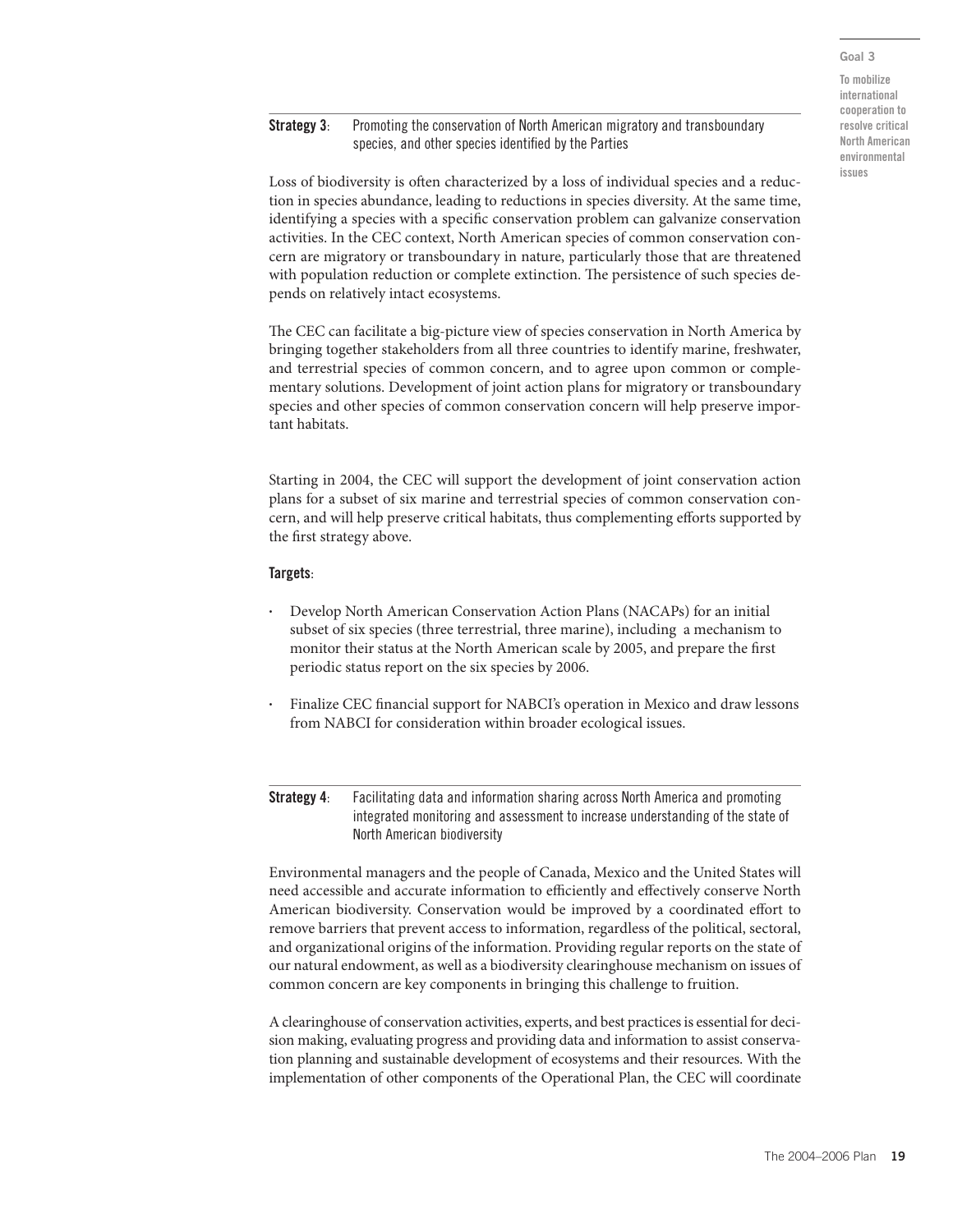closely with ongoing efforts in the three countries, including those of governmental and nongovernmental agencies, to promote exchange of comparable information.

#### Target:

• Develop a clearinghouse for biodiversity issues of common concern (e.g., transboundary ecosystems, migratory and transboundary species, common threats, trends and opportunities, access to web-based digital information, as well as management ideas, best practices and techniques, etc.).

**Strategy 5:** Facilitating communication, networking, and identification and sharing of best practices, priorities, and opportunities for education and training

Human and institutional capacity for conserving and using biological diversity sustainably must be strengthened. The CEC can contribute to this effort through its regional mandate and its capacity for convening stakeholders from many different disciplines, agencies/organizations, and countries. Only through shared understanding and action can conservation of the continent's biodiversity be achieved. Fostering multidisciplinary, trinational networks and training, as well as effective exchanges of information and experiences, is basic to fulfilling the biodiversity agenda. The existence and operation of these links will also facilitate more timely trinational response to concerted calls for action.

#### Targets:

- Identify capacity building, training and networking needs through a workshop with indigenous peoples, Indian tribes, indigenous communities and local communities that are engaged in management practices based on traditional knowledge, emphasizing those cases that bring added value to the continental perspective.
- Identify priorities and support joint regional initiatives for capacity building and training.

Strategy 6: Promoting collaborative responses to threats facing North American ecosystems, habitats and species

Some threats to biodiversity are poorly understood, especially those that undermine ecosystem integrity in ways that are not visible. Common threats to the continent's biodiversity should be addressed by compatible approaches. This includes development of complementary policies and regulations, or joint management in cases of shared resources or transboundary habitats. One of the main threats known to impact ecosystems throughout North America is the presence of alien invasive species. Using methodologies that are compatible across the continent to track the pathways of invasive species, with greater transparency and accessibility to data, will aid in planning effective responses. The CEC will prioritize the significance of the trade pathways for aquatic species, taking into account the economic and biological impacts of invasive species that travel via these pathways. It will also focus on fostering cooperative management actions for the prevention and control of invasive alien species for the desig-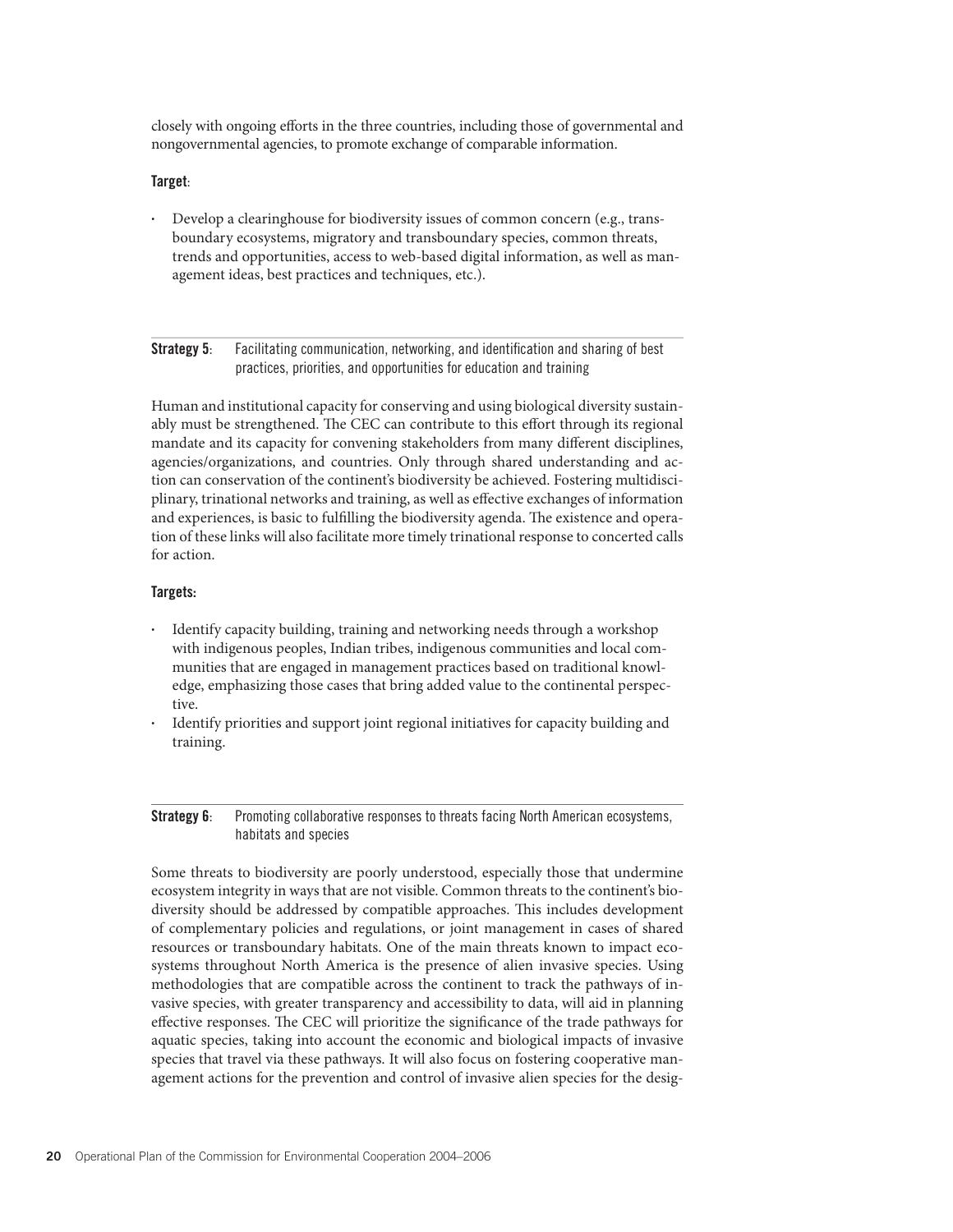#### Goal 3

To mobilize international cooperation to resolve critical North American environmental issues

nated priority pathways. This initiative will complement existing work accomplished by Canada, Mexico and the United States in the field of invasive species management, risk assessment, pathways identification and best management practices. During this year, the Secretariat will start scoping priorities for cooperation to prevent and control terrestrial invasive species.

#### Targets:

- Evaluate selected trade-related pathways for aquatic invasive species to enter North America, develop best practices to control aquatic invasive species, and identify priorities for capacity building.
- Develop regional guidelines for assessing the risks posed by aquatic alien invasive species in selected trade-related pathways.
- Establish a cooperation framework by 2005 to analyze and monitor actions to better address the main threats to shared species and spaces.
- Identify priorities for cooperation on terrestrial invasive species.

**Strategy 7:** Identifying and evaluating potential collaborative opportunities for biodiversity conservation and sustainable use of biological resources that arise from regional trade

Over the years, we have become increasingly aware that the conservation and sustainable use of our natural endowment are essential for future economic and social development. To be effective, however, conservation efforts should address not only the symptoms of ecological stress, but their root causes as well. Through this evaluation process, countries will be prepared to harness emerging opportunities resulting from growing regional economic and social links.

Hence, economic, financial, and legal mechanisms need to be analyzed for their ability to promote conservation and sustainable use. As it is a regional environmental institution arising from a trade agreement, these issues are logical priorities for the CEC. With program areas that address the environment, economy and trade, the conservation of biodiversity, pollutants and health, as well as law and policy, the CEC is well-positioned to advance this goal in an integrated and innovative manner.

#### Targets:

• Explore stewardship mechanisms, public-private partnerships and the role of incentives in financing conservation, restoration, and sustainable use of biodiversity.

#### Objective B: Ensure North American environmental, economic and trade policies are mutually supportive

This objective complements the work on assessing the environmental effects of liberalized trade set forth under Goal 1, above. The focus here is to integrate trade and environment policies in such a way that significant environmental impacts stemming from trade are identified and quantified, and that appropriate policy responses are put in place. These policies would have the objective of ensuring that economic growth leads to improved environmental quality and fosters greener trade in North America—in effect, decoupling economic growth from environmental degradation.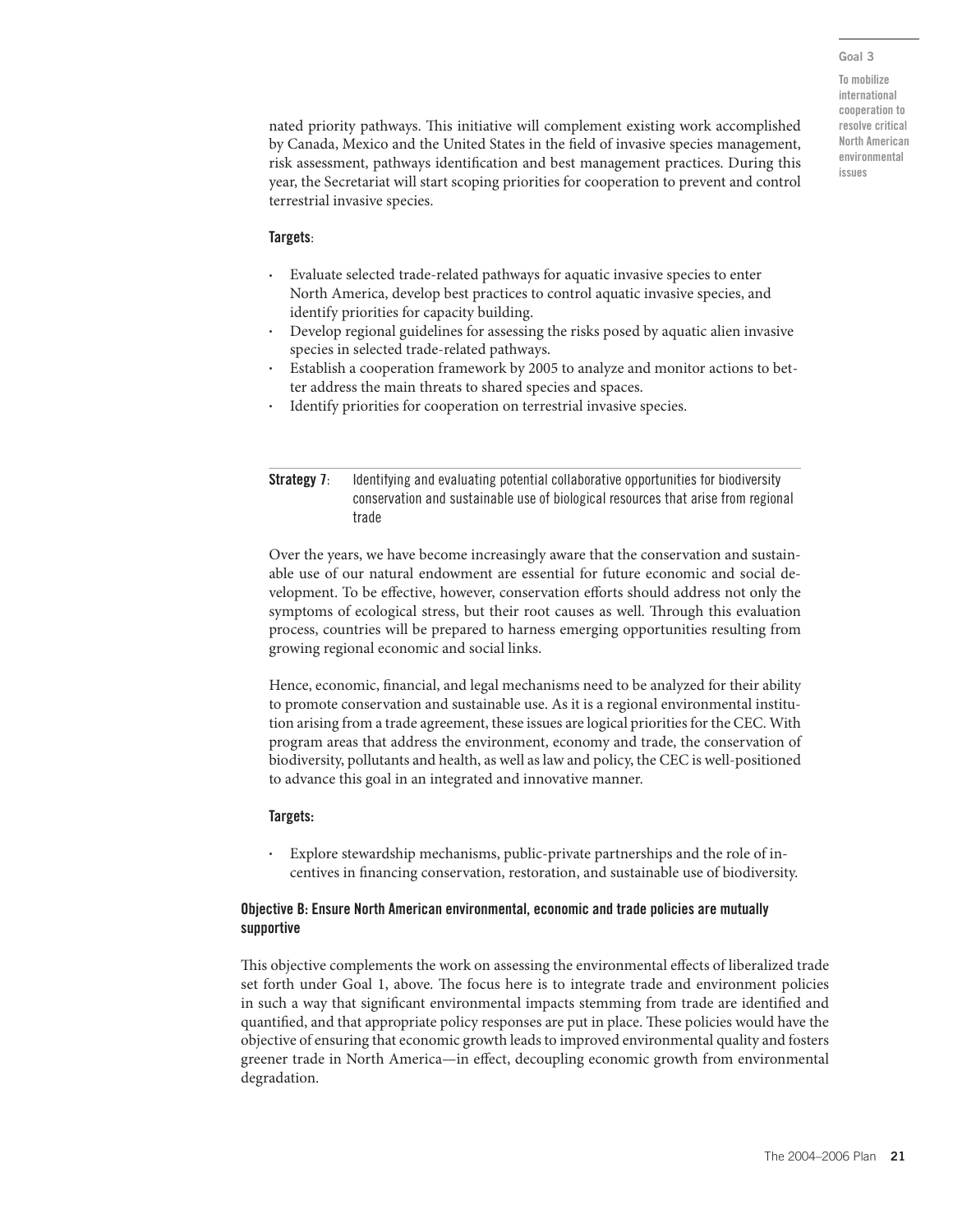More specifically, the CEC aims to encourage North American markets to embrace more environmentally preferable goods and services by connecting the growing numbers of their suppliers and consumers. This will be done by increasing awareness about the benefits of environmentally preferable goods and services, supporting cooperative efforts to increase their presence and application (e.g., in a renewable energy and energy efficiency), and facilitating trade expansion in these goods and services throughout North America. Activities will continue to identify barriers along the product commercialization chain that limit the market expansion, and to develop cooperative means by which such barriers can be removed. Four strategies support this objective:

#### **Strategy 1:** Promoting renewable energy and energy efficiency in North America

The CEC will continue analyzing and providing information on renewable energy and energy efficiency. Although a paper on market-based mechanism options was released and approved by the Parties, more information is needed to ascertain the conditions under which measures that favor renewable energy and energy efficiency will work cost-effectively. For instance, we need to assess the level of consumer awareness and their "willingness to pay" more for renewable energy. We need to document better and publicize the economic and environmental benefits of energy efficient projects through life cycle cost and environmental analyses. These are considered essential steps to increase the uptake of renewable energy and energy efficiency projects in North America. The Secretariat will work with the Parties to design a report on "willingness to pay," and will not proceed until government agreement is reached on this topic.

A well-functioning and efficient market for renewable energy and energy efficiency in North America requires that a common way be found to measure the economic, environmental, health, and social benefits of these goods and services. Thus the CEC will continue to support the North American multi-stakeholder technical group (that was created following the July 2003 meeting in Washington, DC) to develop a comparable way to measure these benefits across North America.

Finally, the CEC will continue playing its convening and coordinating role in North America to investigate means to favor production of energy in an environmentally friendly manner with the various local, regional, national and international groups working on these issues.

#### Targets:

- Demonstrate model approaches, by 2006, for strengthening North American trade in environmentally preferable energy sources, and promote application of these approaches by others to additional goods and services.
- Foster renewable sources of energy and energy efficient projects in collaboration with national and international organizations.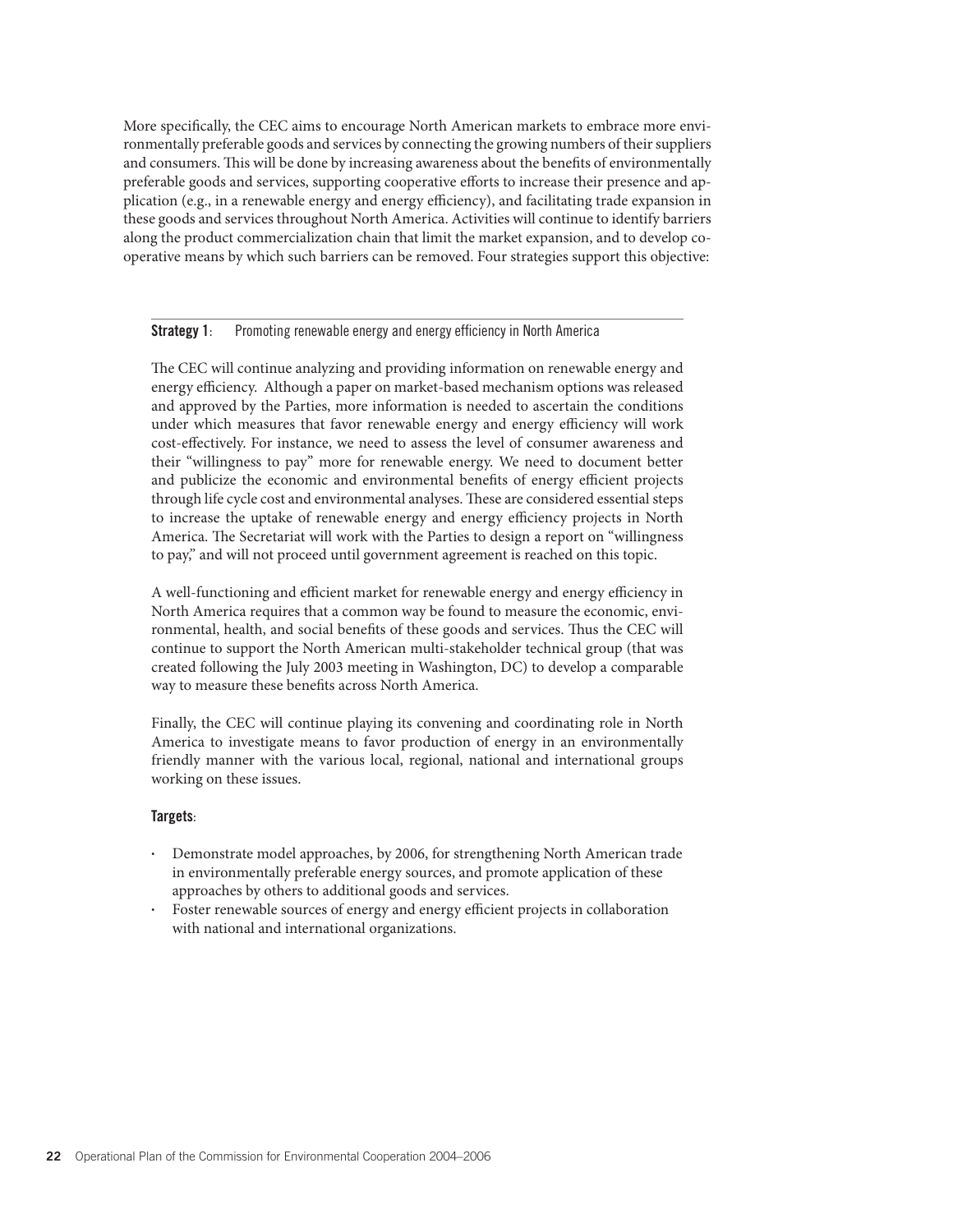## Strategy 2: Fostering the understanding of environmental labeling

This work builds on the previous work on environmental goods and services and greening trade in North America, and is conducted in collaboration with the OECD, UNC-TAD, IISD, and others. The initiative was originally prompted by the 2000 Council Communiqué, in which the Council recognized the value of further work on voluntary eco-labeling and certification.

Consumers may be unaware of various environmental goods on the market or of what various labeling or certification claims mean. Under this strategy, we will finalize research on two product initiatives (palm and shade-grown coffee), and communicate lessons learned from these projects, as well as their implications for promoting sustainable products to consumers and the general public. This work will contribute to enhanced awareness of such products and labels in an effort to better inform interested consumer purchasing decisions.

In support of past work on sustainable palm and shade-grown coffee, and in the interest of continuing to develop North American markets for them, better understanding is needed of the types of labels, standards, or certification requirements that may be applied in trading them. The information acquired and analytical results produced will be presented on the CEC web site so that governments, industries and environmental groups working on these issues can have easy access. This has the further benefit of avoiding duplication of effort among the various agencies and groups working in this area in North America. This work also contributes to CEC's investigation of corporate environmental stewardship opportunities, which is being undertaken in response to the 2003 Council Resolution on this topic.

The CEC is publicly committed to completing the sustainable palm pilot project with church groups, producer groups and the industry. The project's intent is to propose a system by which just one transaction channel exists between producer groups and a specific church group through an importer. Projects funds will serve to prepare information material for the industry and churches to publicize the event to the general public. Churches and congregations will use the material generated in their outreach to their members. This, in turn, will increase the awareness of the link between palm in floral arrangements and the sustainable livelihood of communities that protect forests and wintering habitats. These arrangements are mainly made for Palm Sunday and other services in Christian denominations.

Finally, the CEC (in collaboration with UNCTAD, IISD, and industry groups) will bring the coffee fund pilot project to closure with the use of minimal funds. Further activities in this area may be considered through the process of developing a strategic plan on Environment, Economy and Trade.

#### Targets:

- Gather, describe, and disseminate data on environmental labeling and certification.
- Bring the palm pilot project and coffee fund project to completion and draw lessons learned (building on the Greening Trade in North America) and determine whether and how to explore further products from other sectors.
- Increase consumer understanding of how their purchasing decisions affect the environment by communicating experience on selected products (energy, palm, coffee) to North American consumers and awareness groups by 2006.
- Instruct the Secretariat to pursue further understanding of products from other sectors.

Goal 3 To mobilize international cooperation to resolve critical North American environmental issues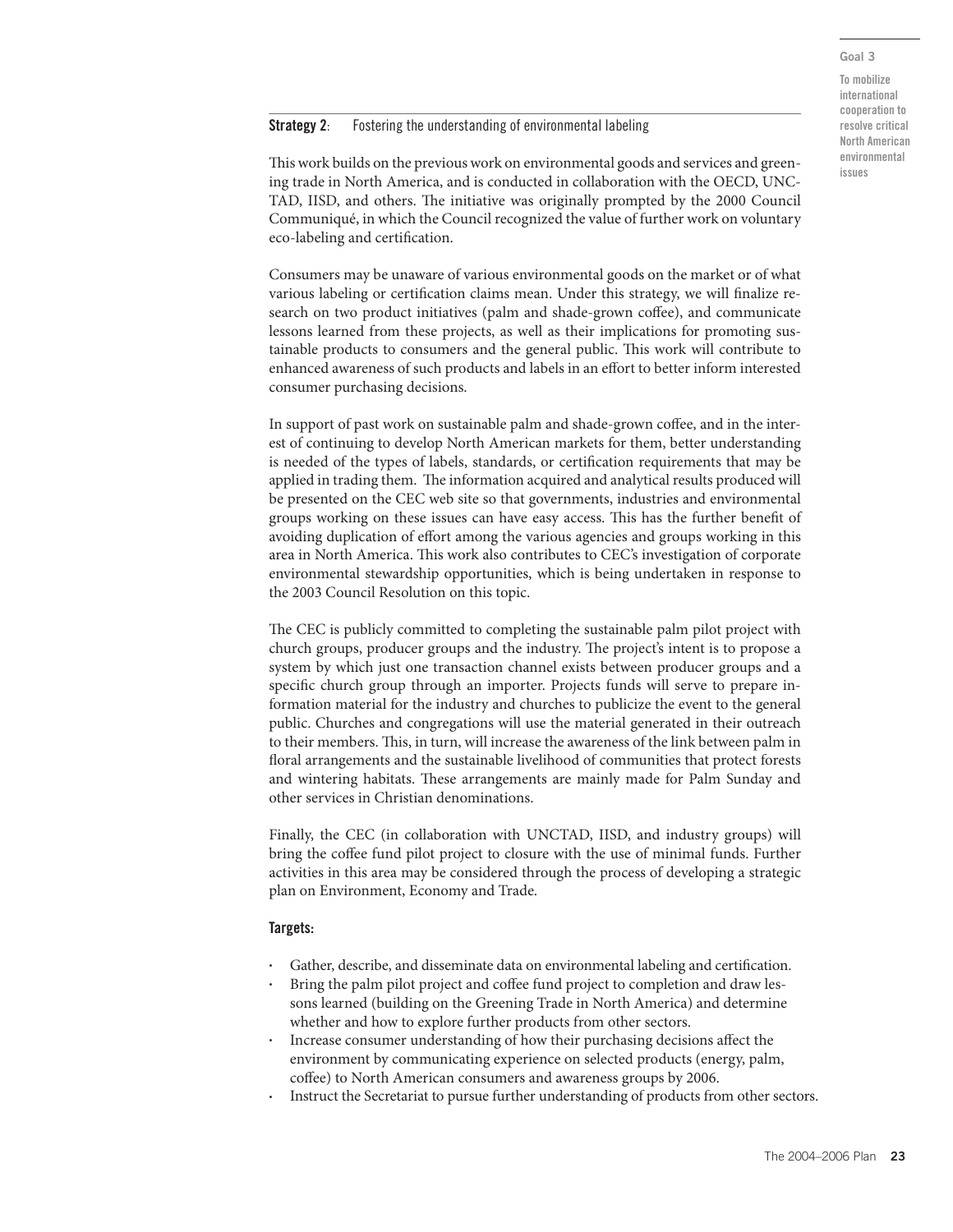#### Strategy 3: Encouraging disclosure of relevant environmental information

The CEC will continue its research, analysis and engagement work on the link between environmental and financial performance, specifically as it relates to disclosure of environmental information. This work will build on previous CEC reports in this area and include more in-depth research on how to provide environmental information in a form readily useable by the financial sector. This work will lead to the development of a plan for the provision of environmental information by the environment ministries (as per the 2003 Council Communiqué) including opportunities and strategies for Council to consider.

There is also a role for government to play in supporting green financing, most notably when it's directed toward small and medium-size enterprises, including underwriting or partially securing external financing, or supporting capacity building in market development. Other important roles include supporting adherence to applicable reporting requirements. This would encourage companies to internalize the environmental costs of their activities and allow consumers and the financial sector to reward them accordingly.

#### Targets:

- Identify the environmental disclosure practices of industrial sectors to examine how they can better incorporate environmental information into financial statements.
- Develop understanding of best practices in voluntary disclosure of environmental information in collaboration with companies and financial institutions.
- Support the shift to greener production and consumption by engaging with business, financial community and other stakeholders through Networks, partnerships and dissemination of research.

Following consultation with the Parties, develop at least one strategy the Parties may adopt to enhance the availability of financially relevant environmental information to financial analysts and investors (as per the 2003 Council Communiqué).

#### Strategy 4: Fostering green procurement in North America

For some time, the critical role of governments in supporting green markets has been recognized. Through this strategy, the CEC aims to encourage the expansion of the use of market-based approaches to support environmental protection. A direct role for government is in developing green procurement policies for their own purchases. We are attempting to facilitate these policies in North America through a multi-stakeholder group working in this area: the North American Green Purchasing Initiative (NAGPI). Other roles may include developing explicit market-based mechanisms or putting in place the structures, rules, accounting practices or property rights that improve the functioning of these mechanisms. These market-based mechanisms may include the use of fiscal and other comparable measures to correct environmental externalities and market failures, along with more aggressive green procurement policies.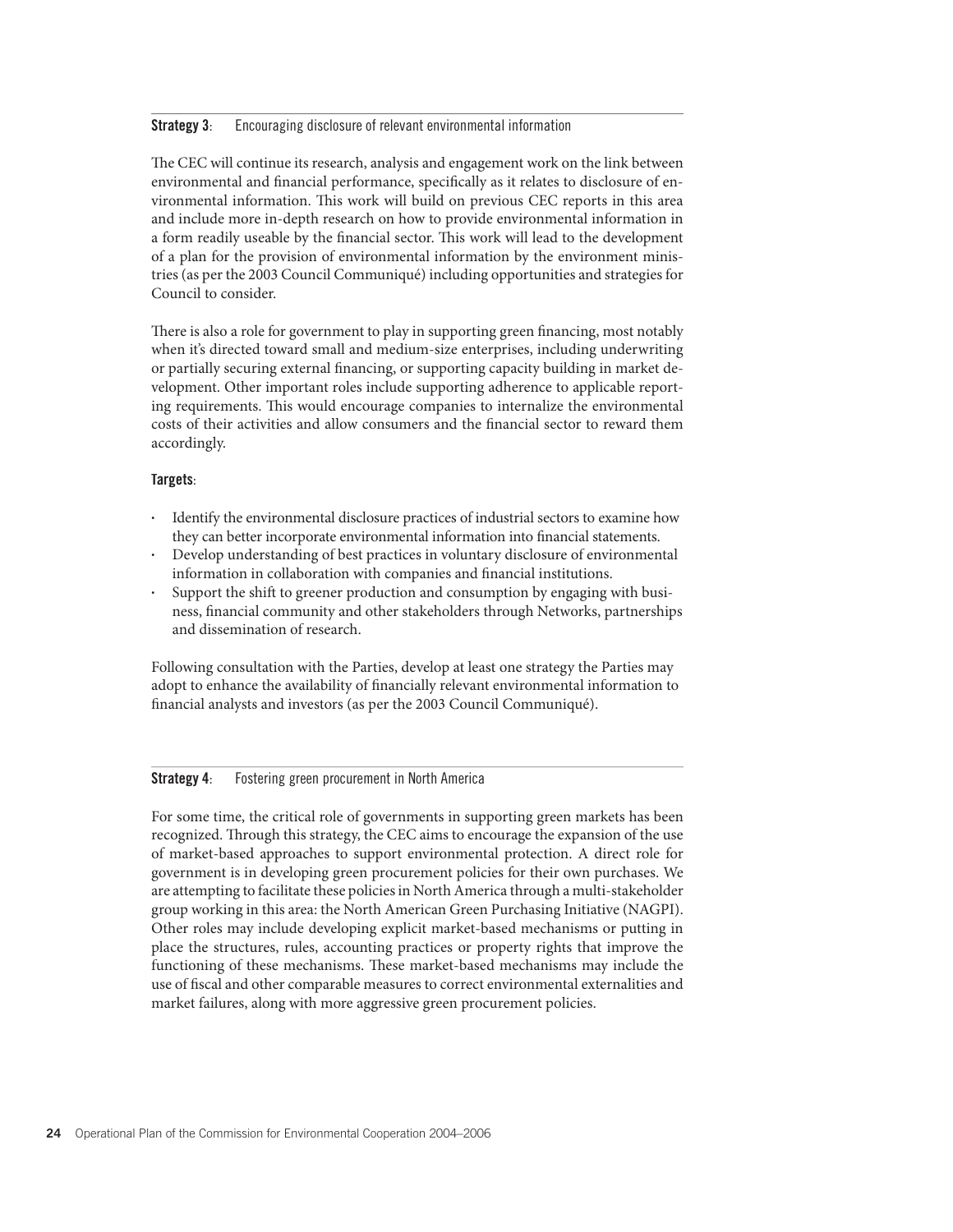#### Goal 3

To mobilize international cooperation to resolve critical North American environmental issues

#### Targets:

- Facilitate the improvement, promotion, and development of green purchasing tools and activities across North America through support of the NAGPI.
- Reach out to increase the involvement of procurement agencies in the three countries.
- Following consultation with the Parties, develop and implement a North American Green Purchasing Plan consistent with the international obligations of the Parties under NAFTA Chapter 10—especially for products that have the greatest environmental impacts (as per 2003 Council Communiqué).

#### Objective C: Prevent or reduce pollution impacts on human and ecosystem heath

The links between economic activity and human and ecosystem impacts are increasingly better understood. Greater focus is being placed on putting policies and programs in place that decouple economic growth from environmental degradation. It is also more evident that regional and global cooperation is needed to resolve problems of mutual concern among countries. The CEC thus plays a critical role in shaping and catalyzing such cooperation. This objective complements the efforts described for biodiversity conservation and trade-environment policy by focusing on the environmental and human-health impacts of pollution and industrial activity. Fostering an approach of anticipating and preventing pollution problems is a prominent trust of the initiatives supporting this objective. CEC work in this area follows two strategies:

#### **Strategy 1:** Facilitating the development and implementation of North American strategies and actions to protect human health and the environment

Canada, Mexico and the United States share several issues related to environmental degradation and its impacts on human health. CEC priorities currently address the management of persistent toxic chemicals, air quality, and children's health and the environment. In the main, the CEC is concentrating on facilitating the development and adoption of trinational strategies and action plans that seek to enhance cooperation among the three countries to address specific issues within these problem areas.

| Substance                                     | Nomination | Evaluation | Decision  | Develop Action Plan    | Implementation of<br><b>Action Plans</b> |
|-----------------------------------------------|------------|------------|-----------|------------------------|------------------------------------------|
| DDT                                           | $\star$    | $\star$    | b         | b                      | b                                        |
| Chlordane                                     | $\star$    | $\star$    | b         | h                      | b                                        |
| <b>PCBs</b>                                   | $\star$    | $\star$    | b         | b                      | b                                        |
| Mercury (Phase I and II)                      | $\star$    | $\star$    | b         | b                      | Under way                                |
| Lead                                          | b          | b          | Under way |                        |                                          |
| Lindane                                       | b          | b          | b         | Under way              |                                          |
| Dioxins, furans, and<br>hexachlorobenzene     | b          | b          | b         | Under way (two phases) |                                          |
| Environmental<br>monitoring<br>and assessment | h          |            | b         | b                      | Under way                                |

#### Status of the chemical substances being addressed under the Sound Management of Chemicals program

b Indicates that this part of the process has been completed \* These substances were chosen directly, as instructed in Resolution 95-05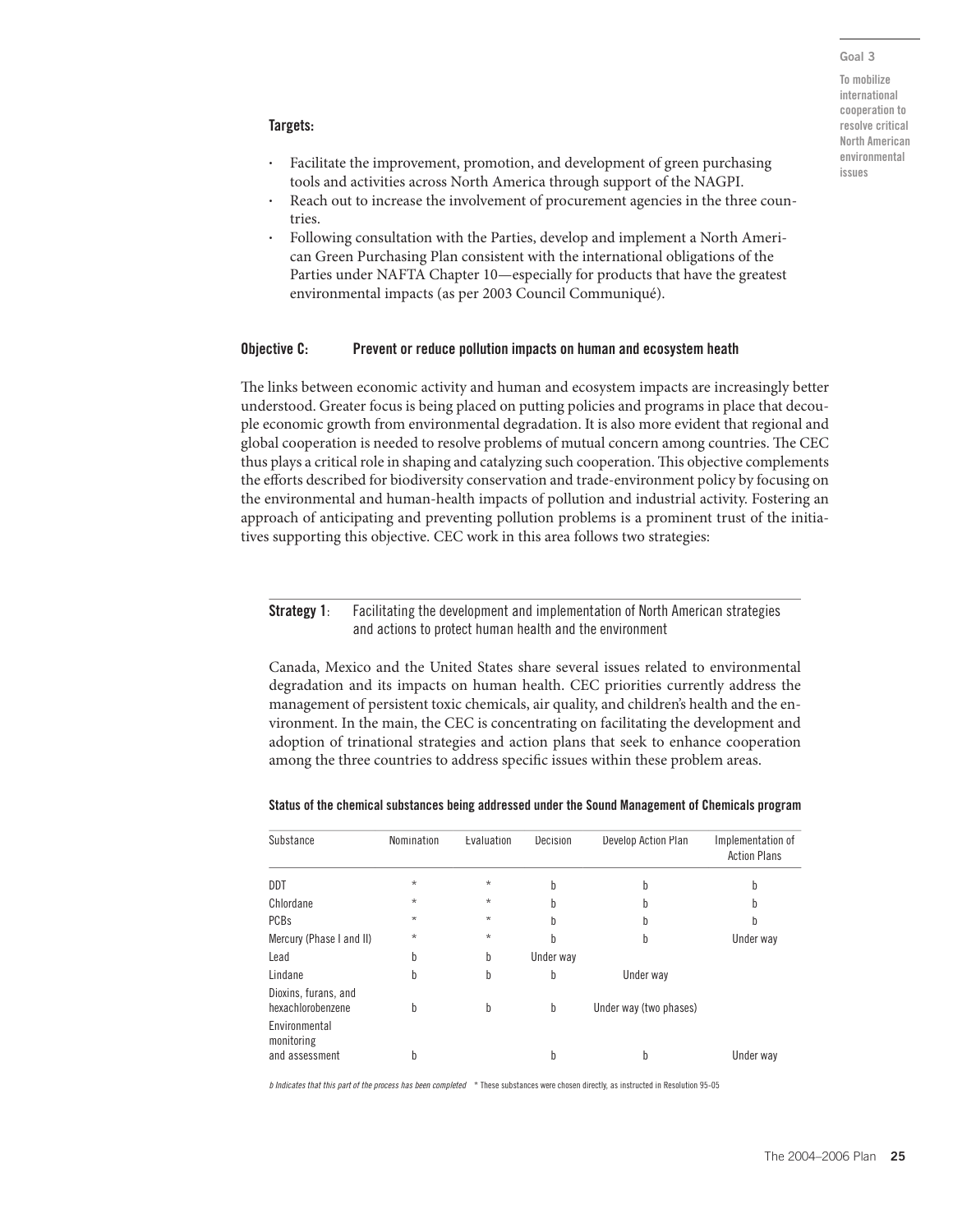The Sound Management of Chemicals program (SMOC) has long been a flagship initiative of the CEC. Through SMOC, five NARAPs have been put in place, as well as a scientifically based process for determining what chemicals may be of mutual concern to the three countries. This has led to an unprecedented level of ongoing cooperation and the establishment of supporting infrastructure for advancing regional action on specific chemicals of concern. Over the next few years, and while three new NARAPs are completed, the focus of the SMOC program will shift toward suites of problem substances and their life cycles and to proactive management initiatives, while building a regional capacity to monitor levels of selected persistent toxic substances in the environment. (The following table shows the status of chemical substances being assessed by SMOC.)

The links between SMOC and our work on environmental information (especially the North American PRTR project), hazardous waste management, pollution prevention, toxics in birds, and other CEC initiatives described in this Plan, are being strengthened to enhance the CEC's contribution to North American progress in controlling the impacts of substances on the environment and human health. Over the next year, we will be exploring ways to promote pollution prevention and private sector leadership in environmental protection (see Strategy 2, below).

Work under way in this area cannot be sustained by the CEC budget alone. Therefore, efforts have been made to find other partners and funding sources to support the CEC's ongoing activities. For example, the implementation of a regional action program for reducing DDT use in Mexico and Central America is being conducted with joint funding from the Global Environment Facility (GEF). The World Bank is providing financial support to the CEC as its executing agency to develop Mexico's National Implementation Plan under the Stockholm Convention. Funds from the Canada POPs Fund will help to implement a human blood-monitoring project for selected persistent toxic substances. Other partners and funds will continue to be sought to support CEC's work.

In 2002, Council adopted Resolution 02-06 approving the *Cooperative Agenda for Children's Health and the Environment in North America*. This document is a blueprint outlining a series of priority initiatives, timelines, partnerships and resources and will be reviewed every two years to offer the opportunity to adjust priorities over time. A trilateral team comprising government officials from health and environment ministries in the three countries works with the Secretariat to implement the Cooperative Agenda. In addition, Council established an Expert Advisory Board on Children's Health and the Environment in North America to advise it on such matters as priority areas for the CEC work program, and to contribute to and participate in CEC events related to children's environmental health. Council Resolution 02-06 also commits the Parties to biennially review progress achieved, assess the relevance of planned activities in light of new knowledge, and advance implementation of the *Cooperative Agenda* with input and involvement of interested parties and the public.

Clean air is a clear and important priority for the North American governments. Improved communications and understanding among air quality planners in North America is key to developing coordinated and effective solutions to transboundary air pollution problems. Under its Resolution 02-04, the CEC Council established the North American Air Working Group (NAAWG) as a forum for senior air quality officials in each country to share experiences and information through regular exchanges. NAAWEG serves as a forum for the Parties to discuss their mutual interests in addressing cross-border transport of air pollution, and to advise on CEC activities related to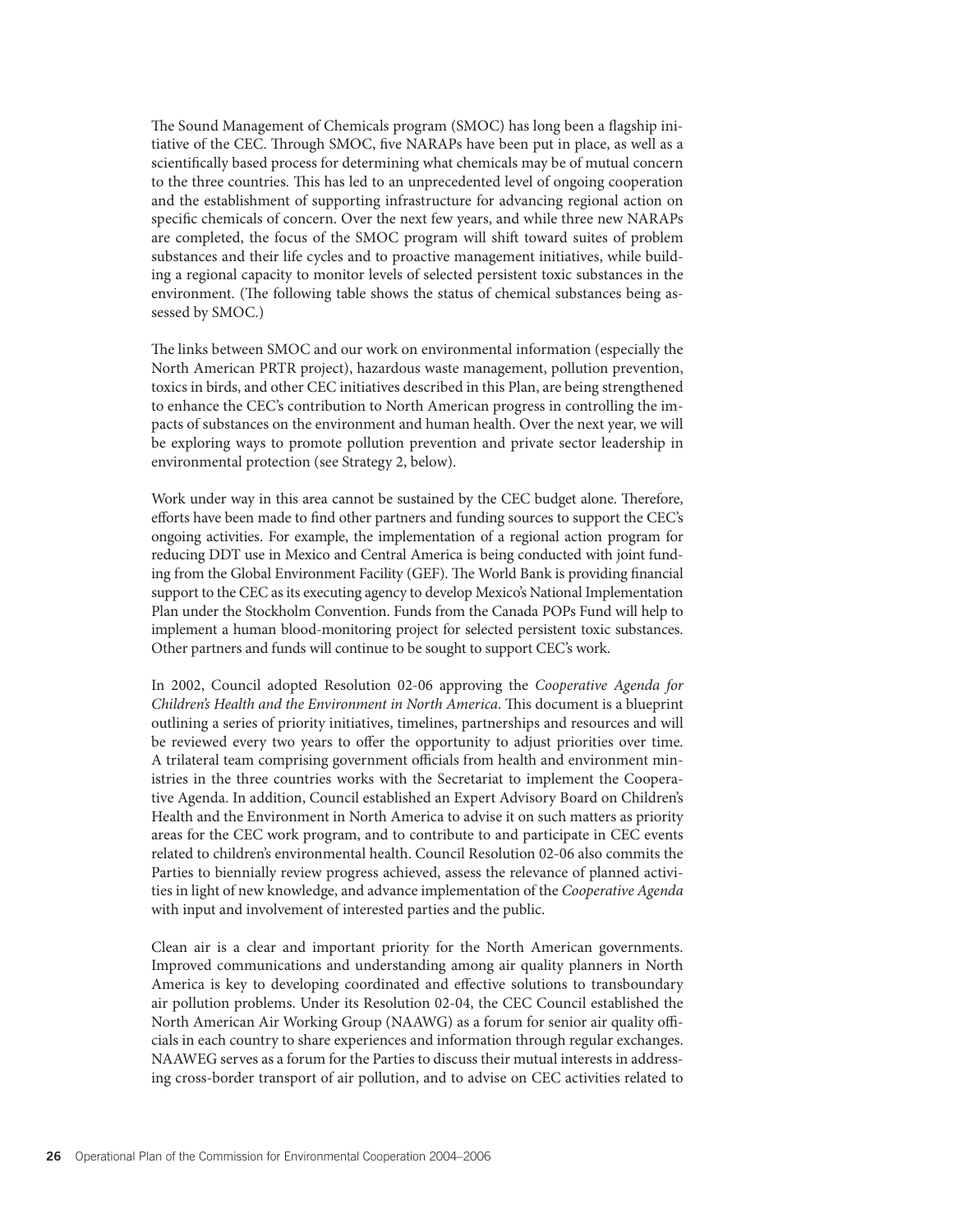Goal 3

To mobilize international cooperation to resolve critical North American environmental issues

clean air. This will be done through supporting annual meetings of the NAAWG and related activities.

#### Targets:

- The SMOC Working Group will implement a "new direction" for chemicals management, commencing in 2005.
- The Parties are cooperating to reduce or eliminate the use of persistent toxic substances of mutual concern, through the development and implementation of several North American Regional Action Plans (NARAPs), including two new NARAPs that will be launched in 2004.
- The CEC will assist Mexico in developing and implementing a National Implementation Plan (NIP) for POPs in 2004.
- The CEC is working in partnership with Pan American Health Organization and the governments of Mexico and several Latin American countries to implement a GEF-supported Regional Program of Action and Demonstration of Sustainable Alternatives to DDT for Malaria Vector Control (DDTRP) (2004–2006).
- Implement the Cooperative Agenda on Children's Health and the Environment in North America to address priority health endpoints with results-oriented projects.
- The Parties and stakeholders will come together on air quality issues of mutual concern through the North American Air Working Group and through CEC support of exchanges among national air quality staff (continuing).

**Strategy 2:** Fostering private sector actions to adopt sound approaches to environmental protection and conservation

The private sector has a key role to play in delivering environmental quality improvements in North America. Some of those improvements are best met through regulated requirements, others through voluntary approaches. Examples of private sector leadership can be found in many areas, including pollution prevention planning, corporate environmental stewardship, environmental management systems, lending practices (on the part of the financial sector), and corporate environmental reporting, to name a few. These and others will be examined to determine best practices and offer advice to Council on the role of the CEC in helping advance environmental leadership in this area.

#### Targets:

- Foster the introduction and support of pollution prevention initiatives through CEC's "greening trade in North America" and "financing the environment" work (see Goal 3, Objective B).
- Publish a review of best practices in environmental management systems, in 2005.
- By 2006, establish the North American Pollution Prevention project as a mechanism for sharing pollution prevention information and experiences; initiating projects in specific sectors; advancing methods, technologies and policies in the private sector; and influencing decision making in the public sector.
- Implement a project to improve environmental performance of the North American electronics industry (2004–2006).
- Recommend to Council how corporate environmental stewardship can be best advanced within the CEC program.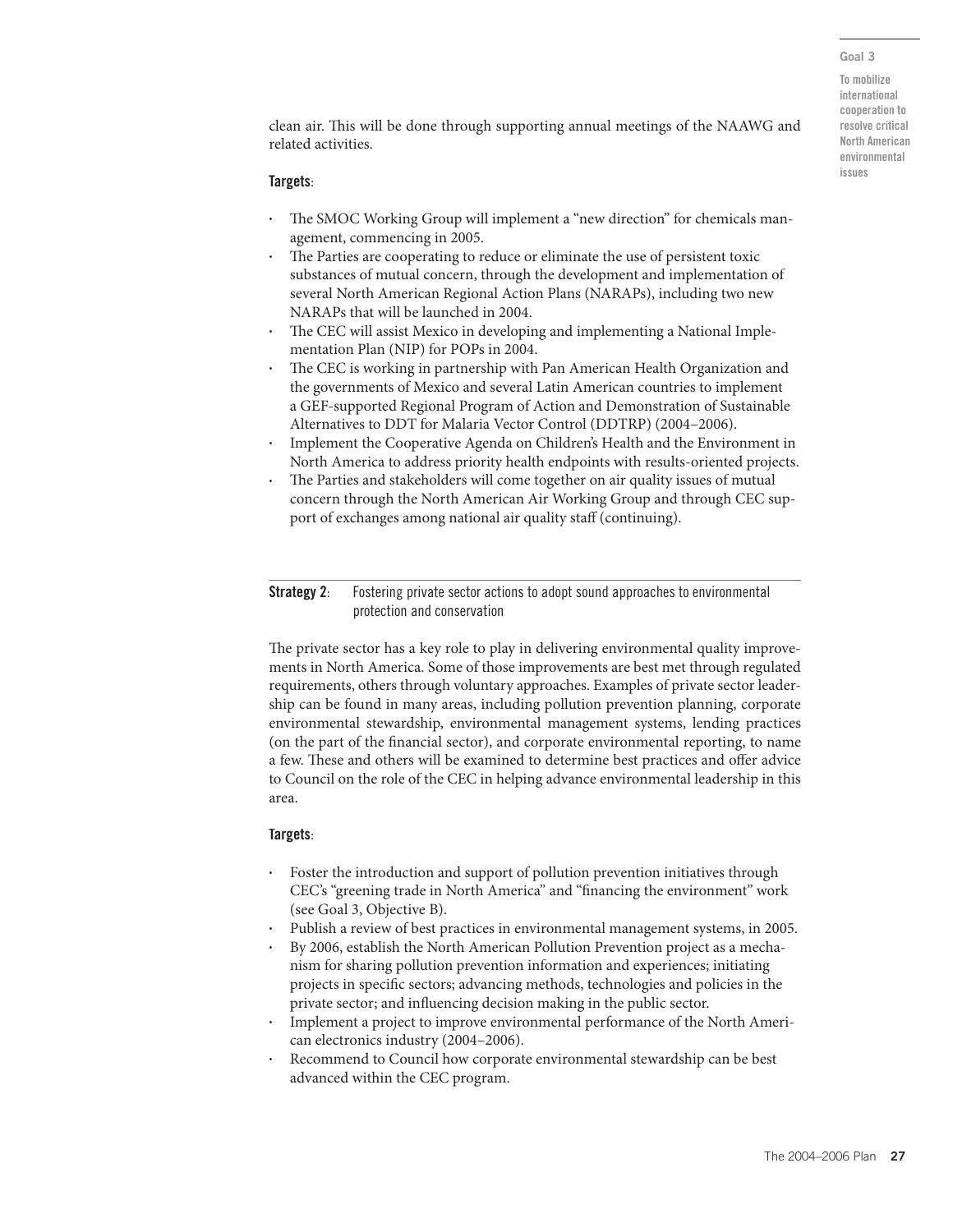#### That all CEC activities strive to provide a forum for public dialogue and participation concerning environmental issues in North America Goal 4

Objective A: The North American public and NAAEC Parties view the citizen submission process as a useful and valuable mechanism for enhancing enforcement of and compliance with environmental law in North America

The citizen submission process under Articles 14 and 15 of the NAAEC is a bold innovation by the three NAFTA countries. It gives the North American public an international tool for holding the governments accountable for their environmental enforcement practices. In addition to being an accountability mechanism, the process has the potential to approach environmental issues that have been difficult to resolve domestically and to invigorate responsive action by the public, government, and other stakeholders. Ideally, through the processing of submissions and the publication of factual records, the citizen submission process should produce information with value to all stakeholders.

This objective will be accomplished through three strategies:

| Strategy $1$ : | Helping the North American public to view the Articles 14/15 process as   |
|----------------|---------------------------------------------------------------------------|
|                | accessible, meaningful and reliable, and to use the process appropriately |

The success of the Articles 14/15 process requires that it be accessible, meaningful and reliable and that it be used appropriately. Major elements for this strategy are timely processing of submissions and outreach that increases knowledge and awareness of the process among potential users and interested members of the North American public.

## **Targets:**

- Increase knowledge and awareness of the process among potential users of the process and the general public.
- Process submissions in a timely manner, with factual records generally no later than two years following filing of a submission.

**Strategy 2:** Ensuring that the Secretariat's analysis and information gathering is seen as being objective and rigorous by the NAAEC Parties and the public

The credibility of the Articles 14/15 depends on objective and rigorous consideration of submissions, in accordance with the NAAEC and the Guidelines for Submissions on Enforcement Matters, and consistency in the processing of submissions. Factual records should draw upon all relevant factual information, from a comprehensive range of sources.

## Targets:

• Ensure that the Secretariat has in place and follows consistent procedures in processing submissions and conducts rigorous analysis.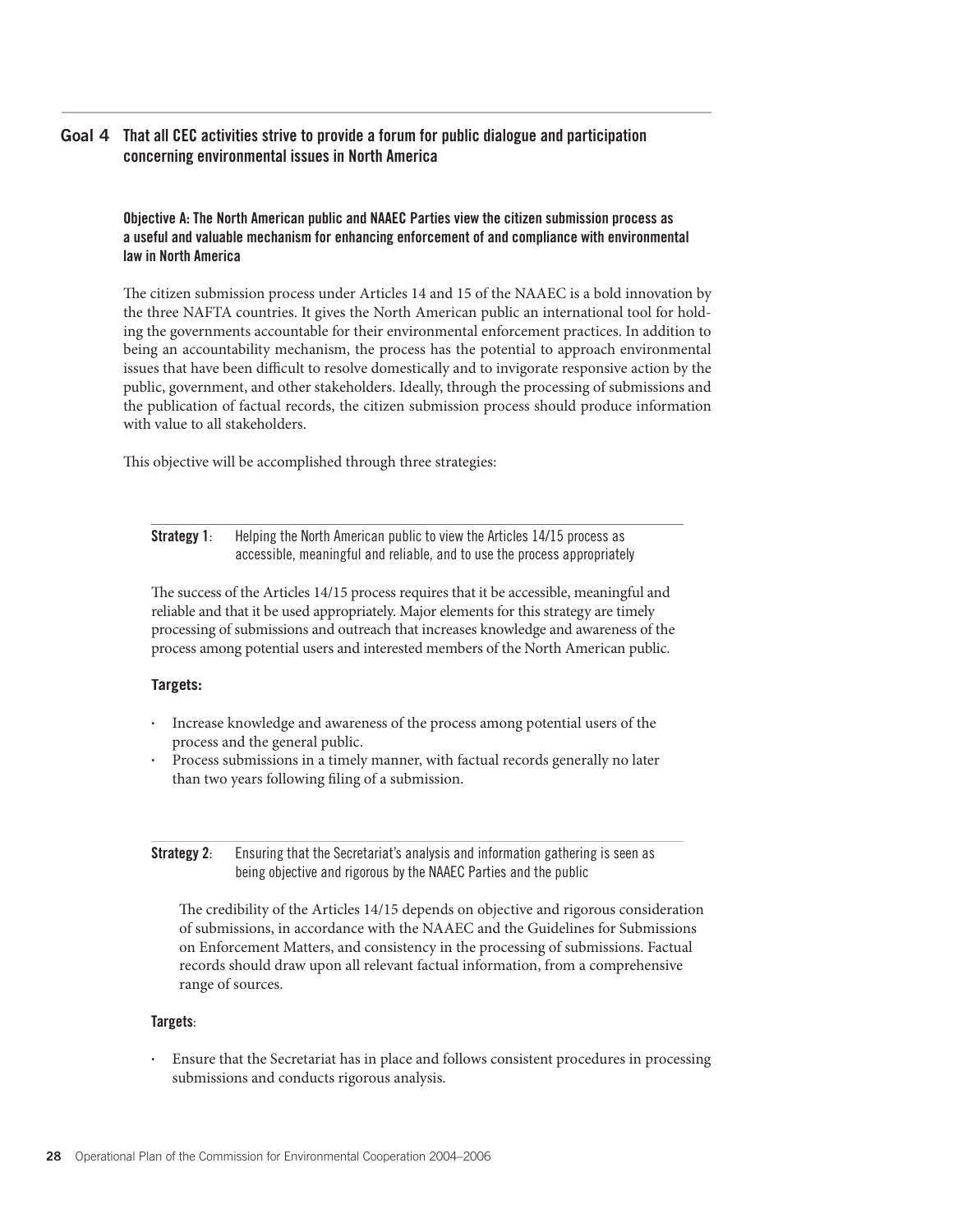#### Goal 4

That all CEC activities strive to provide a forum for public dialogue and participation concerning environmental issues in North America

- Develop and implement effective approaches for obtaining all relevant information during factual record development.
- **Strategy 3:** Furnishing submitters, governments and other interested stakeholders with useful and valuable information through the submission process and preparation of factual records

Through the Articles 14/15 process and factual records, the CEC produces factual information regarding asserted failures to effectively enforce environmental law in North America that may assist the NAAEC Parties and the public in taking any action they deem appropriate in regard to the matters addressed. The information produced should be useful and valuable.

#### Targets:

- Communicate results of the submissions process and factual records to key stakeholders.
- Provide opportunities for all stakeholders and interested members of the public to provide relevant information for the development of factual records.

#### Objective B: The CEC will engage and inform the North American public in its programming and operations

The NAAEC reflects the commitment and belief that environmental protection and conservation efforts are enhanced and multiplied through strong mechanisms for public participation. Similarly, the Parties recognize that lasting environmental protection and conservation strategies can only be sustained by building national capacities to design, implement and maintain the policies and measures that are adopted in the region.

The Operational Plan makes promotion of public dialogue and participation concerning North American environmental issues an explicit long-term goal of CEC work. The purpose is to highlight that public participation and capacity building are integral to the realization of all the CEC's goals and objectives outlined in this Operational Plan. As much as possible, the CEC incorporates effective and timely means for doing both in all of its activities.

This objective is met through several means, including:

- The CEC opens its meetings and activities to the public.
- Specific initiatives are designed to involve stakeholders in program work.
- Support is provided to key individuals to participate in certain CEC activities.
- The work and accomplishments of the CEC are communicated to general and specific audiences.
- To the greatest extent possible, the outputs of the CEC—including research, data sets, publications and other information products—are provided to the public at no cost via the CEC web site.
- Publications and information are provided to the North American public in the three official languages.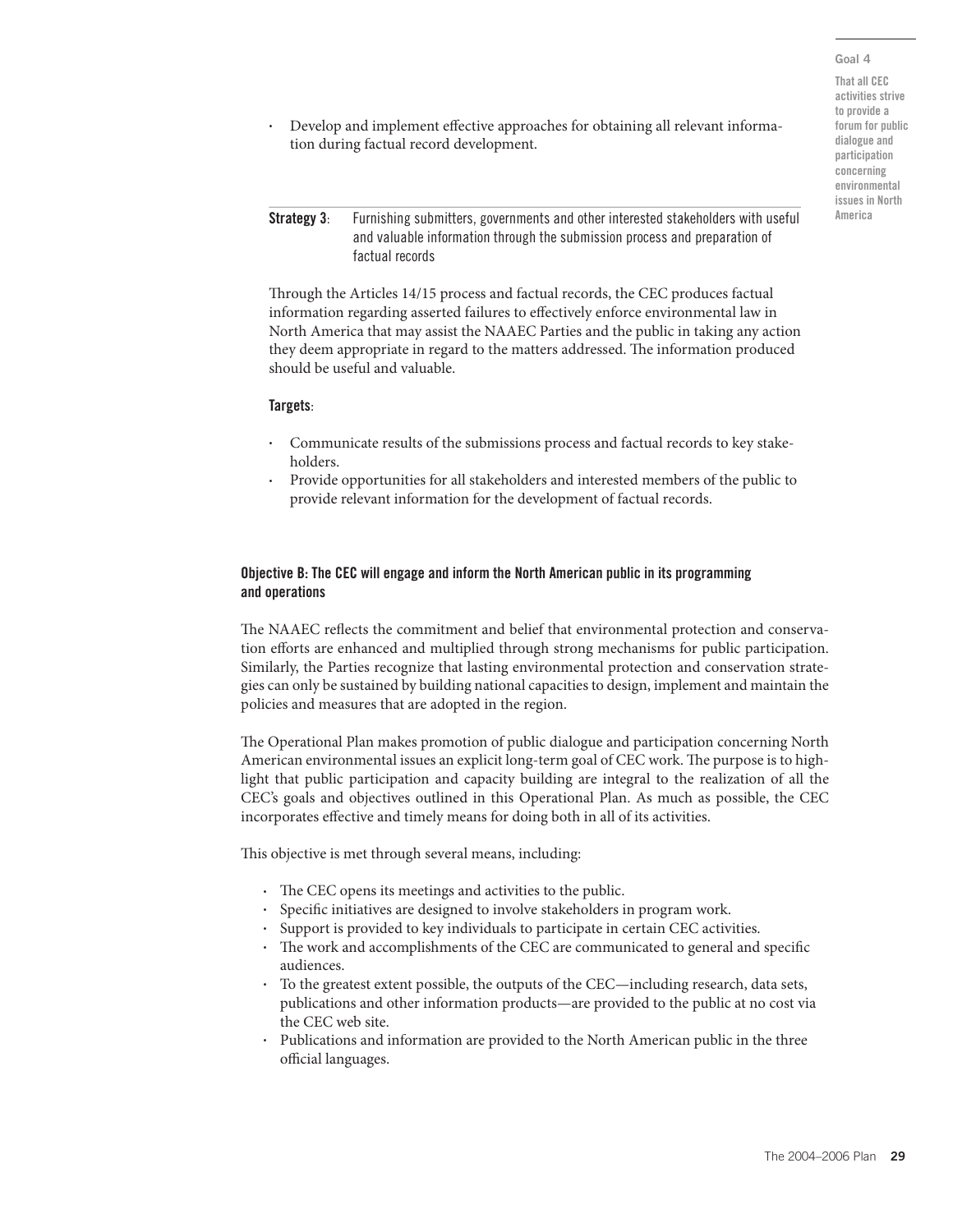## 2.3 Cross-cutting Management Activities and Objectives

## 2.3.1 Communications

Informing the North American public on the vital issues concerning our environment and its relation to our economy is fundamental to achieving the CEC's mission. Moreover, our ability to influence change and to be seen as a worthwhile organization depends on the extent to which good communication practices generate visibility and support for our work with important audiences throughout North America. As such, effective communication is integral to the operations and success of the CEC.

Operationally, communications is a widespread and constant obligation. At a minimum, every program and activity carries responsibility to communicate its purpose and progress to partners. The Communications Unit has responsibility for helping each program and activity complete the bigger picture.

Specifically, the Communications Unit is responsible for the development and maintenance of the CEC's communications strategy. This strategy is revised annually to accord with the *Operational Plan* and Commission priorities*.* A communications planning calendar is updated monthly, while program-specifi c communication plans are reviewed quarterly with program managers.

As part of planning and supporting a corporate communications strategy, the Communication Unit has responsibility for:

- Communications planning
- Message management
- Communications counsel
- Publications management
- Public outreach
- Media relations
- Translation services
- Editorial services
- Communications and event calendars
- Web site publishing and content
- Visual identity
- Presentation and display material

## Objective A: Raise general awareness of the CEC as an important agent in protecting the North American environment and supporting sustainable development

#### **Strategy:** Demonstrating our core message

A limited number of program activities and outputs are selected to support this objective. Selection is based upon utility in demonstrating our core message. Focus areas should be significant, interesting, new or unique. The result is a balanced set of examples how the CEC is providing a unique benefit in support of protecting the North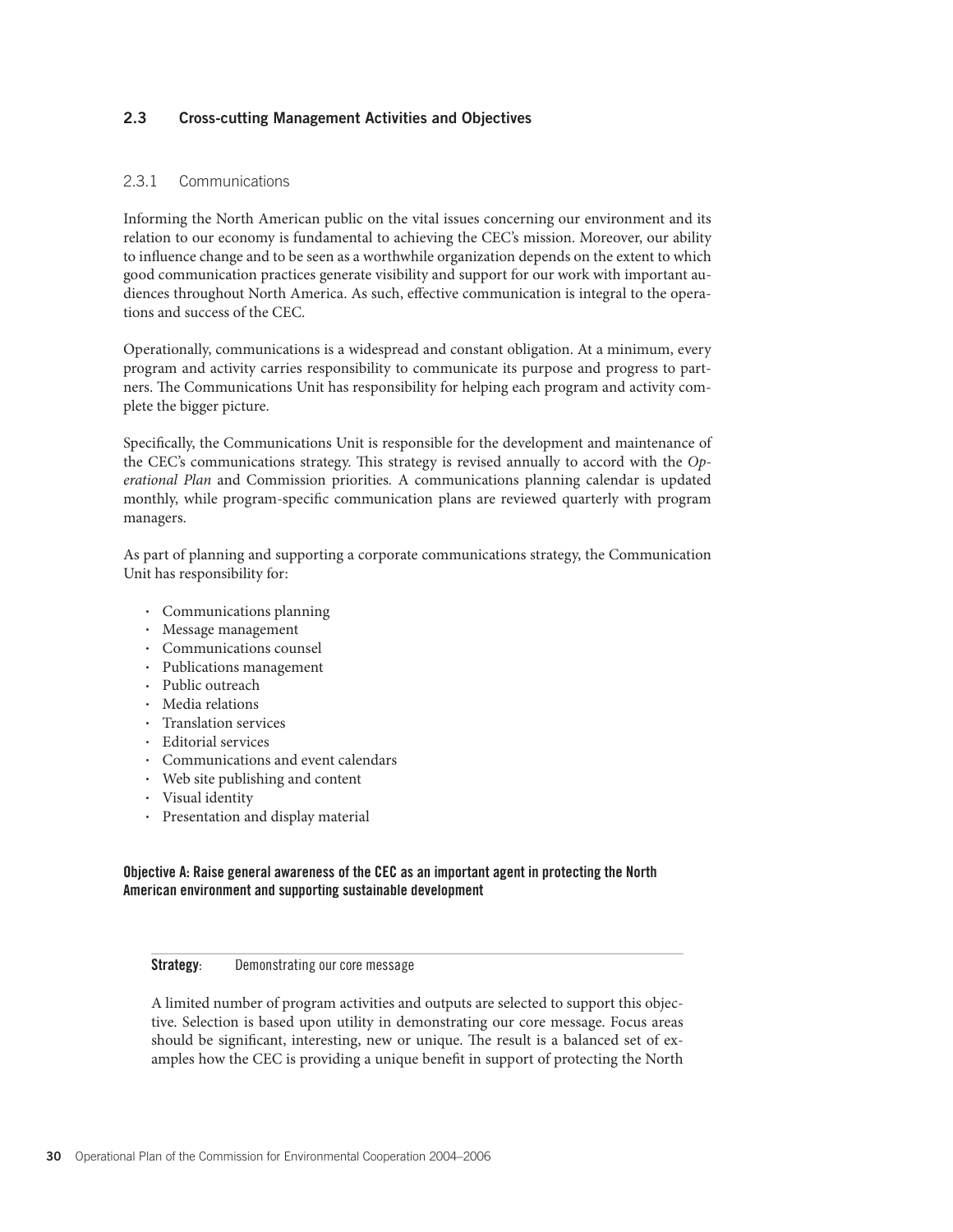American environment, and helping the Parties transcend borders in pursuit of cooperative solutions to shared environmental challenges. These focus areas will change as programs develop. Examples for 2004 include:

- Article 13 report Maize and Biodiversity: the Effects of Transgenic Maize in Mexico
- Alien invasive species
- *Taking Stock 2001*
- Air pollution information
- Greening trade (shade coffee, sustainable palm, NAGPI)
- Lindane NARAP
- Conservation of biodiversity
- Ten-year Review of NAAEC/NAFTA
- Article 14/15
- Hazardous waste management

Typically, focus areas are supported by a concise communications plan, which selects from a menu of tools and tactics including: critical path; identification of key audiences, messages, and media relations; news releases; backgrounders; publications; event(s); partner relations/support; web site features; and evaluation.

Communication of these focus areas should:

- Improve/consolidate the corporate image/reputation of the CEC (the "CEC brand")
- Bundle initiatives (thematically/geographically)
- Communicate tangible and compelling benefits with measurable outputs and outcomes
- Deploy a range of tools and tactics to communicate to a broad audience.

#### Objective B: Maximize program success through effective communications with target audiences

#### **Strategy:** Having a concise communications calendar

A concise communications plan for each program is completed as part of the development of the *Operational Plan*. Primarily these plans align program and communication outputs with priority audiences. These plans are reviewed on a quarterly basis as program work progresses.

As the Communications planning calendar is revised each month, program outputs and products will be selected for distribution, outreach, and events as opportunities arise. Tactical options include:

- Speeches and presentations
- Media relations, interviews
- Media briefings
- Media monitor
- News release
- Backgrounders
- Op-Ed/feature articles
- *TRIO*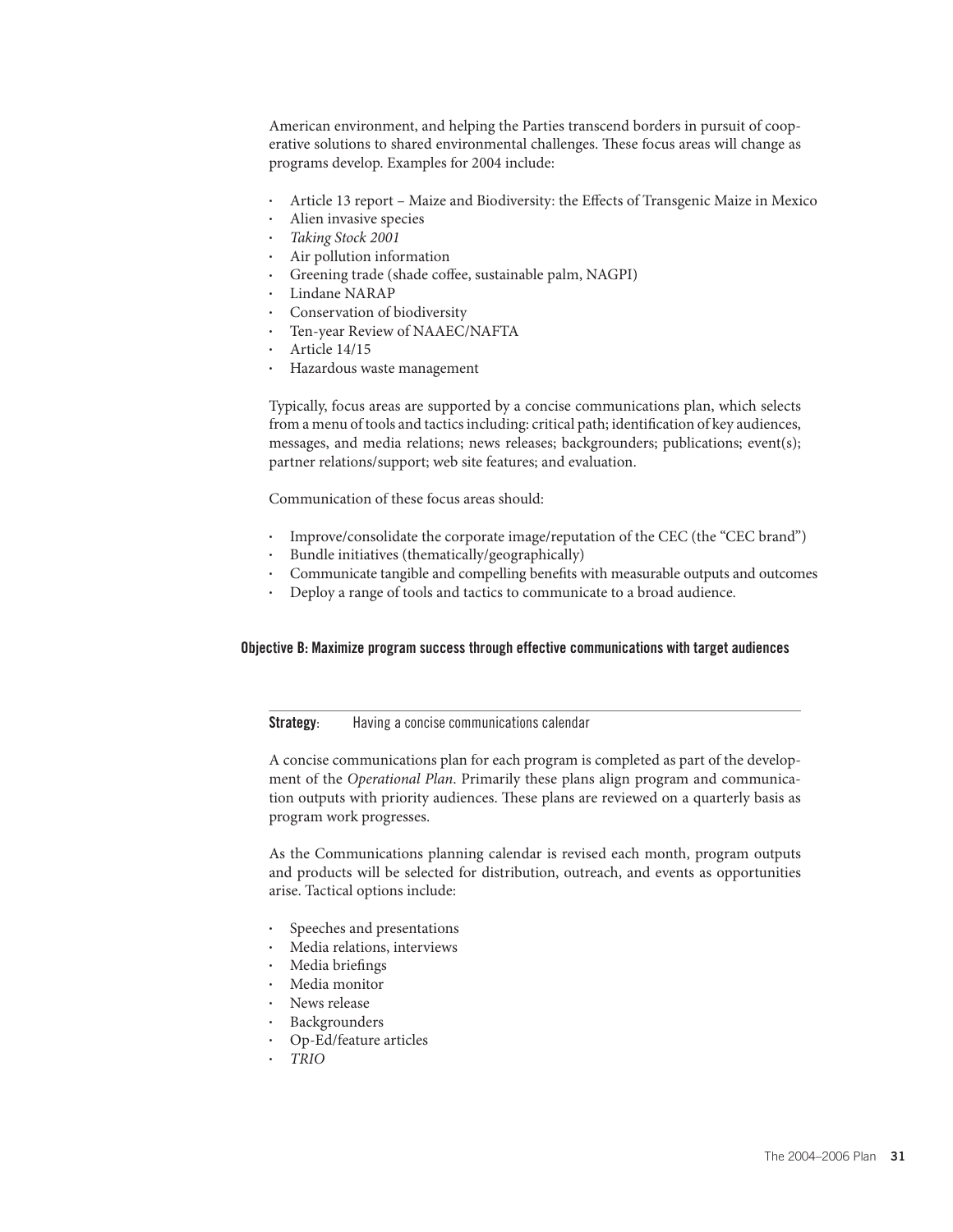- E-bulletins/Newsletter(s)
- Partnership projects
- Fact sheets
- Presentation materials
- Mail–Contact database
- Web site
- Publications, reports, proceedings
- **Events**
- Advertising

## 2.3.2 Information Management

This Operational Plan profiles, for the first time, CEC's information-management functions and requirements. Enhancing access to environmental information in North America is a principal goal of the CEC, as is acquiring, synthesizing, analyzing, communicating and maintaining high quality information. CEC initiatives dependent on information management include the North American Biodiversity Information Network (NABIN) project, the expansion of the CEC web site, GIS analysis services, and improved mapping for CEC communications products.

In late 2003, the Secretariat commissioned various studies "to provide a strategic framework for the information management functions of the CEC." The principal recommendation is that CEC should establish a general policy for environmental information management focusing on database development and the implementation of CEC-wide database standards and guidelines. The CEC's capacity to manipulate and integrate spatial information (i.e., maps) must also be developed. The Secretariat is examining the recommendations of all these studies and will begin taking action in due course.

The CEC has three strategies for information management. Each is described below:

## Strategy 1: Strengthening CEC's capacity and practices for managing information

Information management incorporates means to identify and inventory information assets, provide effective means to protect them, share them, and harvest their use to maximum benefit. An "Information System" that provides for good information management requires the integrated and effective use of databases, information technology (IT) (hardware, software and telecommunications), procedures and policies, and people. The CEC's principal information management related targets are to:

- 1. Establish and maintain core data sets and information management tools to support CEC spatial data management and data visualization, to form an integrated and accessible information resource for the organization.
- 2. Integrate and harmonize data sets from key institutions and information initiatives to provide alternative data and information sources to support CEC initiatives.
- 3. Develop pilot projects to support the implementation of information management tools in different program areas.

<sup>6</sup> *A Strategic Framework for Information Management at the CEC.* Two separate issues—the future of NABIN and GIS support to CEC programs—are expanded in two additional reports.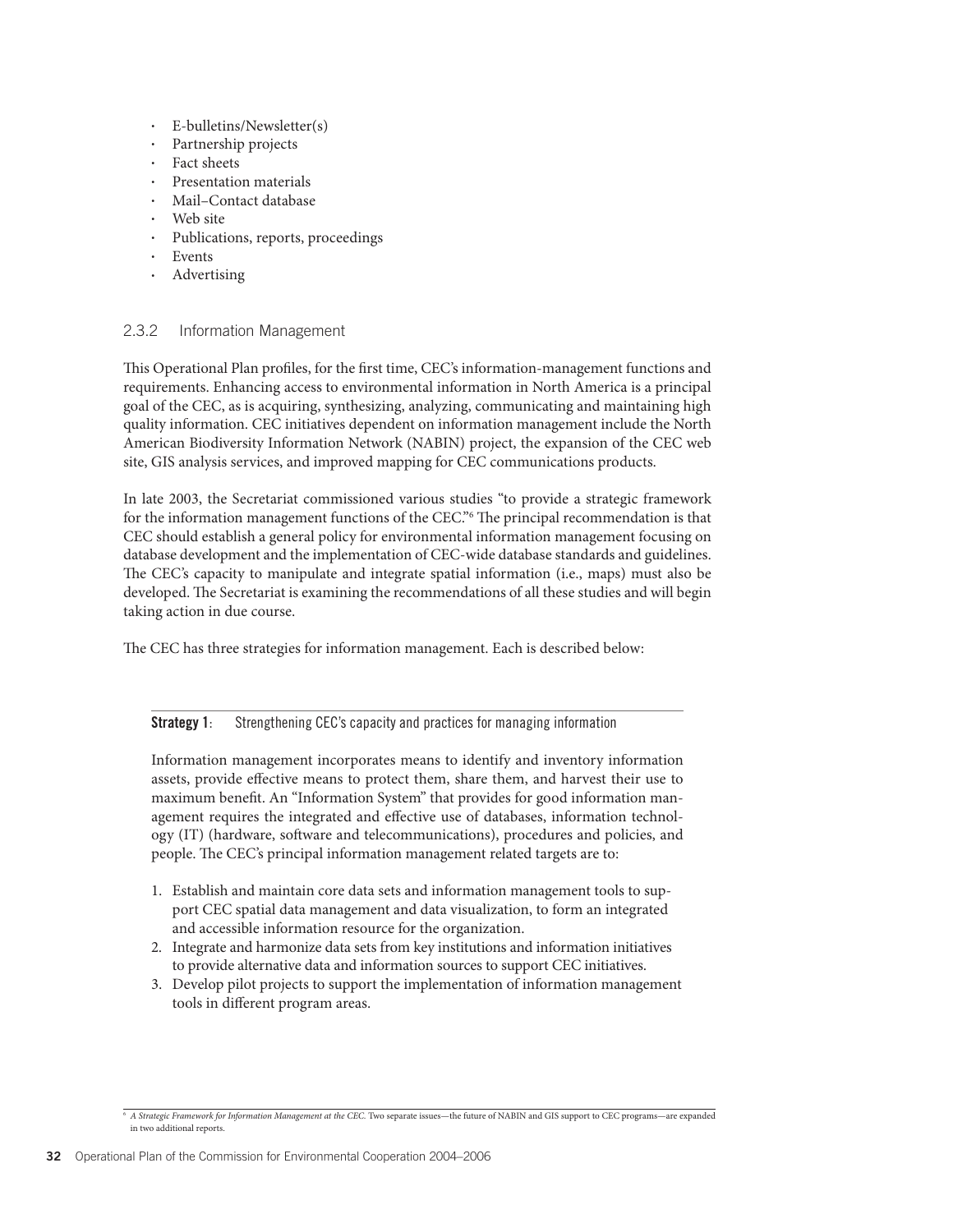#### **Strategy 2:** Supporting CEC managers in delivering their research and collaborative projects

The Environmental Informatics Program will work with other operational units to enhance current projects and to integrate existing information sources into current and future program work. Targets are to:

- 1. Assess program requirements and ensure that appropriate tools are available to meet functional requirements of projects.
- 2. Provide information management expertise in the planning and execution of projects to ensure efficiency and effectiveness.
- 3. Ensure that CEC information assets are properly archived and documented.

Strategy 3: Fostering North American initiatives to improve access to, and exchange of, environmental information

Though of lesser priority, the CEC will explore opportunities for supporting the development of standards and protocols that would facilitate the harmonization of North American data sets generally. This would be accomplished by strengthening partnerships with regional and international environmental information initiatives.

## 2.3.3 Involvement of Indigenous Peoples, Indian Tribes, and Indigenous communities

Indigenous peoples, Indian tribes, and indigenous communities<sup>7</sup> comprise a significant portion of the population of North America and have participated in many of the CEC's activities over the years. For example:

- Indigenous peoples, Indian tribes, and indigenous communities were invited to the Roundtable on Invasive Species in December in Miami: "An Unwelcome Dimension of Trade: The Impact of Alien Invasive Species in North America."
- Indigenous peoples, Indian tribes, and indigenous communities are solidly represented on the newly formed Task Force to develop a NARAP for lindane. As part of this work, a public meeting will be held jointly with the Alaska Forum in February 2004. The Alaska Forum is an annual meeting of over 1000 indigenous peoples, Indian tribes, and indigenous communities where environmental issues are discussed.
- The environmental monitoring and assessment NARAP has indigenous representation and consideration is being given to how to reflect monitoring requirements that will meet the needs of indigenous peoples, Indian tribes, and indigenous communities if they are determined to be different than those of the general population.
- The dioxins, furans and hexachlorobenzene draft NARAP has a component that will address waste disposal options for remote communities at the request of the indigenous representative.

The CEC will continue to seek a greater and more appropriate level of representation and participation of indigenous peoples, Indian tribes, and indigenous communities in its work. To this level, the Secretariat has recently undertaken a study to examine how indigenous peoples, Indian tribes, and indigenous communities are currently involved in CEC activities, to solicit input from the parties and a range of stakeholders, and to identify new opportunities and approaches. Based on this study and follow-up discussions, the CEC is striving to take concrete

<sup>7</sup> Indian tribes is the federally recognized term in the United States to refer to indigenous peoples and communities.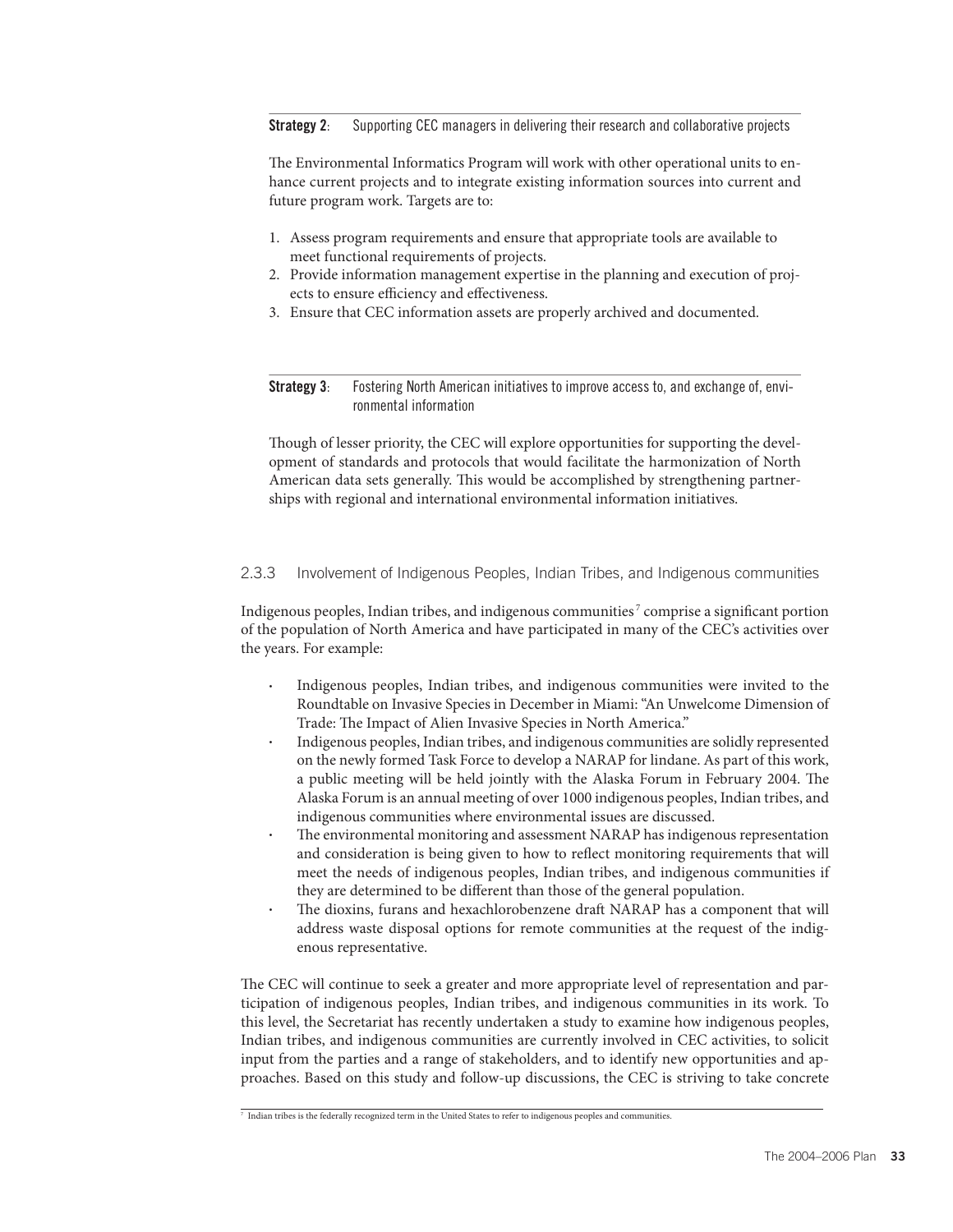steps forward. In 2004, for example, the CEC is planning several workshops within our biodiversity conservation work to identify capacity building, training and networking needs, with emphasis on indigenous peoples, Indian tribes, indigenous communities and local communities engaged in management practices based on traditional knowledge.

## 2.4 Administration and Finance

The Administration and Finance unit supports the achievement of CEC goals and objectives by providing vital and high quality services in human resources, financial and material management. The unit ensures that all of the CEC's activities are carried out within the approved budget and in conformance with established policies and rules. While the unit's overall roles resemble those of other institutions, several of its responsibilities are unique to the needs of the trinational character, make-up, and activities of the CEC. Since the CEC's inception and during its maturation, Administration and Finance has also managed the challenges of establishing and refining the operations, policies, procedures and practices of the organization.

#### Objective: Ensure the efficient and effective operation of the Commission

This objective is accomplished through the following strategies:

Strategy 1: Helping staff and the CEC to reach their organizational, functional, operational and professional objectives through sound and efficient management of human resources

Administration and Finance oversees and coordinates all human resource management policies and procedures to ensure that the CEC Secretariat attracts and engages high quality staff through a transparent recruitment process, and that the staff is managed within the framework of CEC policies, rules and regulations. This entails, as well, management of payroll operations; ensuring that work conditions of all employees comply with CEC rules and policies without discrimination; providing employees with annual assessments; ensuring the smooth integration of new employees and facilitating their return home; advising all staff on human resources practices and laws; and providing professional development training.

## **Strategy 2:** Assisting in the decision-making process by providing sufficient, accurate and timely financial information, and by helping to preserve the assets of the Commission

Administration and Finance is charged with ensuring the consistent and thorough application of all internal financial controls, and for reporting on all financial aspects of CEC operations. The Unit also leads the development of new policies and procedures for such matters as contracting and establishing financial partnerships. In terms of reporting, the unit prepares quarterly reports within 60 days after the end of each period; supports the issuance of audited financial statements by performing general accounting of all financial transactions of the Commission; and ensures all information in the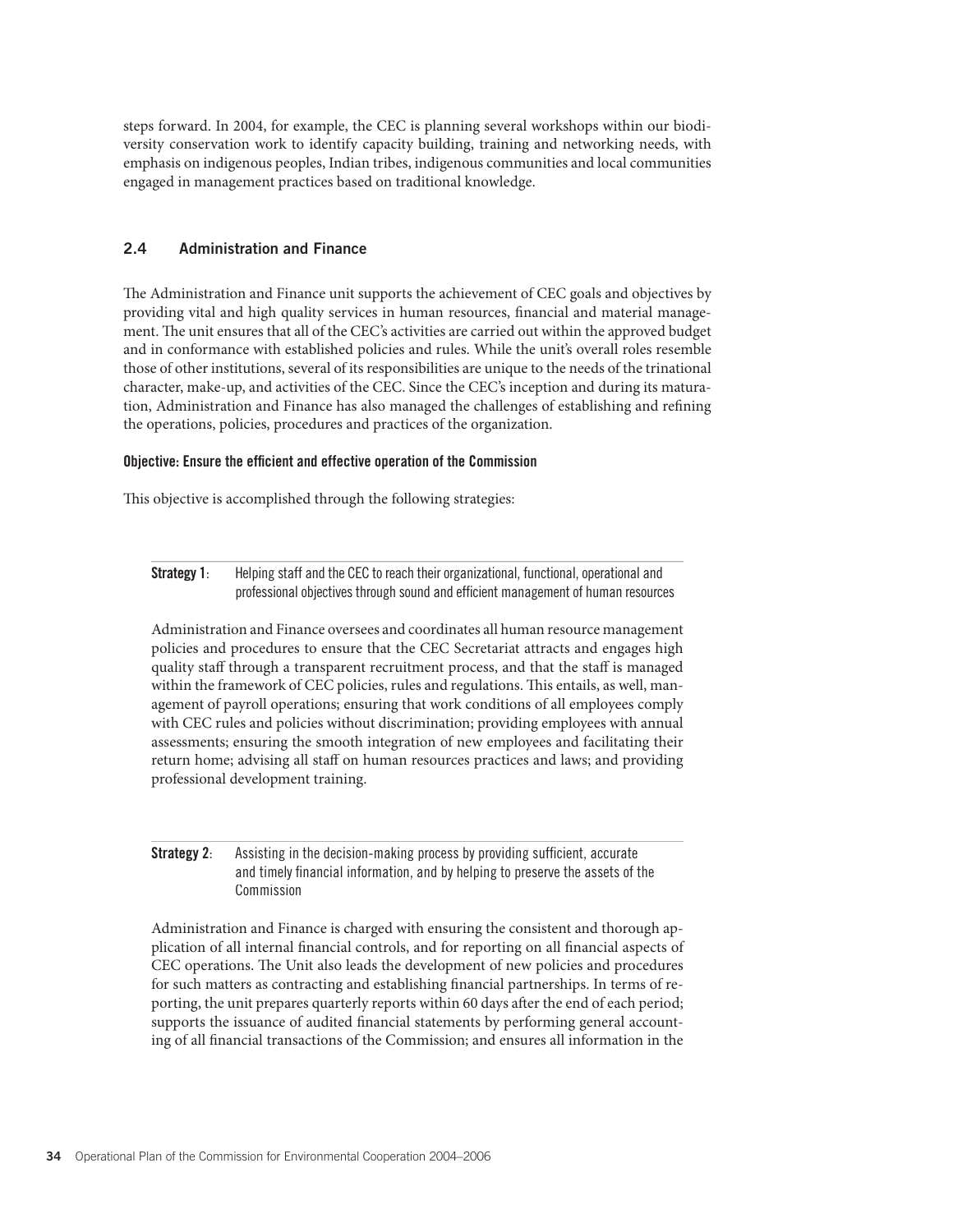Online Manager management information system is accurate and up to date. Administration and Finance also controls cash flow, ensures the accuracy of financial clauses in contracts, and issues payments to suppliers.

#### **Strategy 3:** Providing logistical support for all CEC meetings to ensure they are planned in a timely manner, are of high quality and are cost-effective

The CEC Secretariat convenes up to 55–60 major meetings, symposia and workshops in any given year throughout the three NAFTA countries, involving 50 to 100 people in each meeting and roughly twice as many in symposia. These meetings constitute much of the "face of the CEC" seen by the public. The Secretariat both plans the meetings and makes all logistical arrangements, including travel arrangements for a large proportion of the participants. This work involves substantial forward planning to ensure efficiency and cost-effectiveness, as well as on-site management. CEC meetings are consistently regarded as being of high quality and professionally run.

## Strategy 4: Supporting CEC staff in their use of information technology, overseeing the IT infrastructure, and providing training and counsel to CEC users on IT subjects

The production and dissemination of timely and high quality information—whether done though projects, the CEC's web site, or publications—is a core activity of CEC's work. CEC's *technical* information management objectives and needs that support this function are described in section 2.3.2. The Administration and Finance unit ensures the integrity and smooth operation of the CEC's underlying information technology hardware, software and data resources. This includes procurement and maintenance of information technology assets and systems, ensuring they function effectively and reliably and that the staff uses the IT infrastructure efficiently.

## **Strategy 5:** Ensuring that CEC operations are supported by efficient services and secure infrastructure

The Secretariat offices serve not only its resident staff, but also many needs of the three Parties to the NAAEC, thus amplifying the normal requirements for office management. As the center of operations for all CEC activities, quality office services—including the handling of correspondence, maintenance of equipment, and archiving of documents—are maintained at the highest standards governing safety and confidentiality. The Secretariat also hosts numerous meetings throughout the year whose participants almost always include officials and/or experts of the three NAFTA countries. For this reason, the security, the safety and comfort of the premises are prime concerns of the Administration and Finance staff.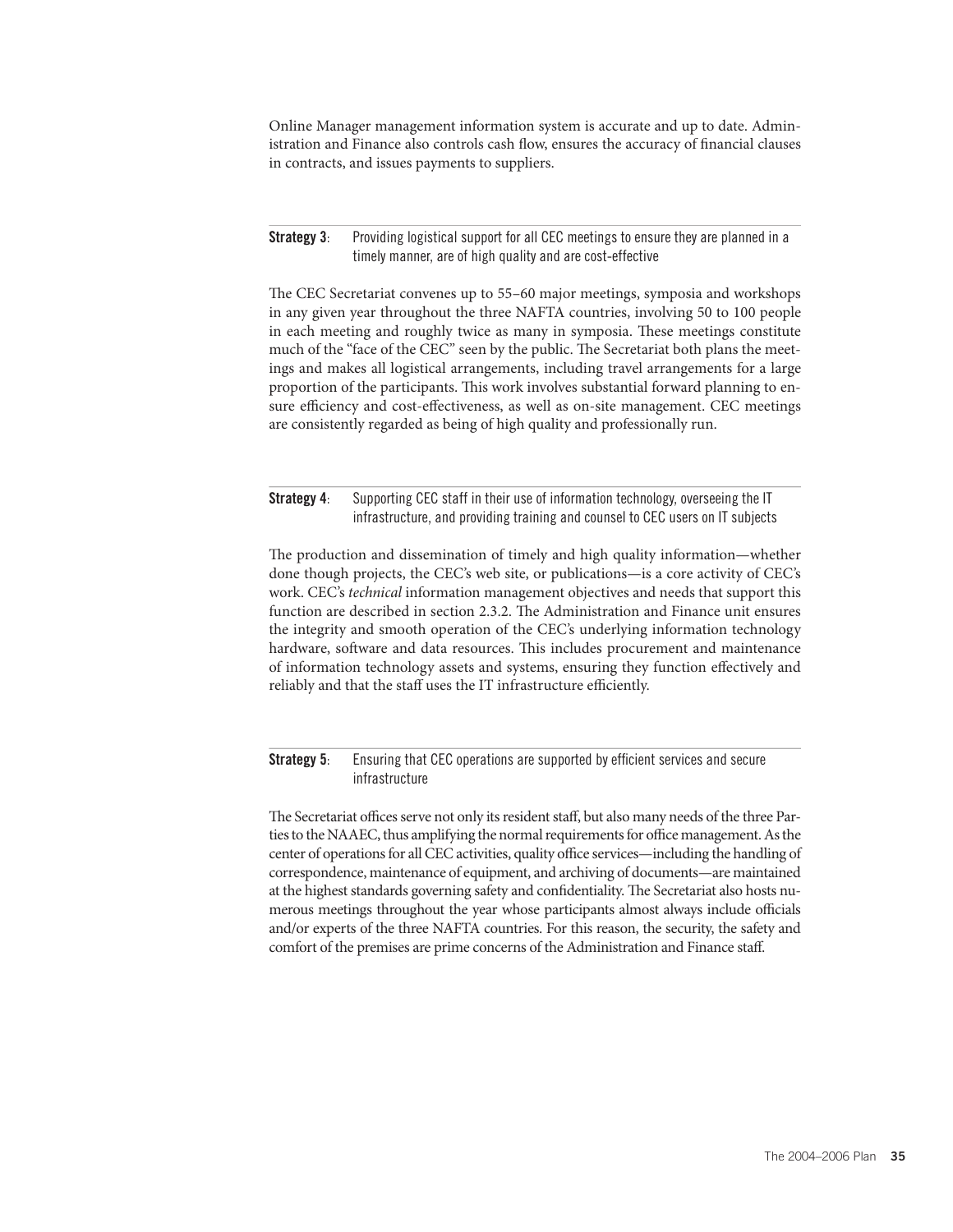**Strategy 6:** Providing CEC members and the public with a central location for accessing laws and regulations, books, journals, news articles, and other publications related to international trade and the environment

The CEC supplements its extensive public involvement and communications outreach efforts by ensuring that all of its published reports and documents and a wide variety of other publications concerning environment and international trade issues are readily accessible to the public through the CEC Information Center.

## 2.5 Special Initiatives

Each year, the CEC conducts substantial initiatives that complement and augment its core program work and management responsibilities. Periodically, the CEC engages in specialized research as provided for by Article 13 of the NAAEC. In 2004 we will produce a report on Maize and Biodiversity—the Effects of Transgenic Maize in Mexico. The CEC is also supporting the work of the Ten-year Review and Assessment Committee (TRAC) as it reflects on the accomplishments of the NAAEC and the CEC in its first ten years of operation. The Secretariat will continue to refine its planning process, and will support the Parties in the development of a long-term strategic plan for the CEC as it provides support to the Council, carrying out its directives and initiatives. The NAAEC calls for Council to cooperate with the NAFTA Free Trade Commission to achieve the environmental goals and objectives of NAFTA. The CEC Council continues to ponder how this might be accomplished and what issues should be discussed at such a meeting. These initiatives are described in the following subsections.

## 2.5.1 Article 13: "Maize and Biodiversity—The Effects of Transgenic Maize in Mexico"

Over the past year, and continuing into 2004, the CEC has been developing an independent analysis of the effects of transgenic maize on traditional varieties of this plant in Mexico.

The purpose of this study is to examine, from different perspectives, issues related to gene flow from transgenic varieties of maize to Mexican land races of maize and their wild relatives, and the conservation of biodiversity in this center of origin. At the conclusion of this examination, the Secretariat will prepare a report, including findings, background papers on key issues, and recommendations from our advisory group. The final report, with the advisory group recommendations, will be presented to the Council at the June 2004 Regular Session.

## 2.5.2 Ten-year Review of NAFTA/NAAEC

Pursuant to Council Resolution 03-02, a Ten-year Review and Assessment Committee (TRAC) has been structured to undertake a retrospective of the implementation of the NAAEC over the past ten years and will provide the Council with a report of its findings. The report will also include an examination of the environmental effects of NAFTA and recommendations to Council for charting a path for the CEC over the next decade. The report will be prepared with the input of the Council, the Secretariat, JPAC and a wide selection of organizations and institutions to be determined by the TRAC. The draft report is expected to be delivered to Council in mid-April 2004 followed by the final report in May 2004.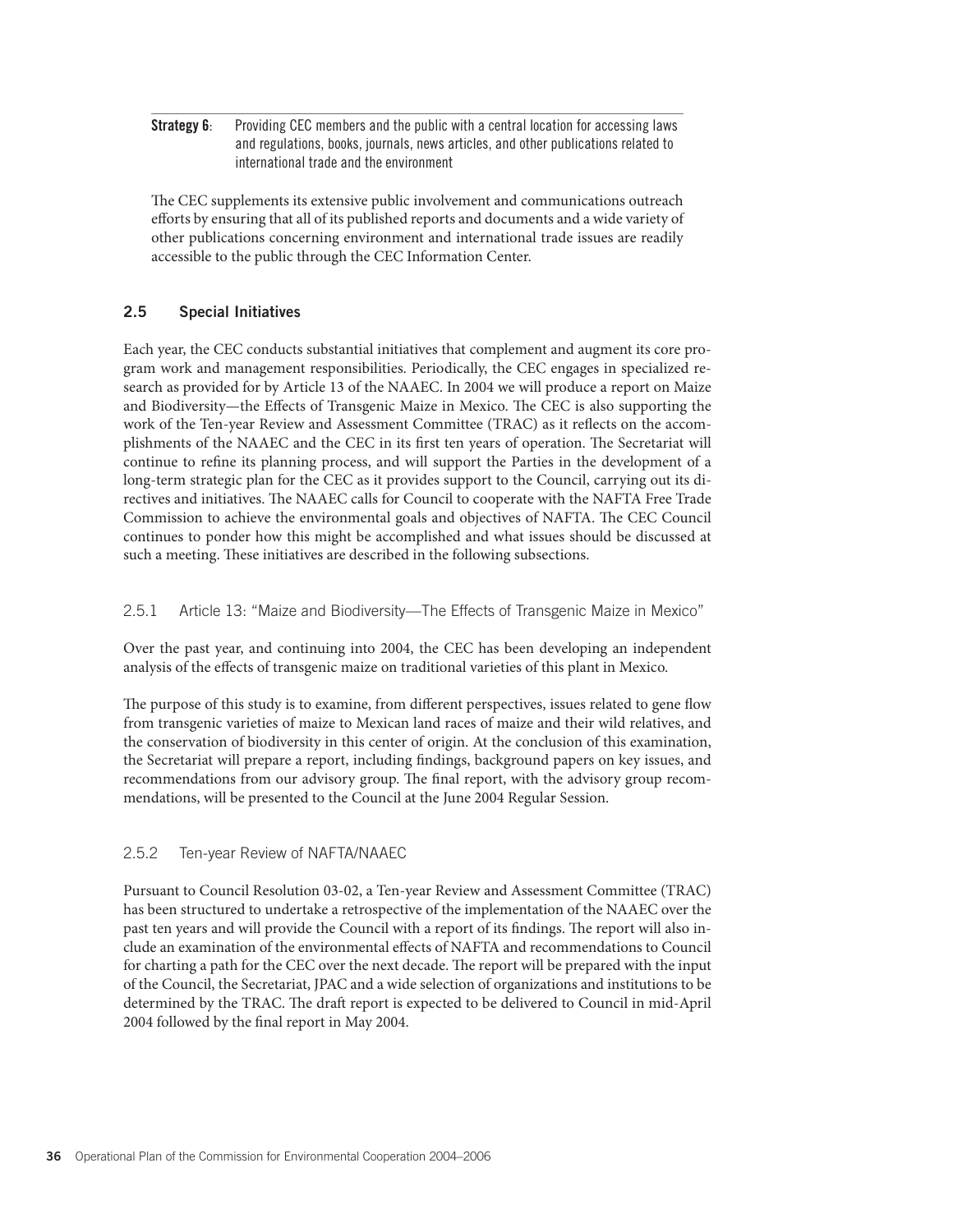#### 2.5.3 Development of the CEC Strategic Plan and Other Elements of the Planning System

This Operational Plan represents one of many steps being taken to improve the CEC's planning system. When complete, the planning system will have the following elements:

- A Strategic Plan, portraying the long-term vision of Council for the CEC, and stating the CEC's mission, and its goals and objectives.
- A description of CEC's Management Approach, outlining the key management strategies the CEC applies to deliver its programs and projects. These include matters such as internal organization, resource allocation—the principles guiding the CEC's work, and administration and management policies.
- An Operational Plan (this 2004–2006 Plan being the first), laying out priorities and budgets for work to be conducted over a three-year time span.
- A Monitoring, Evaluation and Reporting Framework, setting out the overall scope, and accountability for this work, as well as the approach (what, when and how) for evaluation and self-monitoring of project and program performance.

The Council recognizes the need to articulate its longer-term vision for the CEC through a *Strategic Plan* developed through a consultative process, and that responds to the Ten-year Review of NAFTA/NAAEC. For this reason, the goals and objectives presented in this Operational Plan are to be considered interim. It is intended that the Strategic Plan will be developed in 2004. It will refresh the goals and objectives presented in this 2004–2006 Operational Plan for incorporation into next year's Plan.

Progress in monitoring and evaluation is described in section three below.



## **CEC Planning Approach**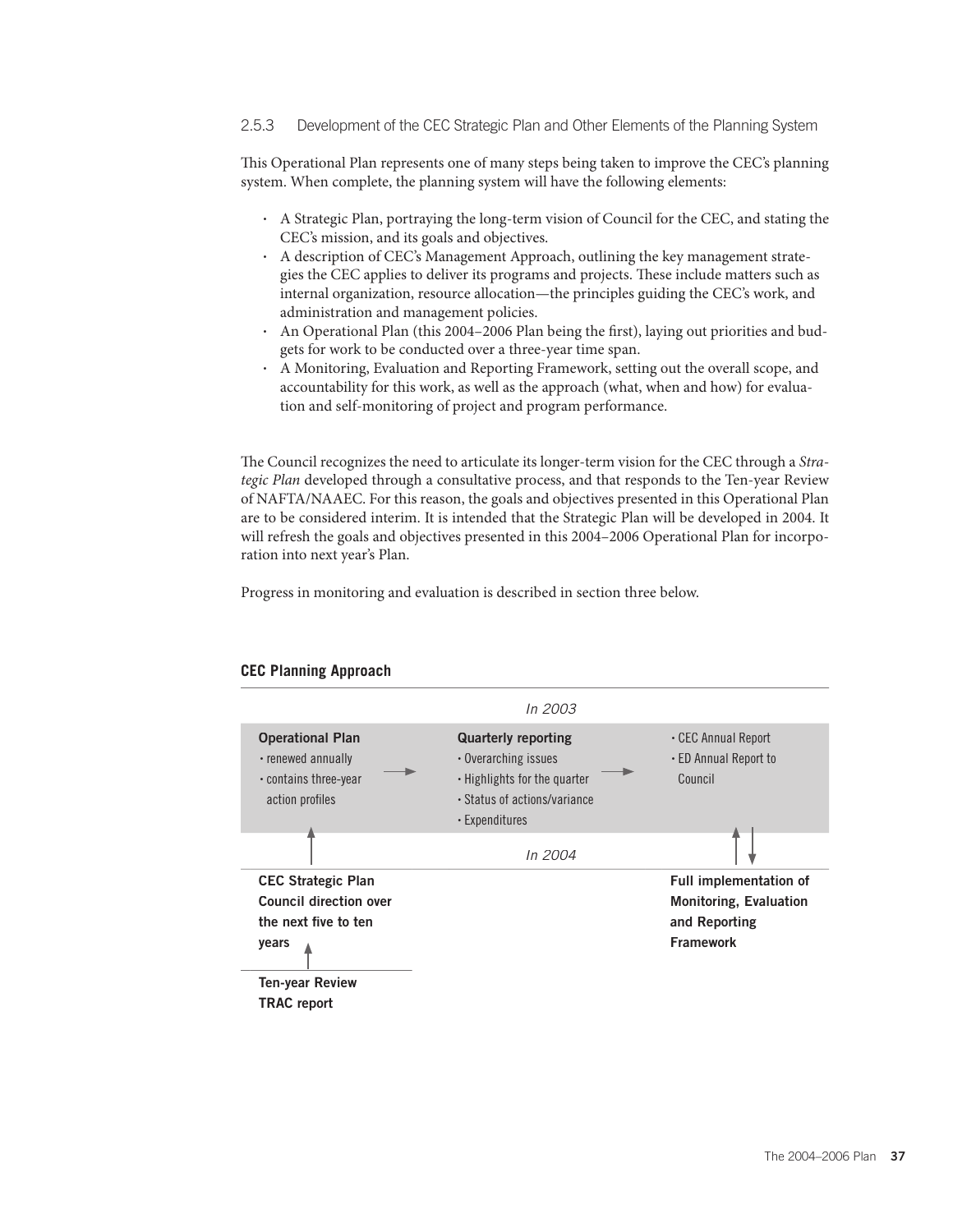## 2.5.4 Support to Council

The Council, the governing body of the CEC, is composed of the environment ministers of each country or their designees.

The Council convenes at least once a year in a regular session for the purpose of overseeing the Secretariat, making decisions and developing recommendations on matters within the scope of the NAAEC.

The next regular session of the Council will be held in June 2004 in Mexico. During their session, Council members will likely consider the results of the ten-year retrospective of the CEC's achievements with a view to charting the path for the next decade. Other potential issues which could be considered by the Council at its next session include a new direction for the Sound Management of Chemicals program, the first report on indicators of children's health and the environment in North America, the North American air quality strategy, the Secretariat's Article 13 report on the effects of transgenic corn in Mexico and the review of the operation of Council Resolution 00-09 related to Articles 14 and 15.

In the course of its annual regular session, the Council also holds a joint meeting with the Joint Public Advisory Committee (JPAC) for the purpose of reviewing JPAC's Advice, which the Council greatly values as an important component of public participation. The Council's regular session also comprises a public meeting, which provides an opportunity to exchange with the North American public on environmental issues of importance. The summary records of all regular sessions of the Council are made publicly available on the CEC homepage.

It is the Secretariat's responsibility to support the Council, making sure that its directives and initiatives are carried out in a timely way. The operations of the Council are thus coordinated by a Council Secretary, who is a staff member of the Secretariat. This entails liaison throughout the year with the General Standing Committee and Alternate Representatives, and administrative and logistical arrangements relating to the planning and conduct of regular sessions of the Council, including the public portion of the Council Session.

## 2.5.5 Support to the Joint Public Advisory Committee

The CEC set a precedent among international environmental governmental institutions by integrating public involvement at the highest decision-making level. The Joint Public Advisory Committee (JPAC) is one of the constituent bodies of the CEC, along with the Council and the Secretariat, composed of 15 private citizens (five from each of the three countries, appointed by their respective governments) who contribute diverse institutional experience and cultural perspectives. As an independent, volunteer body, JPAC's mandate under the NAAEC Article 16(4) is to "provide advice to the Council on any matter within the scope of this Agreement" […] and "perform such other functions as the Council may direct." In addition, JPAC under the NAAEC Article 16(5) may "provide relevant technical, scientific or other information to the Secretariat, including for purposes of developing a factual record under Article 15."

JPAC seeks to engage the North American public in the work of the CEC and, in turn, encourage understanding and support of the CEC's work.

This is accomplished by hosting regular public meetings relevant to CEC's program and in cooperation with CEC working groups, soliciting public comment, conveying formal advice and reports to Council and the Secretariat, providing a public review of the CEC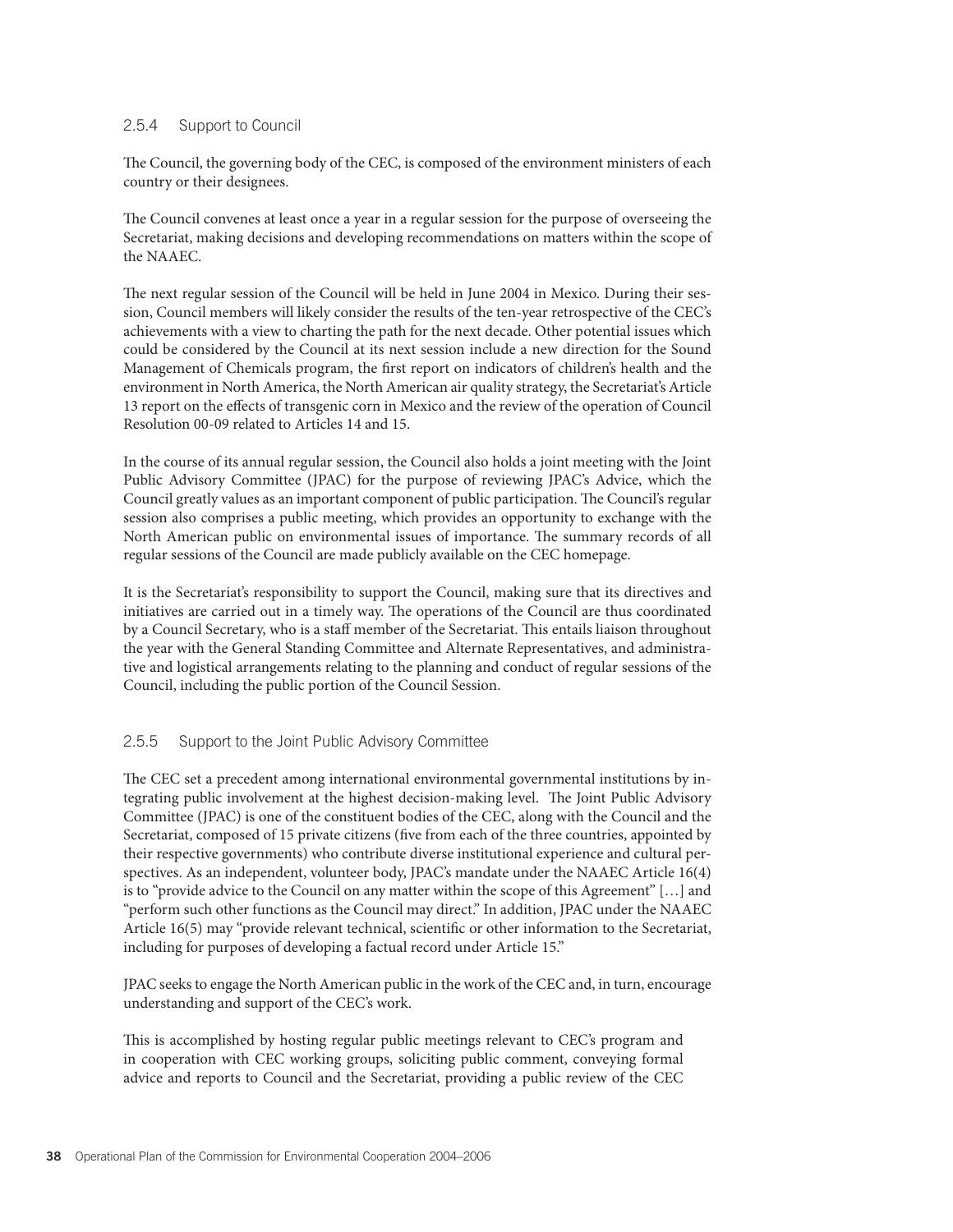Operational Plan, working in cooperation with the National and Governmental Advisory Committees, facilitating NGO networking, and contributing to various publications.

The annual joint meeting between the Council and JPAC, in conjunction with the June Regular Session of Council, and joint meetings with the Alternate Representatives, provide further opportunities to advise Council on strategic directions for the CEC, the NAAEC Specific Obligations, and budgetary allocations. JPAC also encourages exchanges with the National and Governmental Advisory Committees on issues related to the CEC.

The JPAC is supported by the Secretariat through a JPAC coordinator who is a staff member of the Secretariat. Responsibilities of that position entail liaison with the Council and the Secretariat, and coordination of logistical arrangements and administrative support for JPAC activities. The JPAC chairperson and the Committee as a whole are also supported by a consultant who provides technical assistance.

Key activities for JPAC in 2004 are as follows:

- Contribute to the development of the North American Air Working Group (NAAWG) strategic plan to address air-related issues relevant to North America;
- Participate in March 2004 to the development of the Article 13 report on the effects of transgenic maize in Mexico;
- Provide advice to Council concerning the Article 13 report on the effects of transgenic maize in Mexico;
- Provide advice to Council on the issue of renewable energy development in North America;
- Support and participate on the Ten-year Review of NAFTA/NAAEC;
- Perform a self-evaluation in the context of the Ten-year Review of NAFTA/NAAEC;
- Provide advice to Council on various matters in the context of the Council Regular Session in Mexico, in June 2004;
- Provide support to the Secretariat's initiative to improve involvement of indigenous peoples, Indian tribes, and indigenous communities<sup>8</sup> in CEC activities;
- Continue to be involved with the North American Working Group on Environmental Enforcement and Compliance Cooperation;
- Continue efforts to improve public participation in NAAEC Article  $10(6)$  on the NAFTA Free Trade Commission, including planning for a trade and environment ministerial meeting, and including the NAFTA's Chapter 11 as proposed in the JPAC Advice to Council;
- Pursue an agreement on transboundary environmental impact assessment, as called for in NAAEC Article 10(7);
- Continue monitoring events related to NAAEC Articles 14 and 15 on Submissions on Enforcement Matters, engage the public and provide advice to Council, as appropriate; and
- Encourage the Parties to implement the Rules of Procedure as provided for in NAAEC Article 28.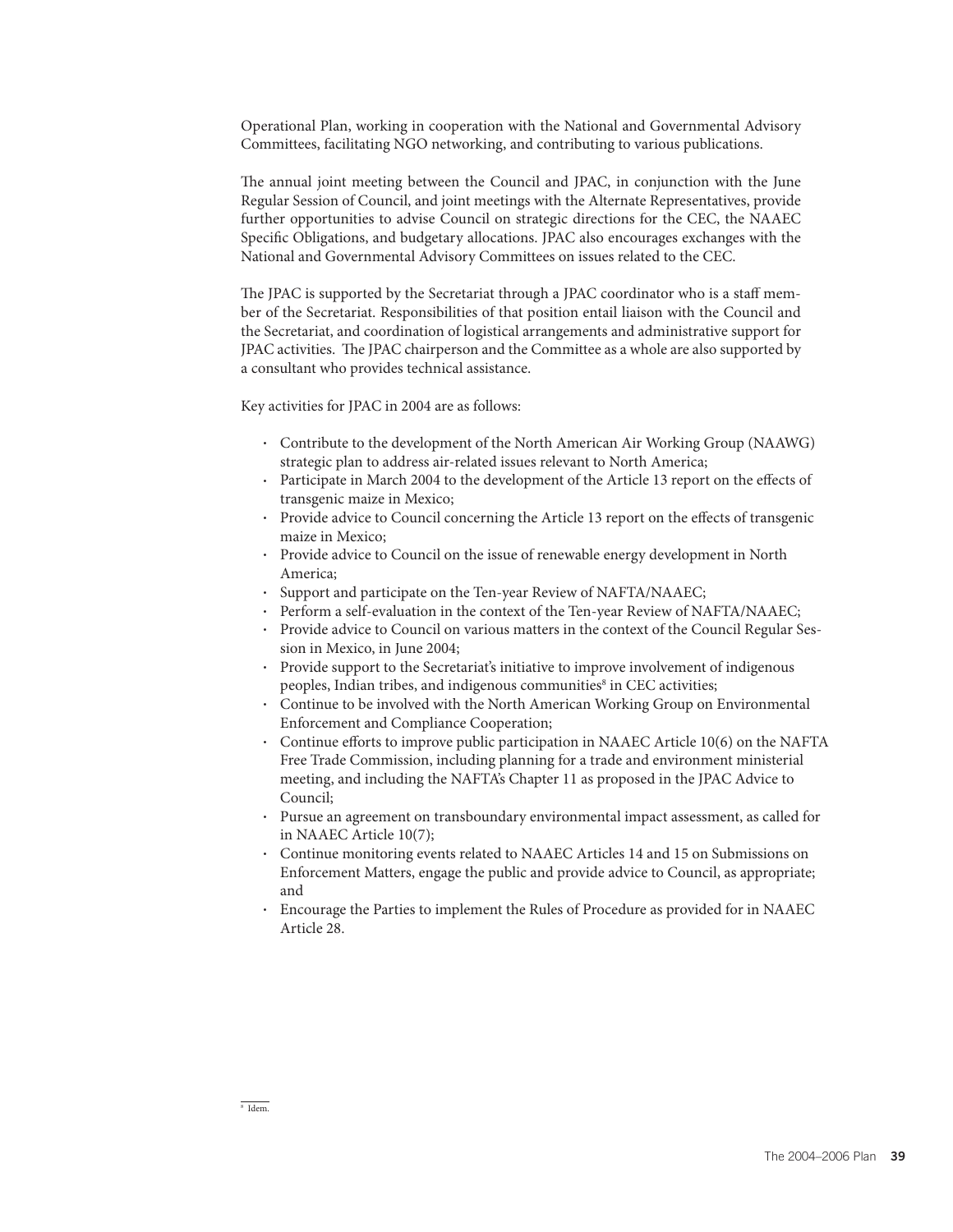#### 2.5.6 Article 10(6) Cooperation with the NAFTA Free Trade Commission

The NAAEC calls for Council to cooperate with the NAFTA Free Trade Commission to achieve the environmental goals and objectives of the NAFTA. An Article 10(6) Working Group has been established to facilitate an exchange of views on issues of mutual concern. The last meeting of the Article 10(6) Environment and Trade Officials Group was held on 27 March 2003. During the June 2003 Regular Session, Council noted the following: "In our 2001 Regular Session, we decided to explore with our trade counterparts the possibility of convening a joint meeting between the CEC and the North American Free Trade Commission. We believe there are trade and environment matters that merit discussion. We thank our officials for their continuing efforts in developing a detailed agenda for a possible trade and environment ministerial meeting. We have requested the NAAEC Article 10(6) Working Group, at a senior level, to report back to us on a proposed agenda and their work on crosscutting trade and environment issues of concern before the next Council Session." In 2004, the focus of the working group will be to develop priority areas and issues for development into a long-range strategy on trade, economy and the environment. The priority areas and issues that gain trilateral consensus will be submitted to the CEC Council in their June 2004 session for approval. This strategic review will also provide a good opportunity for the 10(6) Working Group to generate potential agenda items for a possible trade and environment ministerial meeting.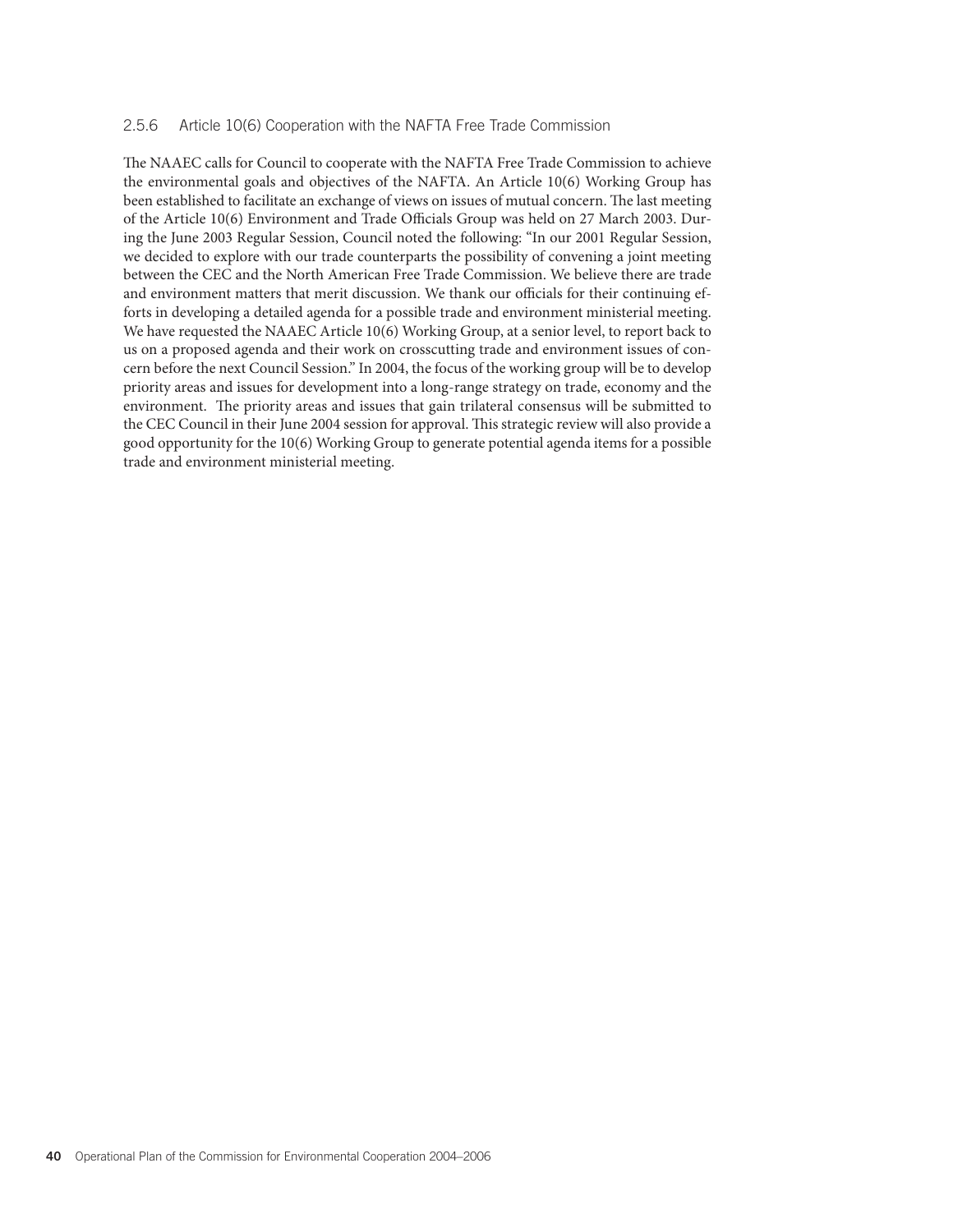# 3 Monitoring, Evaluation and Reporting

## 3.1 Scope of Monitoring, Evaluation and Reporting Activities for 2004

A Monitoring, Evaluation, and Reporting (MER) Framework is being be developed to define the targets, indicators and other information by which CEC's performance in implementing the Strategic and subsequent Operational Plans can be monitored and evaluated over time. This framework will define what will be monitored and evaluated, as well as how (general approach), by whom (roles and responsibilities) and how often (frequency). The CEC will begin applying this framework in 2005.

| Level                                                                                         | User                                                                     | <b>Information Needs</b>                                                                                 | <b>Frequency</b>                                                                                                                                          | Lead                                                             | <b>Reporting</b>                                                          |
|-----------------------------------------------------------------------------------------------|--------------------------------------------------------------------------|----------------------------------------------------------------------------------------------------------|-----------------------------------------------------------------------------------------------------------------------------------------------------------|------------------------------------------------------------------|---------------------------------------------------------------------------|
| <b>I.</b> Actions                                                                             | a. Program heads<br>and managers                                         | a. Regular monitoring<br>of progress towards<br>results, risks and<br>ways to improve<br>performance     | a. At least once per<br>year (before planning<br>next year's work).<br>more if needed                                                                     | Program managers                                                 | Internal                                                                  |
|                                                                                               | b. CEC executive<br>direction.<br>program heads<br>and managers          | b. Verification of<br>reported progress,<br>evaluation of Action<br>results                              | b. Minimum at<br>completion of Action,<br>if needed could be<br>mid-project                                                                               | Project managers/<br>consultant                                  |                                                                           |
| II. Operational<br>goals and<br>objectives                                                    | Council, CEC<br>executive<br>direction.<br>program heads<br>and managers | Achievement of<br>results, continued<br>relevance and<br>effectiveness of stated<br>goals and objectives | Every three to five<br>years following a<br>regular cycle                                                                                                 | <b>CEC</b> executive<br>direction, program<br>heads/consultant   | Annually in the<br><b>Operational Plan</b><br>for a given year's<br>topic |
| III. CEC                                                                                      | Council, public,<br>CFC executive<br>direction and<br>program heads      | Review of CEC<br>organizational<br>effectiveness,<br>efficiency and<br>results                           | Every five to ten years<br>as part of higher-<br>level review (such<br>as Ten-year Review).<br>Should be done year<br>before strategic plan<br>is revised | External panel,<br>supported by<br>CEC staff (and<br>consultant) | Dedicated report                                                          |
| <b>IV. North</b><br>America:<br>Environmental<br><b>Institutions and</b><br><b>Conditions</b> | Council, public,<br><b>CEC</b> executive<br>direction                    | Impacts of CEC on<br>North American<br>environmental<br>institutions and<br>environmental<br>conditions  | Every five to ten<br>years as part of<br>higher-level review                                                                                              | Same as above                                                    | Dedicated report                                                          |

## Proposed MER Framework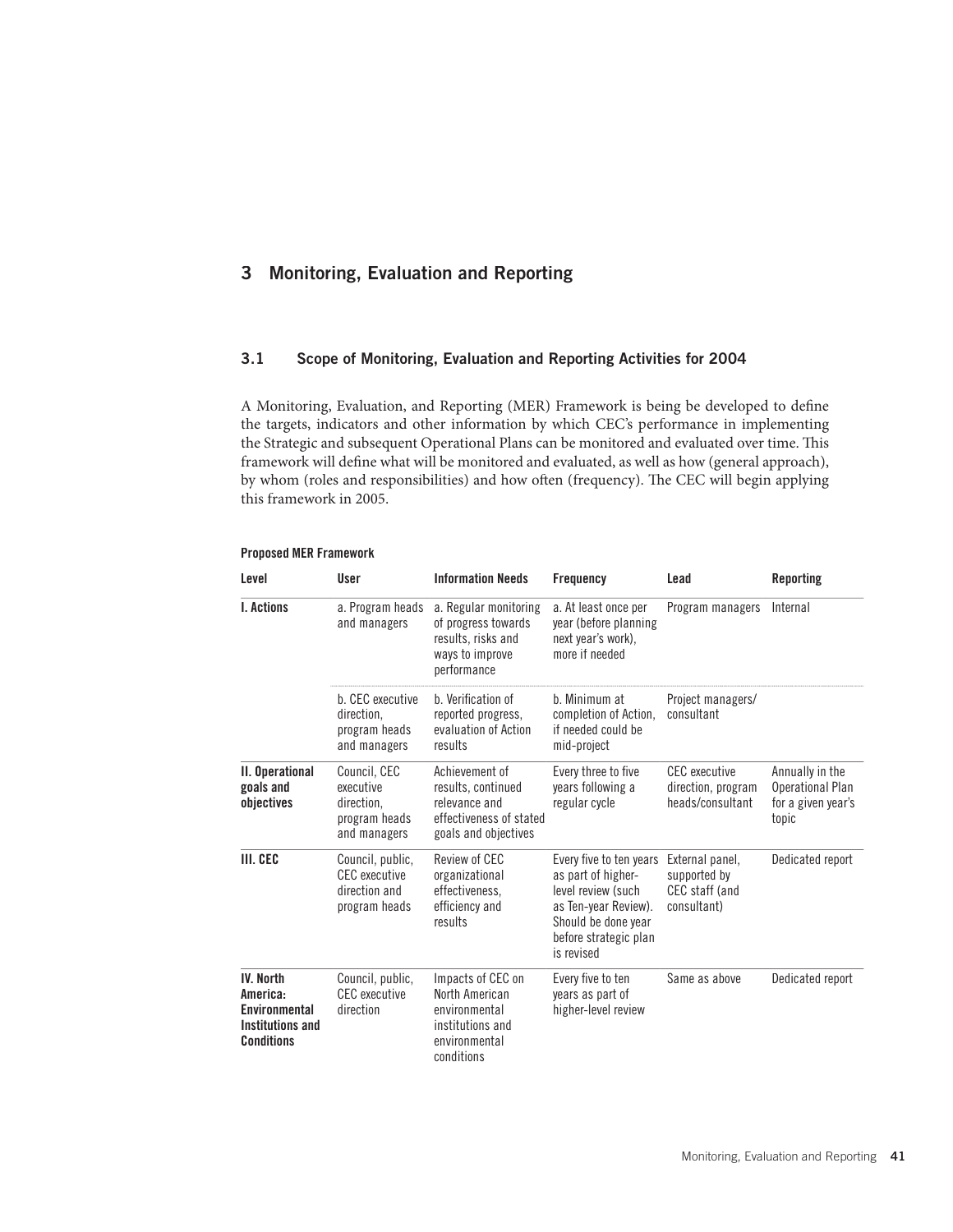The work done this year to clarify CEC's goals, objectives, targets and actions makes it possible to begin to develop the simple approaches and information collection methods for tracking and reporting on results. Over the next year, we will:

- Refine the "Targets": as for the  $2004-2006$  Operational Plan generally, the resulting statements it contains will be reviewed and refined to correspond with the Strategic Plan, yet to be developed.
- Develop indicators: specific and readily applicable indicators will be defined to assist in determining when a Target has been reached.
- Develop data collection, analysis and reporting procedures and formats for reporting progress: this will center primarily on the indicators, though it will also cover risks and ways to improve performance.
- Develop the approaches and frequency for verifying progress reports and for evaluating projects and programs.

## 3.2 Pilot Evaluations

In 2003, pilot evaluations were conducted on the effectiveness of the CEC's Mexico Office and on two project areas: the Sound Management of Chemicals (SMOC) and the North American Biodiversity Information Network (NABIN). Assessments of CEC's information management are described in section 2.3.2 above. The purpose of the pilot evaluations was two-fold: (1) to assess the impact and performance of each subject so that appropriate follow-up action could be incorporated into the 2004–2006 Operational Plan; and (2) to learn from the experience and thus inform the development of the ongoing MER system. The pilot evaluations are not comprehensive and focus instead on identifying key management issues.

In brief, the findings are as follows:

## *Mexico City Liaison Office*

*Findings:* The CEC Mexico City Liaison Office plays an important, and sometimes crucial, role in the implementation of selected CEC programs in Mexico. Over the last few years, it has achieved both a high profile and a high level of trust among the major stakeholders. The CEC has been instrumental in strengthening Mexico's environmental policy capacity in a number of areas, including the control of POPs, pollution prevention and public access to information about industrial releases. The Mexico City office has played an active, if sometimes discrete, role in each of these files. Having successfully contributed to strengthening Mexico's capacity to promote and implement pollution prevention programs, the Mexico Office is appropriately re-allocating its efforts to address other barriers to pollution prevention in Mexico and promote closer North American cooperation through the North American Pollution Prevention project. As long as its mandate does not change, the office can continue to operate successfully at current resource levels. The office's terms of reference should be updated (and translated) both to reflect current activities and also to communicate its activities better and increase understanding and acceptance of its role at CEC headquarters in Montreal. Overall, the CEC needs to devote greater effort to improving communications between its two offices. Such improvement will help to increase the effectiveness of the organization as a whole.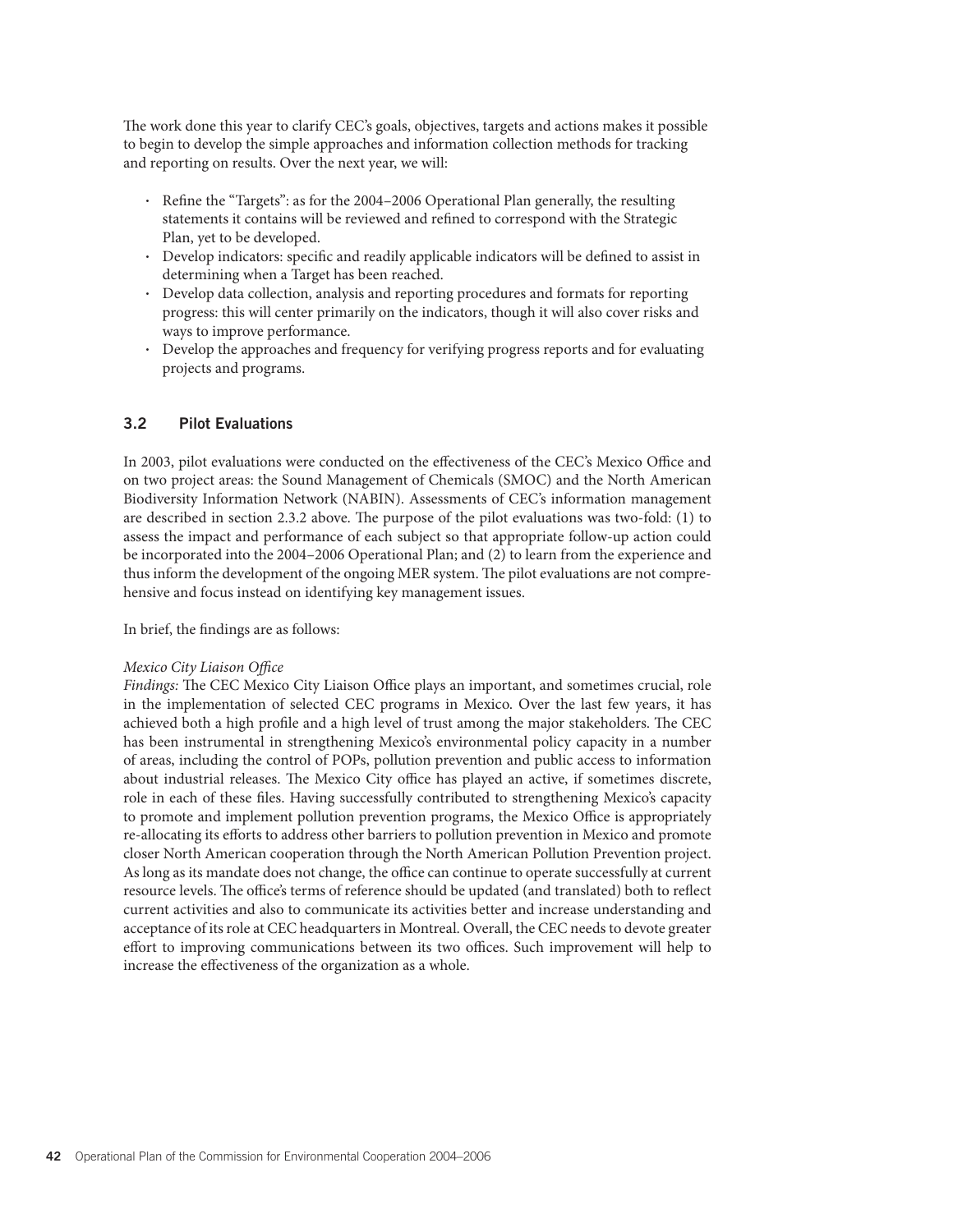#### *Response*:

- a) New terms of reference for the Mexico City Liaison Office will be developed and instituted in 2004 in consultation with the CEC executive and program heads.
- b) Planning of activities for the Secretariat headquarters and Mexico City office in the development of this Operational Plan has been done in a more collaborative and integrated fashion than previously.

#### *SMOC*

Findings: SMOC has been an effective program that has benefited all three countries, even though the environmental results in Canada and the United States are comparatively more modest than they are in Mexico. The CEC Secretariat plays an essential role in coordinating trinational action. Without the focal point and leadership the Secretariat provides, SMOC would eventually wither away. SMOC's success depends also on factors outside the CEC's control. While SMOC involves relatively few officials and has been described as a "very efficient" process, it imposes significant demands on both participating governmental organizations and the CEC. These organizations are reaching their absorptive limits and may be unable to take on additional action plans without new resources. The CEC may have to finish some of the existing NARAPs before it can take on new ones.

#### *Response*:

- a) At the request of Council in June 2003, SMOC is considering new directions related to its program. A report will be presented to Council at their 2004 Regular Session.
- b) The DDT, chlordane and PCB NARAPs are now completed. Follow-up work on DDT is continuing under a GEF grant, in cooperation with Mexico and Central America.
- c) Recognizing that CEC funding is limited and that resources are stretched, SMOC has implemented a leveraging strategy to seek outside partners and funds to aid in implementing the NARAPs. Successes to date include World Bank support for the preparation of Mexico's National Implementation Plan for POPs and Canada POPs fund money to support a bio-monitoring project.

#### *NABIN*

Findings: The evaluation concludes that NABIN clearly has achieved important results, including having successfully offered a trinational forum for information sharing and developed innovative information tools. NABIN has also suffered limitations related to the scarcity of funding, and the need to ensure greater relevance to the priorities of the CEC. At the end of 2002, NABIN appeared to have reached a crossroads. From the CEC's perspective, biodiversity information needs strengthening in the future on marine and terrestrial species and on species of common conservation concern.

#### *Response*:

One of six goals of the *Strategic Plan for North American Cooperation in the Conservation of Biodiversity* is to facilitate data and information sharing across North America, and to promote integrated monitoring and assessment to increase understanding of the state of North American biodiversity. As the CEC endeavors to align its programming in support of the Strategy's priorities, the role performed by NABIN has been integrated into our work on the establishment of networks of conservation areas in the Baja to Bering and Central Grasslands priority regions; as well as into the work on conservation of marine and terrestrial species of common conservation concern and on invasive species. Thus, NABIN will build on its strength for promoting partnerships to facilitate access to information relevant to the conservation of North America biodiversity.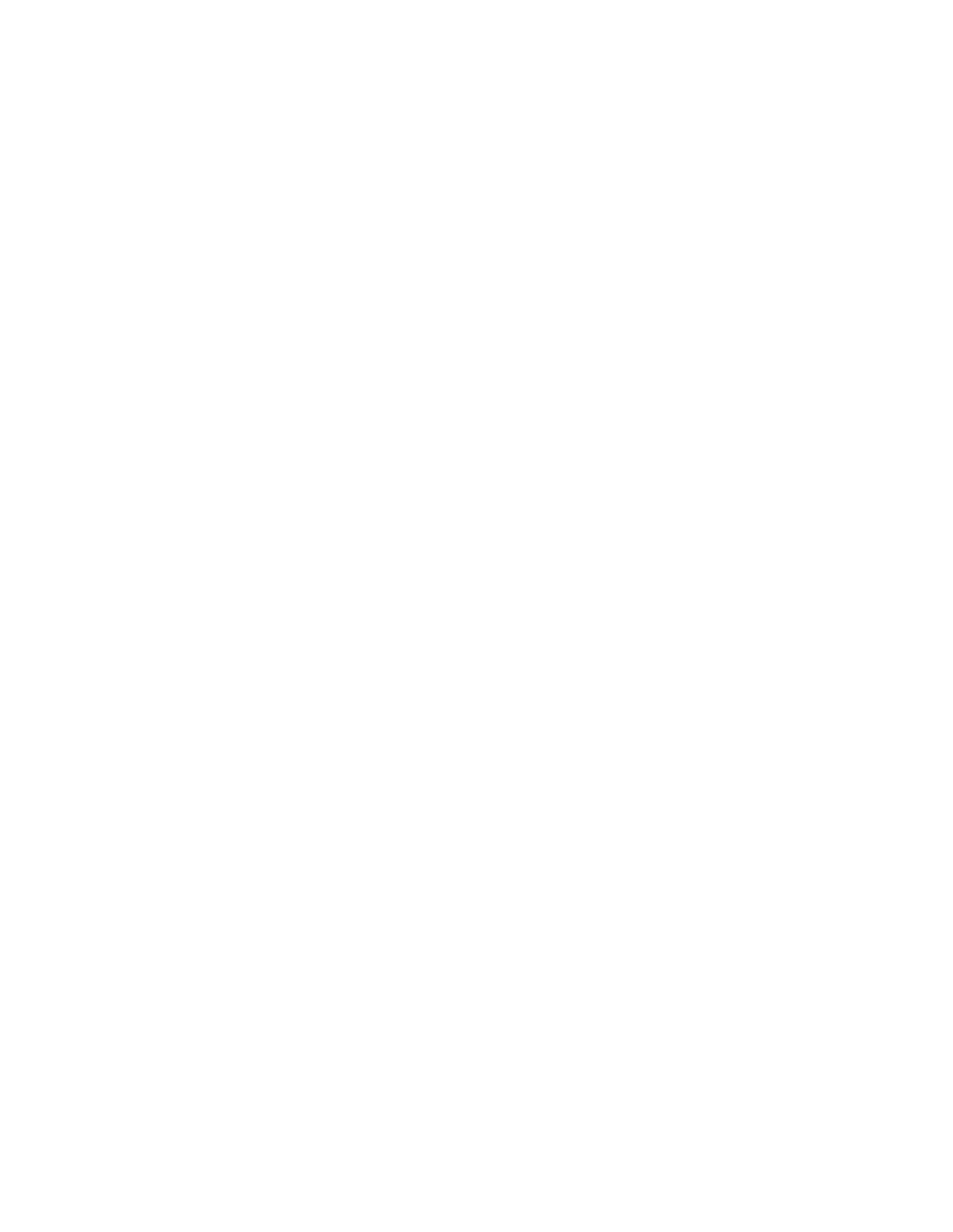# 4 Resource Mobilization

# 4.1 Budget Breakdown

# Budget 2004 C\$

| GOAL 1: | To foster understanding of the state of our environment, and<br>its relation to the economy and trade in North America | 1,050,000                                                                                                                                                                                                     |         |
|---------|------------------------------------------------------------------------------------------------------------------------|---------------------------------------------------------------------------------------------------------------------------------------------------------------------------------------------------------------|---------|
|         |                                                                                                                        | Objective A: The public and the Parties have a better understanding of the state of<br>and outlook for the North American environment, and its relation to<br>human and ecosystem health                      | 885,000 |
|         | Strategy 1:                                                                                                            | Facilitating data harmonization and information sharing and<br>promoting integrated monitoring across North America to foster better<br>understanding of the current status of the North American environment | 795,000 |
|         |                                                                                                                        | State of the Environment Information                                                                                                                                                                          | 75,000  |
|         |                                                                                                                        | North American Pollutant Release and Transfer Register:<br>Taking Stock report                                                                                                                                | 375,000 |
|         |                                                                                                                        | North American ambient air monitoring networks (Air)                                                                                                                                                          | 60,000  |
|         |                                                                                                                        | North American air emissions and greenhouse gas inventories (Air)                                                                                                                                             | 245,000 |
|         |                                                                                                                        | Information exchange on best available technologies for air pollution<br>control (Air)                                                                                                                        | 40,000  |
|         | Strategy 2:                                                                                                            | Investigating potential environmental threats and issues of common<br>concern by performing comparative analyses and assessments using<br>comparable environmental information collected across North America | 50,000  |
|         |                                                                                                                        | Forward-looking assessments of air pollution/public health/ecosystem<br><i>interactions</i> (Air)                                                                                                             | 50,000  |
|         | Strategy 3:                                                                                                            | Assessing the impacts of environmental degradation on human and<br>ecosystem health in North America and disseminating assessment<br>results to decision makers and the public                                | 40,000  |
|         |                                                                                                                        | Children's Health and the Environment Indicators Report                                                                                                                                                       | 40,000  |
|         |                                                                                                                        | Objective B: Trade officials and the public understand the environmental effects<br>of liberalized trade and use that understanding to inform new<br>agreements                                               | 165,000 |
|         | Strategy 1:                                                                                                            | Developing a strategic plan for the Environment, Economy and Trade<br>program                                                                                                                                 | 15,000  |
|         |                                                                                                                        | Develop a strategic plan for the Environment, Economy and Trade<br>program                                                                                                                                    | 15,000  |
|         | Strategy 2:                                                                                                            | Assessing and disseminating findings on environment/trade<br>relationships in a transparent manner                                                                                                            | 150,000 |
|         |                                                                                                                        | Assess linkages between trade and environment, focusing on<br>agriculture and energy                                                                                                                          | 50,000  |
|         |                                                                                                                        | Conduct third North American Symposium on Assessing the<br><b>Environmental Impacts of Trade</b>                                                                                                              | 100,000 |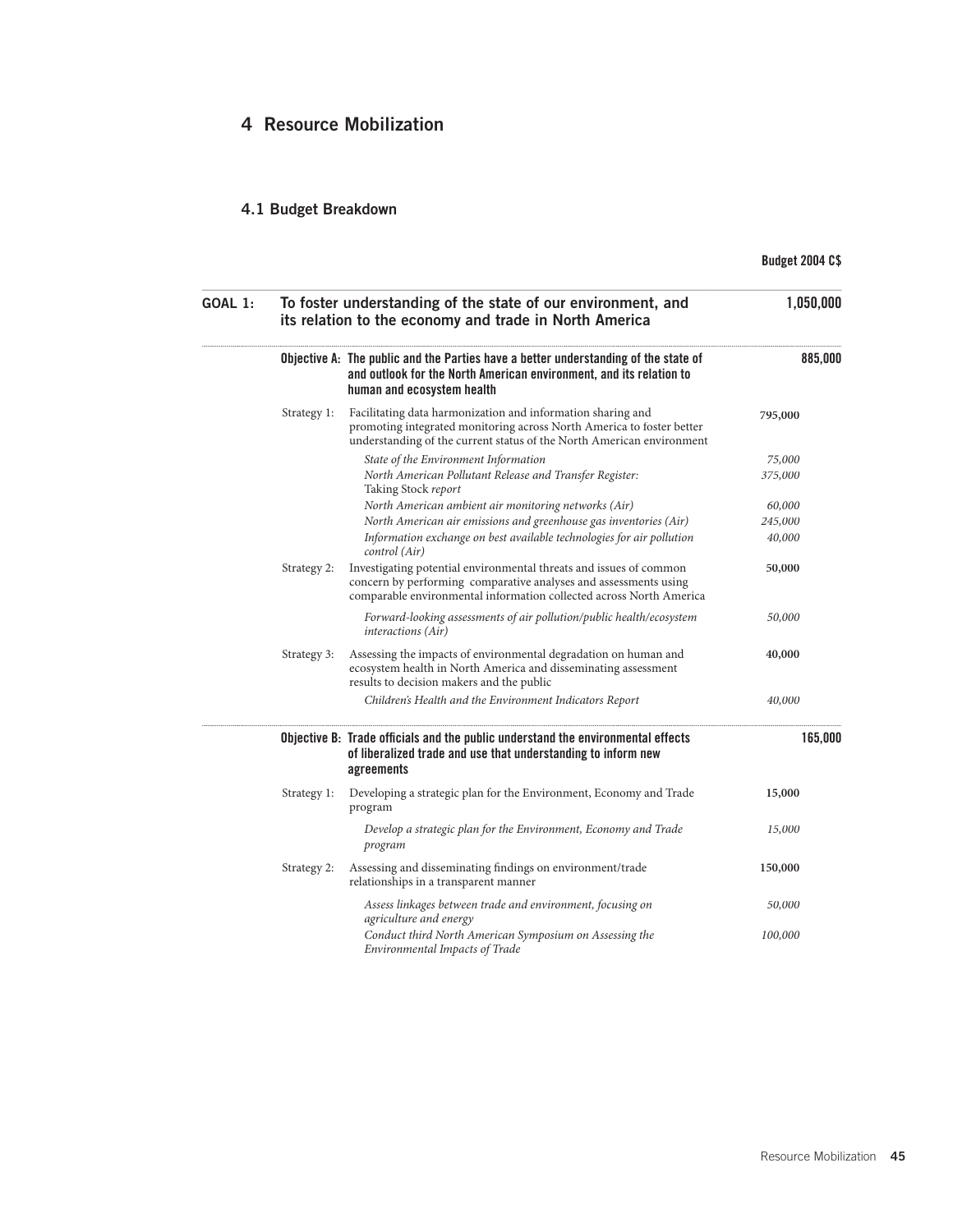297,000

| <b>GOAL 2:</b> | To act as a catalyst to improve domestic law and policy, and<br>enhance environmental enforcement and compliance across<br>North America | 405,000                                                                                                                                                                                                  |                  |
|----------------|------------------------------------------------------------------------------------------------------------------------------------------|----------------------------------------------------------------------------------------------------------------------------------------------------------------------------------------------------------|------------------|
|                |                                                                                                                                          | Objective A: Enhance cooperation in the development, improvement and<br>dissemination of information about environmental laws, policies,<br>standards and technical requirements                         | 265,000          |
|                | Strategy 1:                                                                                                                              | Improving the understanding of regulatory and technical<br>requirements, experiences and management techniques in selected<br>sectors<br>"Best practices" for promoting and safeguarding water quality   | 50,000<br>50,000 |
|                | Strategy 2:                                                                                                                              | Ensuring that online information about North American<br>environmental laws and policies is up-to-date and easily accessible<br>Law Data Base Development                                                |                  |
|                | Strategy 3:                                                                                                                              | Improving the coordination of environmentally sound<br>management and tracking of transboundary hazardous waste in<br>North America                                                                      | 215,000          |
|                |                                                                                                                                          | Environmentally Sound Management of Hazardous Waste<br>(ESM)                                                                                                                                             | 100,000          |
|                |                                                                                                                                          | Transboundary movement of hazardous waste                                                                                                                                                                | 80,000           |
|                |                                                                                                                                          | Hazardous Waste Code Dictionary                                                                                                                                                                          | 35,000           |
|                |                                                                                                                                          | Objective B: The Parties enhance compliance with, and enforcement of, their<br>environmental laws and regulations                                                                                        | 140,000          |
|                | Strategy 1:                                                                                                                              | Providing a forum for the Parties and stakeholders to come together on<br>issues of common concern                                                                                                       | 140,000          |
|                |                                                                                                                                          | Enforcement Working Group meetings                                                                                                                                                                       | 30,000           |
|                |                                                                                                                                          | <b>Enforcement Working Group publications</b>                                                                                                                                                            | 60,000           |
|                |                                                                                                                                          | Enforcement Working Group conferences and workshops                                                                                                                                                      | 50,000           |
|                | Strategy 2:                                                                                                                              | Ensuring that the Articles 14/15 process yields information that can enhance<br>environmental enforcement and compliance in North America<br>Please refer to Actions described under Goal 4, Objective A |                  |
| GOAL 3:        |                                                                                                                                          | To mobilize international cooperation to resolve critical North<br>American environmental issues                                                                                                         | 2,196,000        |
|                |                                                                                                                                          | Objective A: Conserve North America's biodiversity and use it sustainably                                                                                                                                | 755,000          |
|                | Strategy 1:                                                                                                                              | Implementing the Biodiversity Strategic Plan through collaboration<br>and cooperation                                                                                                                    | 20,000           |
|                | Strategy 2:                                                                                                                              | Promoting cooperation for the conservation and maintenance of North<br>American regions of ecological significance                                                                                       | 178,000          |
|                |                                                                                                                                          | Grassland Ecosystem Network                                                                                                                                                                              | 70,000           |
|                |                                                                                                                                          | North American Marine Protected Areas Network (NA MPA)                                                                                                                                                   | 108,000          |

Strategy 3: Promoting the conservation of North American migratory and

transboundary species, and other species identified by the Parties

*Terrestrial Species of Common Conservation Concern 100,000 Marine Species of Common Conservation Concern 117,000 North American Bird Conservation Initiative 80,000*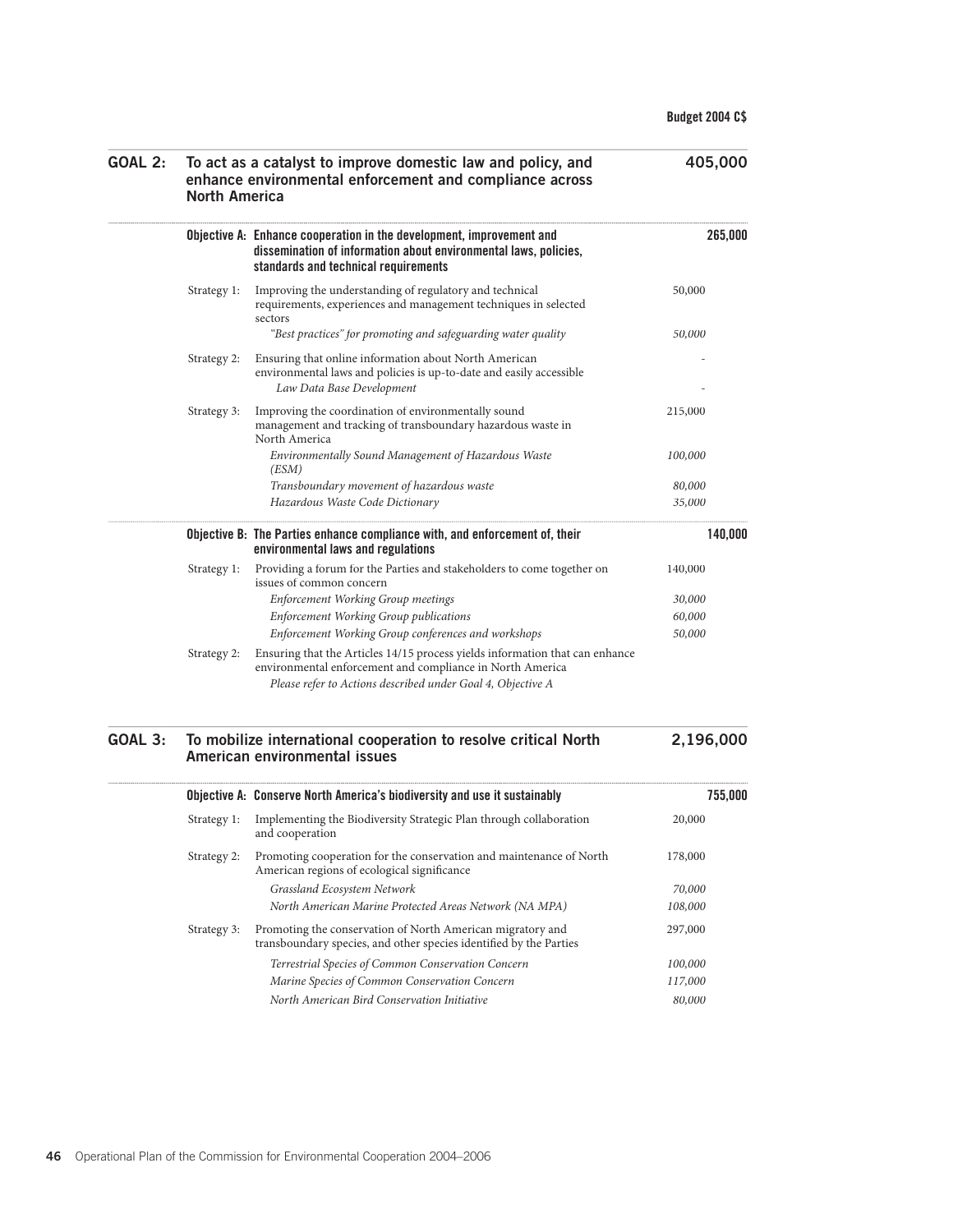## Budget 2004 C\$

|         | Strategy 4:          | Facilitating data and information sharing across North America<br>and promoting integrated monitoring and assessment to increase<br>understanding of the state of North American biodiversity                                    | 25,000    |
|---------|----------------------|----------------------------------------------------------------------------------------------------------------------------------------------------------------------------------------------------------------------------------|-----------|
|         | Strategy 5:          | Facilitating communication, networking, and identification and<br>sharing of best practices, priorities, and opportunities for education<br>and training                                                                         | 110,000   |
|         | Strategy 6:          | Promoting collaborative responses to threats facing North American<br>ecosystems, habitats and species                                                                                                                           | 100,000   |
|         | Strategy 7:          | Identifying and evaluating potential collaborative opportunities for<br>biodiversity conservation and sustainable use of biological resources<br>that arise from regional trade                                                  | 25,000    |
|         |                      | Objective B: Ensure North American environmental, economic and trade policies<br>are mutually supportive                                                                                                                         | 340,000   |
|         | Strategy 1:          | Promoting renewable energy and energy efficiency in North America                                                                                                                                                                | 115,000   |
|         | Strategy 2:          | Fostering understanding of environmental labeling                                                                                                                                                                                | 37,000    |
|         | Strategy 3:          | Encouraging the disclosure of relevant environmental information                                                                                                                                                                 | 94,000    |
|         | Strategy 4:          | Fostering green procurement in North America                                                                                                                                                                                     | 75,000    |
|         |                      | Lead the North American Green Purchasing Initiative (NAGPI)                                                                                                                                                                      | 75,000    |
|         | Other Items          |                                                                                                                                                                                                                                  | 19,000    |
|         |                      | Complete the sustainable palm project                                                                                                                                                                                            | 19,000    |
|         |                      | Objective C: Prevent or reduce pollution impacts on human and ecosystem health                                                                                                                                                   | 1,101,000 |
|         | Strategy 1:          | Facilitating the development and implementation of North American<br>strategies and actions to protect human health and the environment                                                                                          | 921,000   |
|         |                      | Sound Management of Chemicals Initiative (SMOC)                                                                                                                                                                                  | 545,000   |
|         |                      | Regional Program of Action and Demonstration of Sustainable<br>Alternatives to DDT for Malaria Vector Control in Mexico and<br>Central America (DDTRP)                                                                           | 126,000   |
|         |                      | Cooperative Agenda on Children's Health and the Environment in<br>North America                                                                                                                                                  | 195,000   |
|         |                      | North American Air Working Group                                                                                                                                                                                                 | 10,000    |
|         |                      | Exchange opportunities for air quality professionals in North America                                                                                                                                                            | 45,000    |
|         | Strategy 2:          | Fostering private sector actions to adopt sound approaches to<br>environmental protection and conservation                                                                                                                       | 180,000   |
|         |                      | Capacity building for pollution prevention                                                                                                                                                                                       | 105,000   |
|         |                      | Environmental management systems (EMS)                                                                                                                                                                                           | 65,000    |
|         |                      | Environmental auditing                                                                                                                                                                                                           | 10,000    |
| GOAL 4: | <b>North America</b> | That all CEC activities strive to provide a forum for public<br>dialogue and participation concerning environmental issues in                                                                                                    | 351,500   |
|         |                      | <b>Objective A:</b> The North American public and NAAEC Parties view the citizen submission<br>process as a useful and valuable mechanism for enhancing enforcement<br>of and compliance with environmental law in North America | 351,500   |
|         |                      | <b>Objective B:</b> The CEC will engage and inform the North American public in its<br>programming and operations                                                                                                                |           |